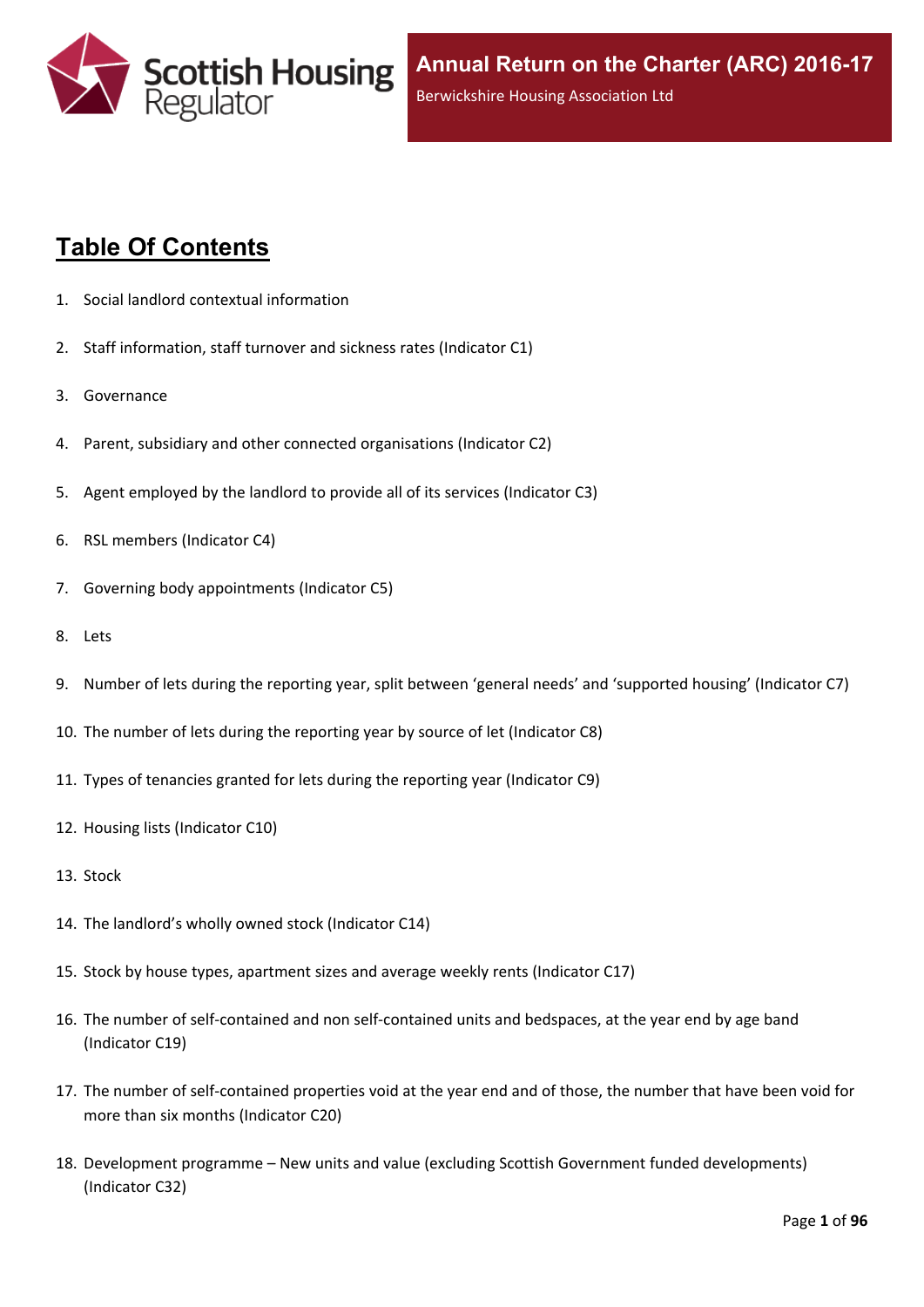

- 19. Comments (Social landlord contextual [information\)](#page-25-0)
- 20. Overall [satisfaction](#page-26-0)
- 21. [Percentage](#page-27-0) of tenants satisfied with the overall service provided by their landlord (Indicator 1)
- 22. Comments (Overall [satisfaction\)](#page-29-0)
- 23. The [Customer/Landlord](#page-30-0) relationship
- 24. Ethnic origins and disability details of service users, staff and for RSLs only, [governing](#page-31-0) body members (Indicator [2\)](#page-31-0)
- 25. [Percentage](#page-33-0) of tenants who feel their landlord is good at keeping them informed about their services and [decisions](#page-33-0) [\(Indicator](#page-33-0) 3)
- 26. Percentage of tenants satisfied with the [opportunities](#page-34-0) given to them to participate in their landlord's decision making [processes](#page-34-0) (Indicator 6)
- 27. Comments (The customer / landlord [relationship\)](#page-35-0)
- 28. Housing Quality and [Maintenance](#page-36-0)
- 29. Quality of [Housing](#page-37-0)
- 30. Scottish Housing Quality [Standard](#page-38-0) (SHQS) [–](#page-38-0) Stock condition survey [information](#page-38-0) (Indicator C24)
- 31. Scottish Housing Quality [Standard](#page-39-0) (SHQS) [–](#page-39-0) Stock summary [\(Indicator](#page-39-0) C25)
- 32. Scottish Housing Quality [Standard](#page-41-0) (SHQS) [–](#page-41-0) Stock failing by criterion [\(Indicator](#page-41-0) C26)
- 33. Scottish Housing Quality [Standard](#page-42-0) (SHQS) [–](#page-42-0) Working towards the standard [\(Indicator](#page-42-0) C27)
- 34. Scottish Housing Quality Standard (SHQS) [\(Indicator](#page-43-0) C28.1)
- 35. Scottish Housing Quality [Standard](#page-44-0) (SHQS) [–](#page-44-0) [Abeyances](#page-44-0) at the year end (Indicator C28.2)
- 36. Scottish Housing Quality [Standard](#page-45-0) (SHQS) [–](#page-45-0) Actual and projected investment by [criteria/element](#page-45-0) (Indicator C29)
- 37. [Percentage](#page-46-0) of stock meeting the Scottish Housing Quality Standard (SHQS) (Indicator 7)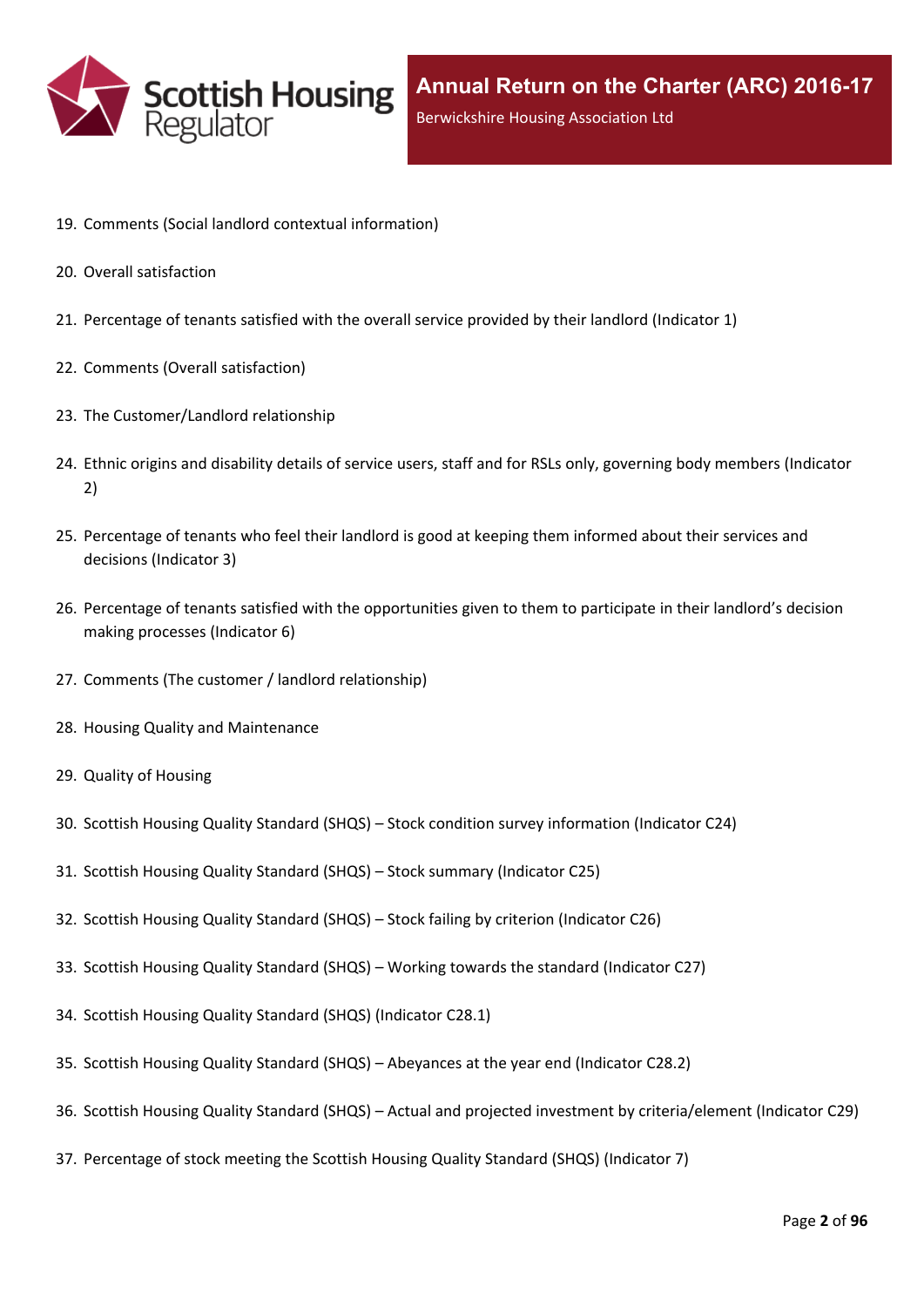

- 38. Percentage of properties at or above the [appropriate](#page-47-0) NHER or SAP ratings specified in element 35 of the SHQS, as at 31 March each year [\(Indicator](#page-47-0) 8)
- 39. [Percentage](#page-48-0) of tenants satisfied with the standard of their home when moving in (Indicator 9)
- 40. [Percentage](#page-49-0) of tenants satisfied with the quality of their home (Indicator 10)
- 41. Repairs, Maintenance & [Improvements](#page-50-0)
- 42. Average number of reactive repairs [completed](#page-51-0) per occupied property (Indicator C13)
- 43. Average length of time taken to complete [emergency](#page-52-0) repairs (Indicator 11)
- 44. Average length of time taken to complete [non-emergency](#page-53-0) repairs (Indicator 12)
- 45. [Percentage](#page-54-0) of reactive repairs carried out in the last year completed right first time (Indicator 13)
- 46. Percentage of repairs [appointments](#page-55-0) kept (Indicator 14)
- 47. [Percentage](#page-56-0) of properties that require a gas safety record which had a gas safety check and record completed by the [anniversary](#page-56-0) date (Indicator 15)
- 48. Percentage of tenants who have had repairs or [maintenance](#page-57-0) carried out in last 12 months satisfied with the repairs and [maintenance](#page-57-0) service (Indicator 16)
- 49. Comments (Housing quality and [maintenance\)](#page-58-0)
- 50. [Neighbourhood](#page-59-0) and Community
- 51. Estate [Management,](#page-60-0) anti-social behaviour, neighbour nuisance and tenancy disputes
- 52. [Percentage](#page-61-0) of 1st and 2nd stage complaints resolved by the landlord (Indicators 4 & 5)
- 53. Percentage of tenants satisfied with the management of the [neighbourhood](#page-64-0) they live in (Indicator 17)
- 54. [Percentage](#page-65-0) of tenancy offers refused during the year (Indicator 18)
- 55. [Percentage](#page-66-0) of anti-social behaviour cases reported in the last year which were resolved within locally agreed targets [\(Indicator](#page-66-0) 19)
- 56. [Percentage](#page-67-0) of the court actions initiated which resulted in eviction and the reasons for eviction (Indicator 24)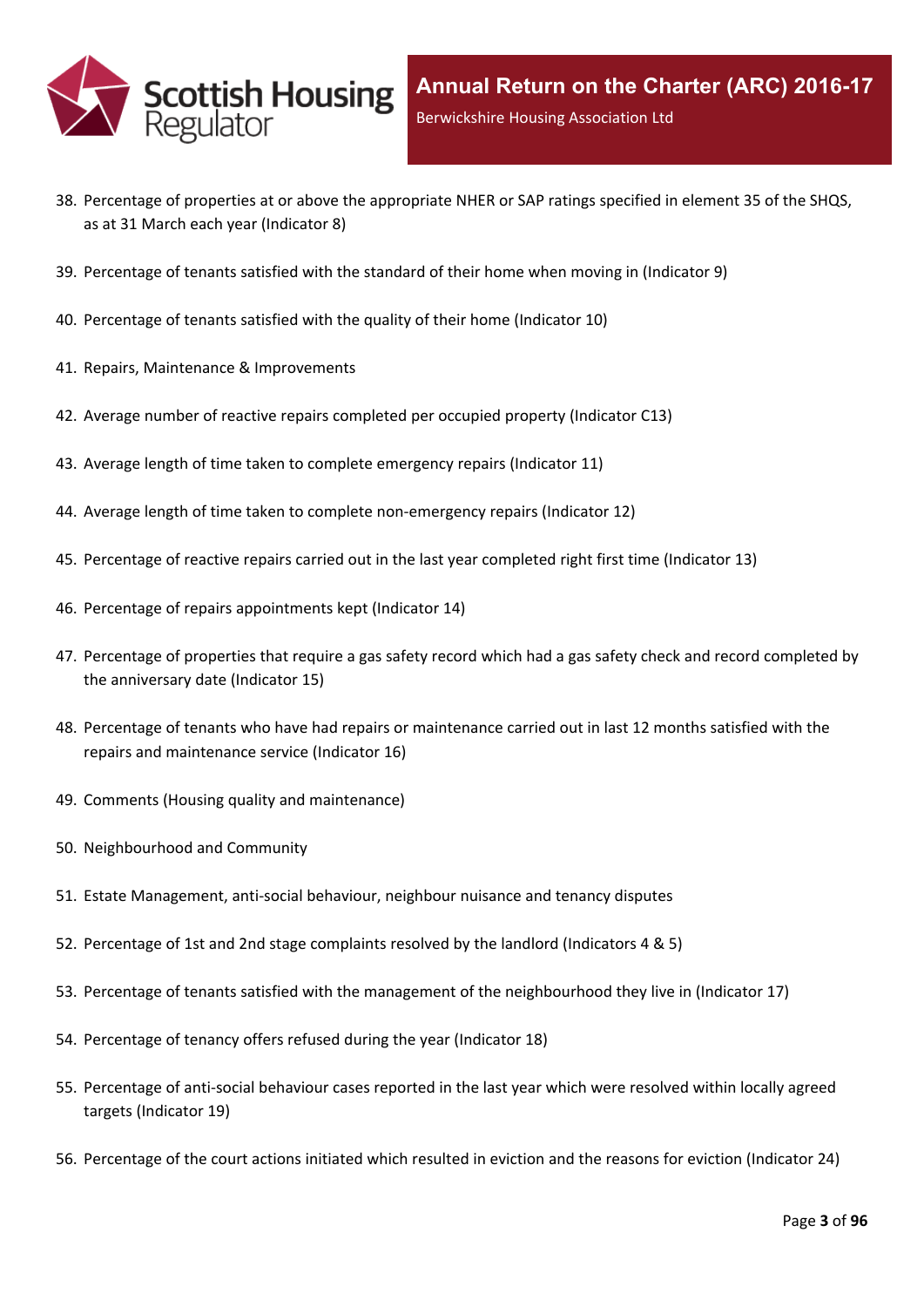

- 57. [Abandoned](#page-68-0) properties (Indicator C11)
- 58. Number of notices of [proceedings](#page-69-0) issued and court action initiated (Indicator C12)
- 59. Comments [\(Neighbourhood](#page-70-0) & community)
- 60. Access to [housing](#page-71-0) and support
- 61. [Housing](#page-72-0) Options and Access to Social Housing
- 62. [Percentage](#page-73-0) of lettable houses that became vacant in the last year (Indicator 21)
- 63. Average time to re-let [properties](#page-74-0) in the last year (Indicator 35)
- 64. Percentage of approved [applications](#page-75-0) for medical adaptations completed during the reporting year and the average time to complete [applications](#page-75-0) (Indicators 22 & 23)
- 65. [Percentage](#page-76-0) of new tenancies sustained for more than a year, by source of let (Indicator 20)
- 66. [Comments](#page-78-0) (Access to housing and support)
- 67. Getting good value from rents and service [charges](#page-79-0)
- 68. Value for [money](#page-80-0)
- 69. [Percentage](#page-81-0) of tenants who feel that the rent for their property represents good value for money (Indicator 29)
- 70. [Percentage](#page-82-0) of factored owners satisfied with the factoring service they receive (Indicator 33)
- 71. Rents and service [charges](#page-83-0)
- 72. Rent collected as [percentage](#page-84-0) of total rent due in the reporting year (Indicator 30)
- 73. Gross rent arrears (all tenants) as at 31 March each year as a [percentage](#page-85-0) of rent due for the reporting year [\(Indicator](#page-85-0) 31)
- 74. Average annual [management](#page-86-0) fee per factored property (Indicator 32)
- 75. [Percentage](#page-87-0) of rent due lost through properties being empty during the last year (Indicator 34)
- 76. Rent increase [\(Indicator](#page-88-0) C21)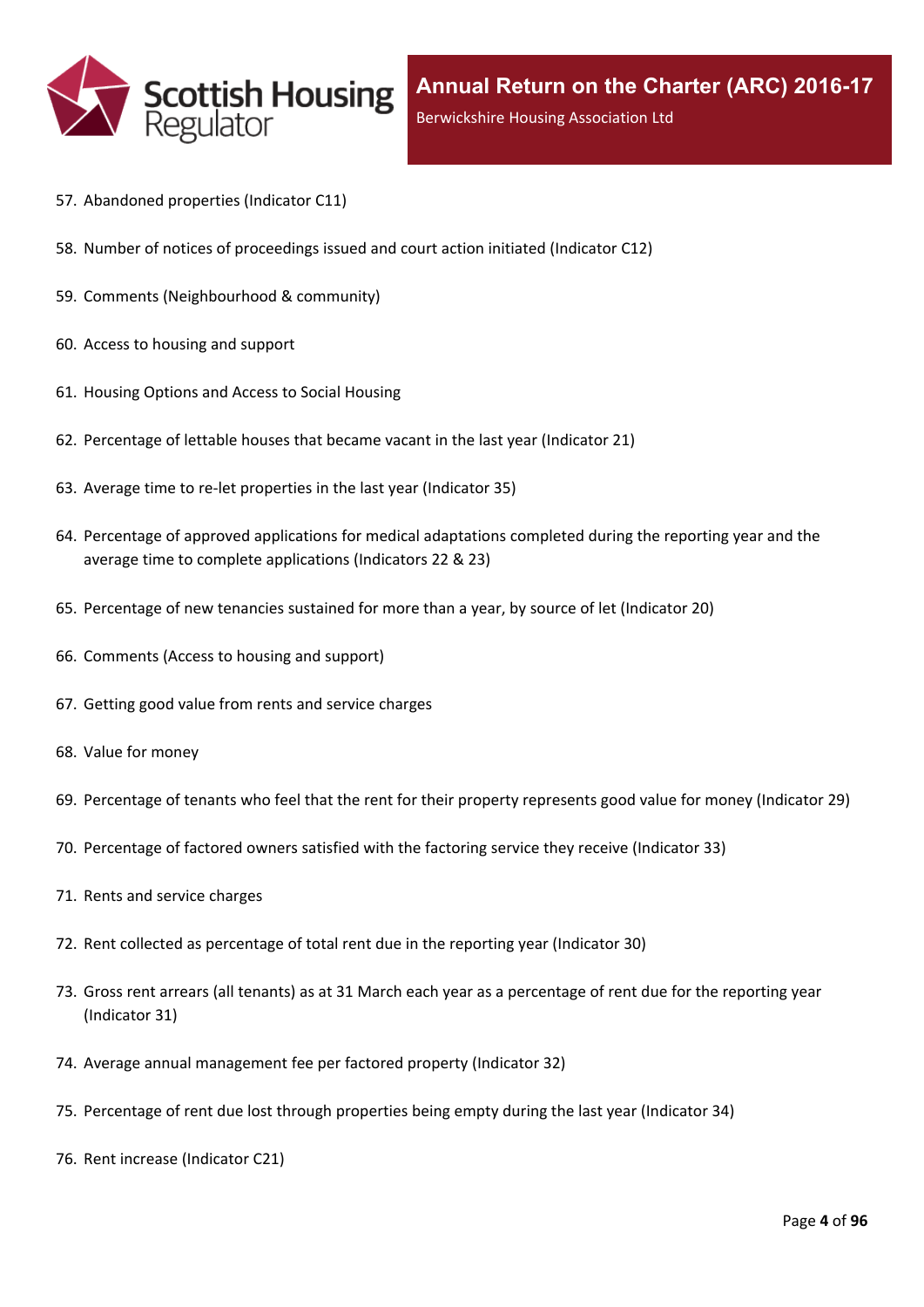

- 77. The number of [households](#page-89-0) for which landlords are paid housing costs directly and the total value of payments received in the reporting year [\(Indicator](#page-89-0) C22)
- 78. Amount and [percentage](#page-90-0) of former tenant rent arrears written off at the year end (Indicator C23)
- 79. [Comments](#page-91-0) (Getting good value from rents and service charges)
- 80. Other [Customers](#page-92-0)
- 81. [Gypsies/travellers](#page-93-0) [–](#page-93-0) Average weekly rent per pitch [\(Indicator](#page-93-0) 36)
- 82. For those who [provide](#page-94-0) sites [–](#page-94-0) percentage of [gypsies/travellers](#page-94-0) satisfied with the landlord's management of the site [\(Indicator](#page-94-0) 37)
- 83. Comments (Other [customers\)](#page-95-0)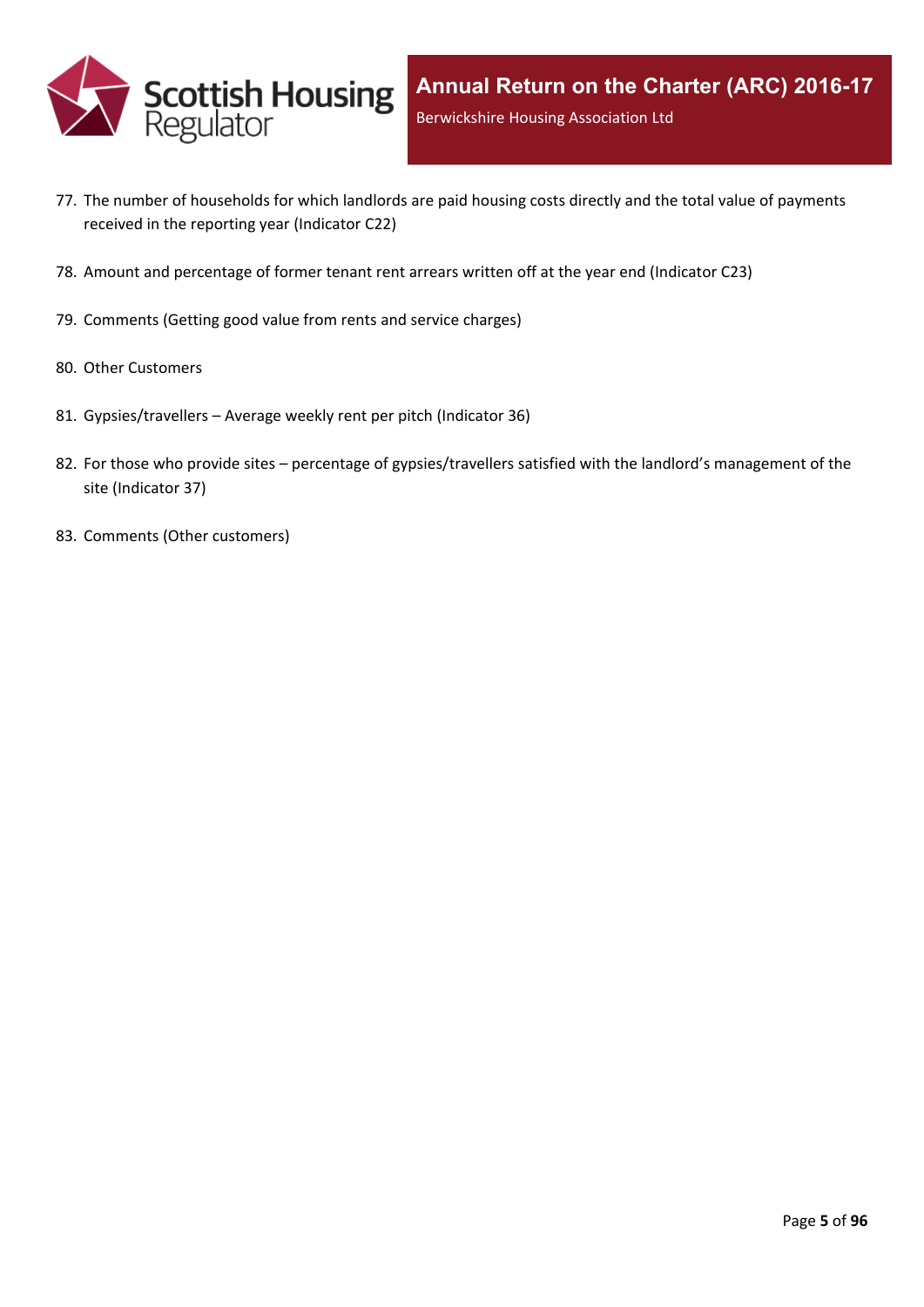

### <span id="page-5-0"></span>*Social landlord contextual information*

The information you give us here will allow us to build a profile of you as a landlord and the housing sector. We **will use this information to assess performance against the Charter.**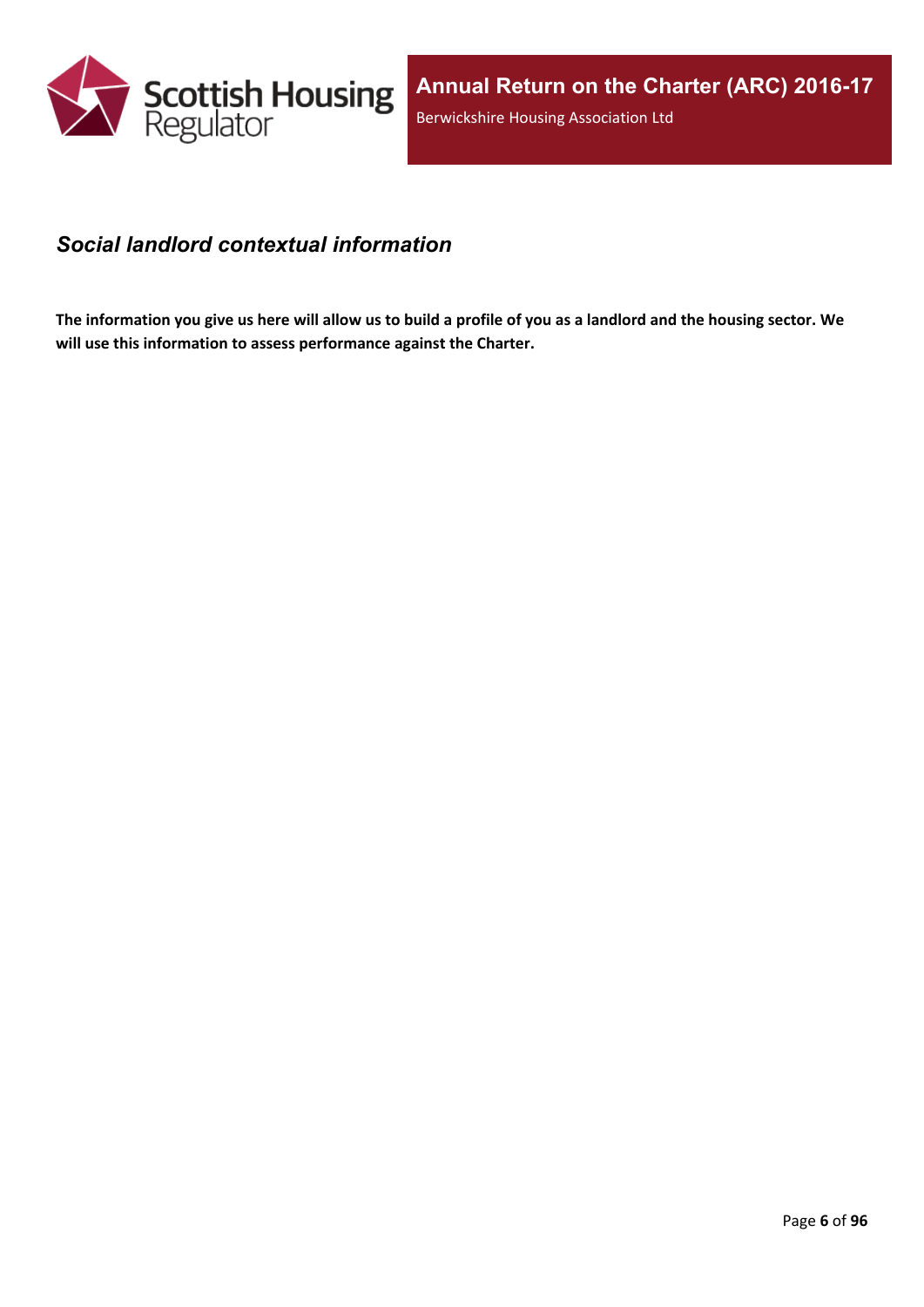

### <span id="page-6-0"></span>*Staff information, staff turnover and sickness rates (Indicator C1)*

The information you give us here will allow us to build a profile of you as a landlord and the housing sector. We **will use this information to assess performance against the Charter.**

| C1.2 Staff employed by the RSL:                                                            |                                                                                             |             |
|--------------------------------------------------------------------------------------------|---------------------------------------------------------------------------------------------|-------------|
| C1.2.1 the number of senior staff                                                          |                                                                                             | 9           |
| C1.1 the name of Chief Executive                                                           | Helen Forsyth                                                                               |             |
|                                                                                            |                                                                                             |             |
| C1.2.2 the number of office based staff                                                    |                                                                                             | 47          |
| C1.2.3 the number of care / support staff                                                  |                                                                                             | $\pmb{0}$   |
|                                                                                            |                                                                                             |             |
| C1.2.4 the number of concierge staff                                                       |                                                                                             | $\mathbf 0$ |
|                                                                                            |                                                                                             |             |
| C1.2.5 the number of direct labour staff                                                   |                                                                                             | $\pmb{0}$   |
| C1.2.6 the total number of staff                                                           |                                                                                             | 56.0        |
|                                                                                            |                                                                                             |             |
| C1.3 Staff turnover and sickness absence:                                                  | C1.3.1 the percentage of senior staff turnover in the year to the end of the reporting year | 11          |
|                                                                                            |                                                                                             |             |
| C1.3.2 the percentage of total staff turnover in the year to the end of the reporting year |                                                                                             | 5           |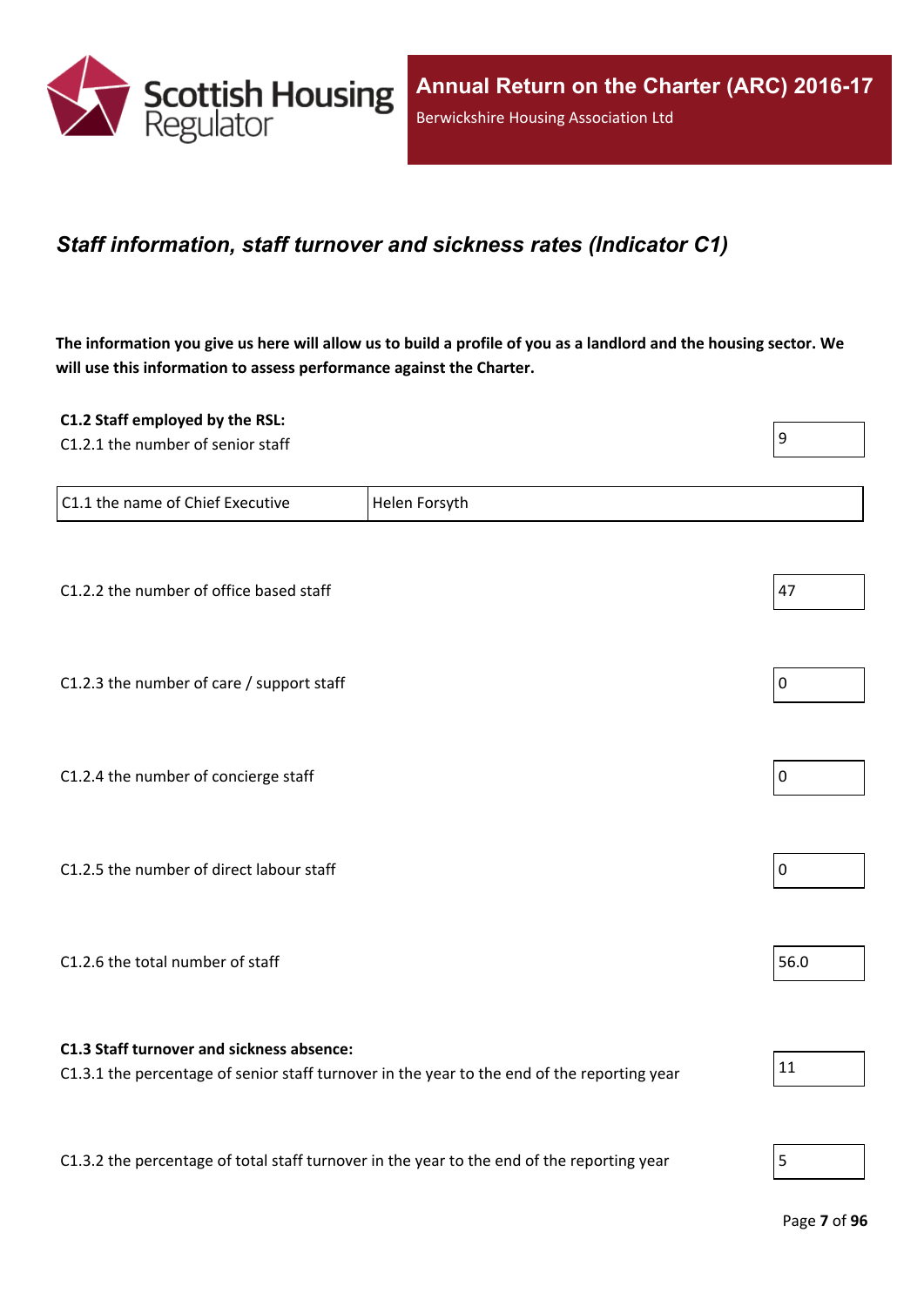

C1.3.3 the percentage of days lost through staff sickness absence in the reporting year  $\vert$  2.6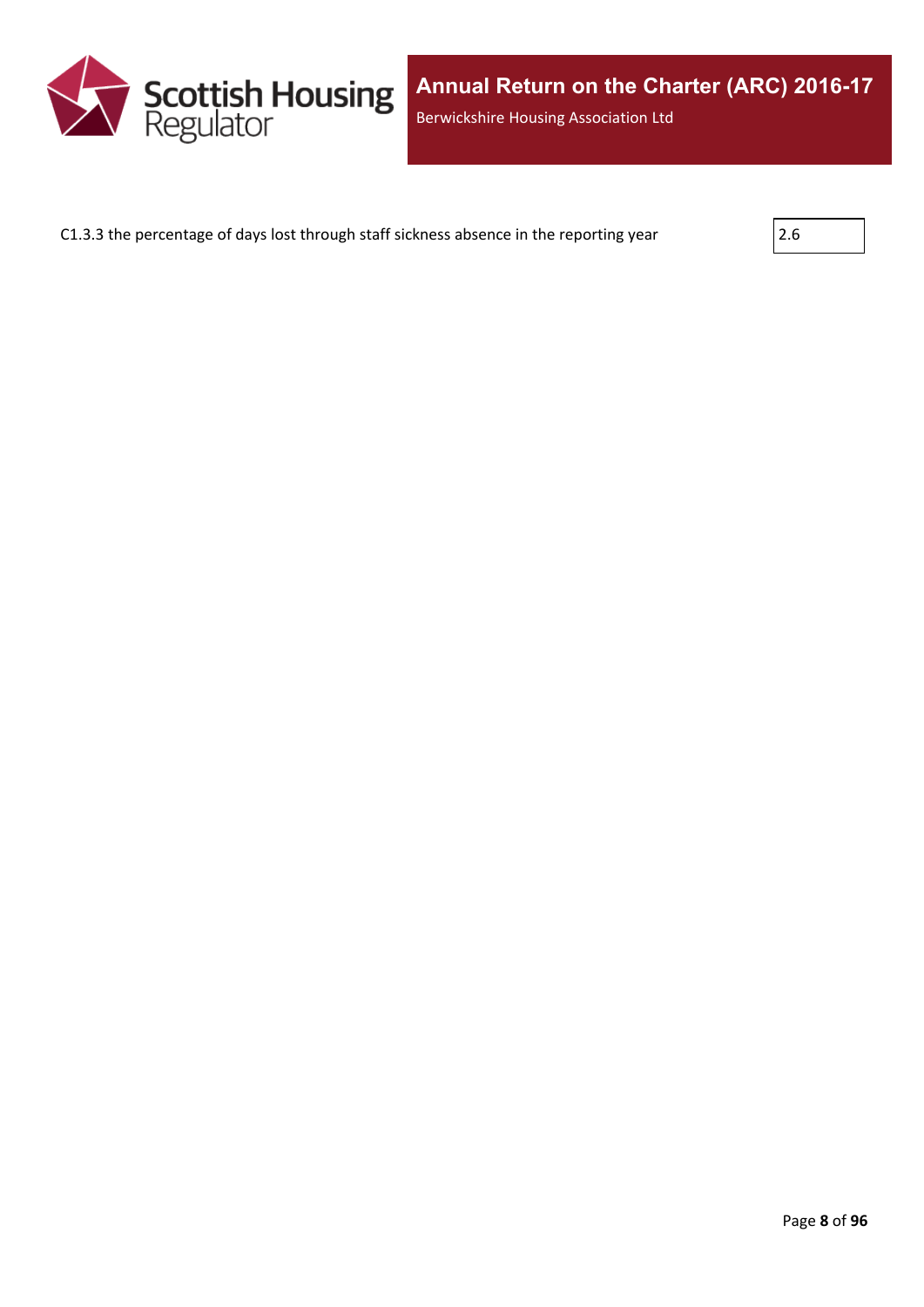

### <span id="page-8-0"></span>*Governance*

The information you give us here will tell us about your governing body and how your organisation is structured.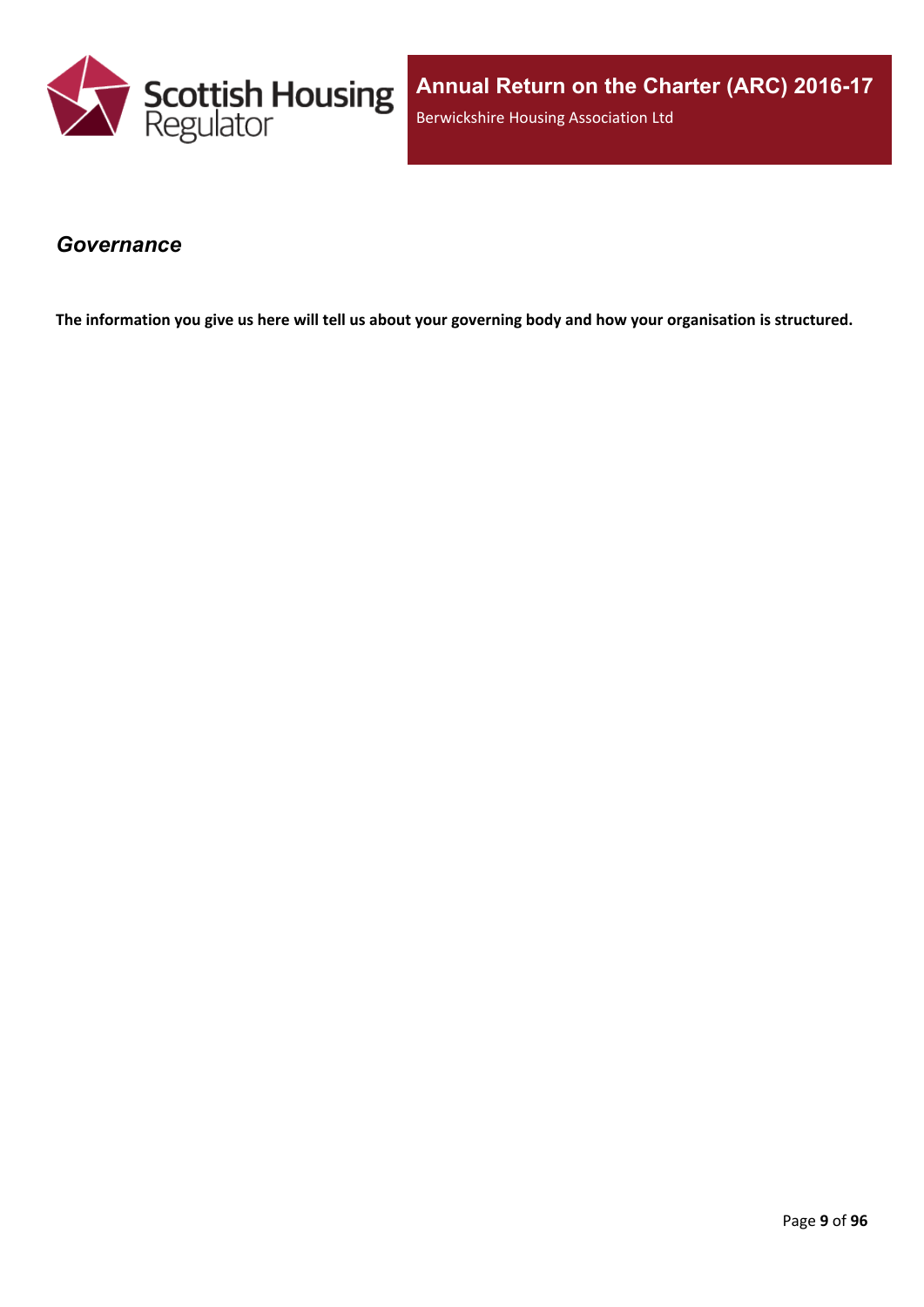

### <span id="page-9-0"></span>*Parent, subsidiary and other connected organisations (Indicator C2)*

#### **If parent organisation**

| C <sub>2.1</sub>                         | C2.1.2         | C2.1.3         | C2.1.4                                              |
|------------------------------------------|----------------|----------------|-----------------------------------------------------|
| <b>BHA Enterprise Limited</b>            | Not Registered | Not Charitable | commercial activities, other<br>business activities |
| <b>Seton Care</b>                        | Not Registered | Charitable     | other business activities                           |
| <b>Berwickshire Community</b><br>Renewab | Not Registered | Not Charitable | commercial activities                               |

#### **C2.2 If subsidiary of another organisation, please state:**

C2.2.1 the name of the parent organisation

C2.2.2 the address of the parent organisation

**If connected with another organisation, please state:**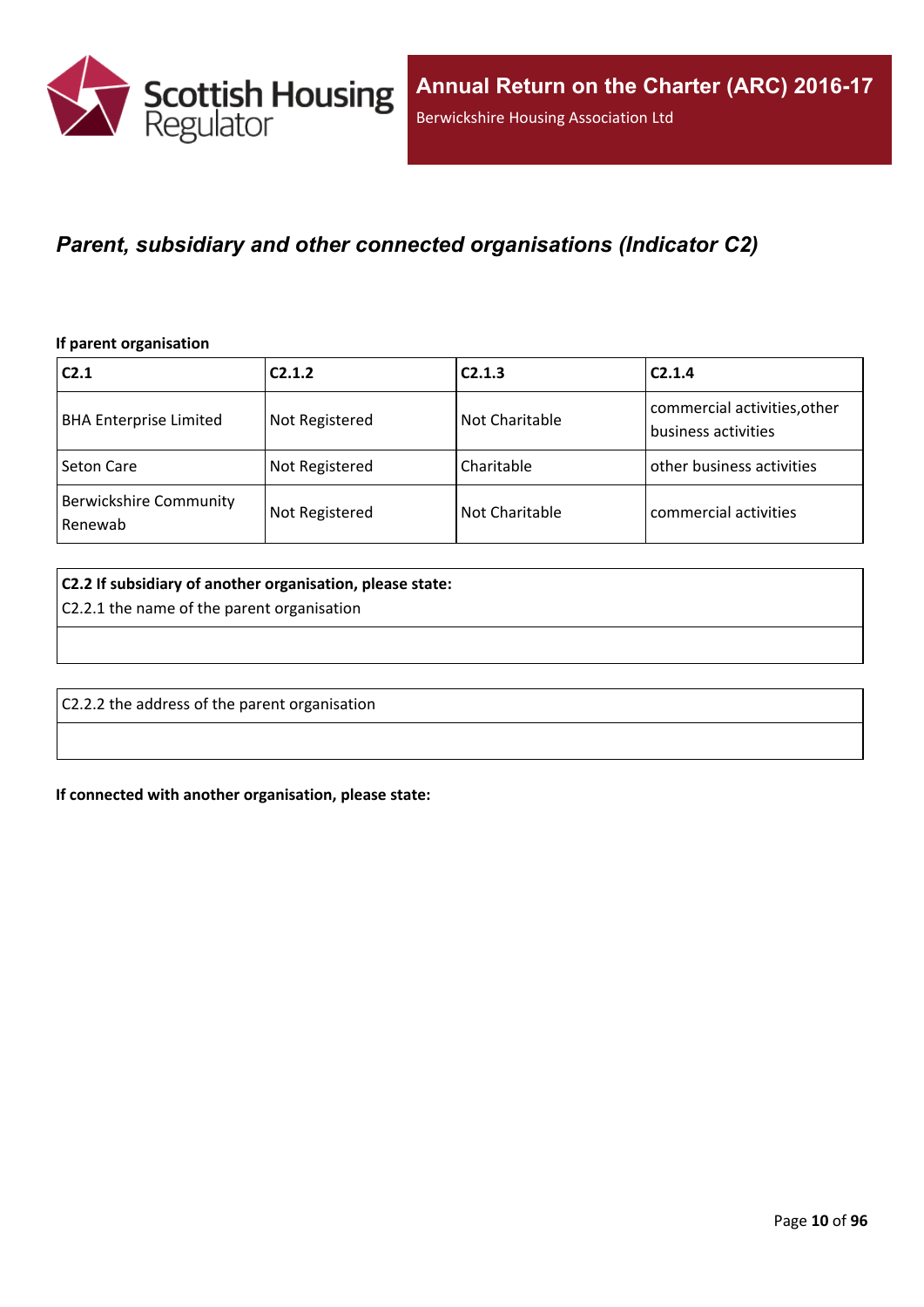

### <span id="page-10-0"></span>*Agent employed by the landlord to provide all of its services (Indicator C3)*

**If an agent is employed by the landlord to provide all its services, please state:**

#### **(i) the name of the organisation**

#### **(ii) contact details of the organisation**

C3.1 The name of organisation

C3.2.3 surname

C3.2 Contact name: C3.2.1 title (Select) C3.2.2 forename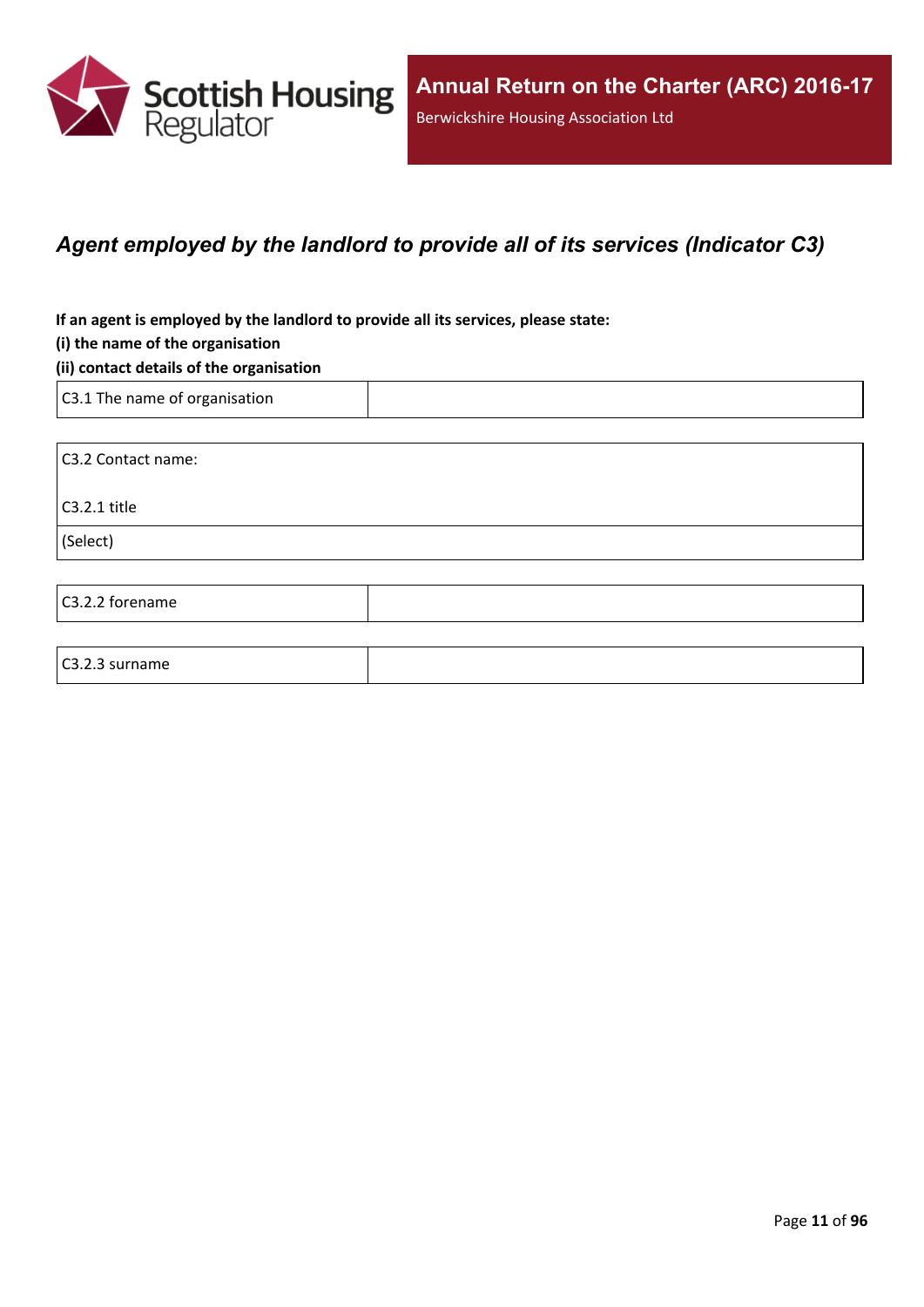

### <span id="page-11-0"></span>*RSL members (Indicator C4)*

**Please state:**

C4.1 The total number of RSL members as at the time of the last Annual General Meeting 256

C4.2 The number of members attending last RSL Annual General Meeting 24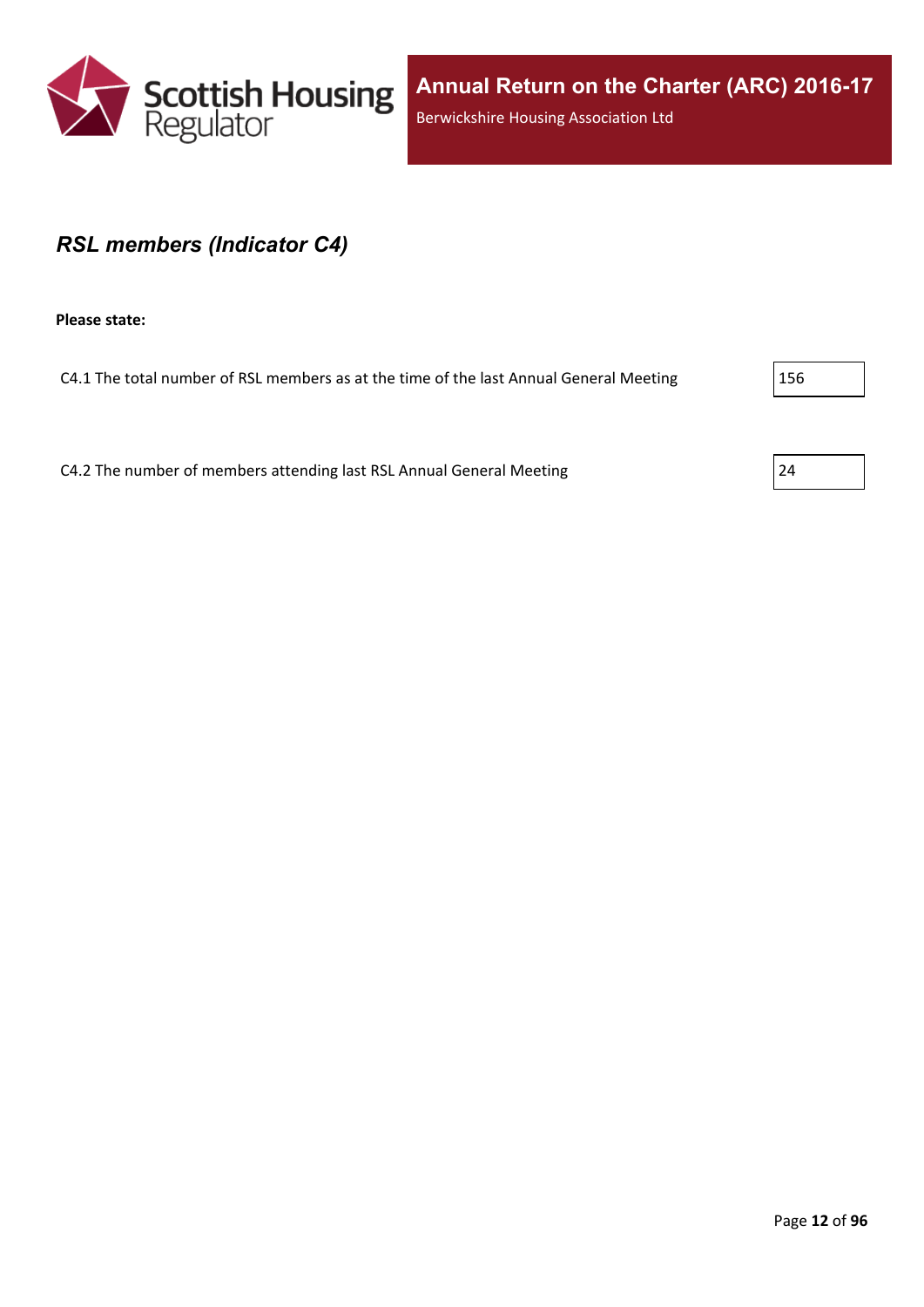

## <span id="page-12-0"></span>*Governing body appointments (Indicator C5)*

**Please state:**

C5.1 The number of governing body vacancies at last Annual General Meeting  $\vert$  7

C5.2 The number of candidates for the vacancies  $\vert$  5

 $C5.3$  The number of vacancies filled  $\vert 5 \rangle$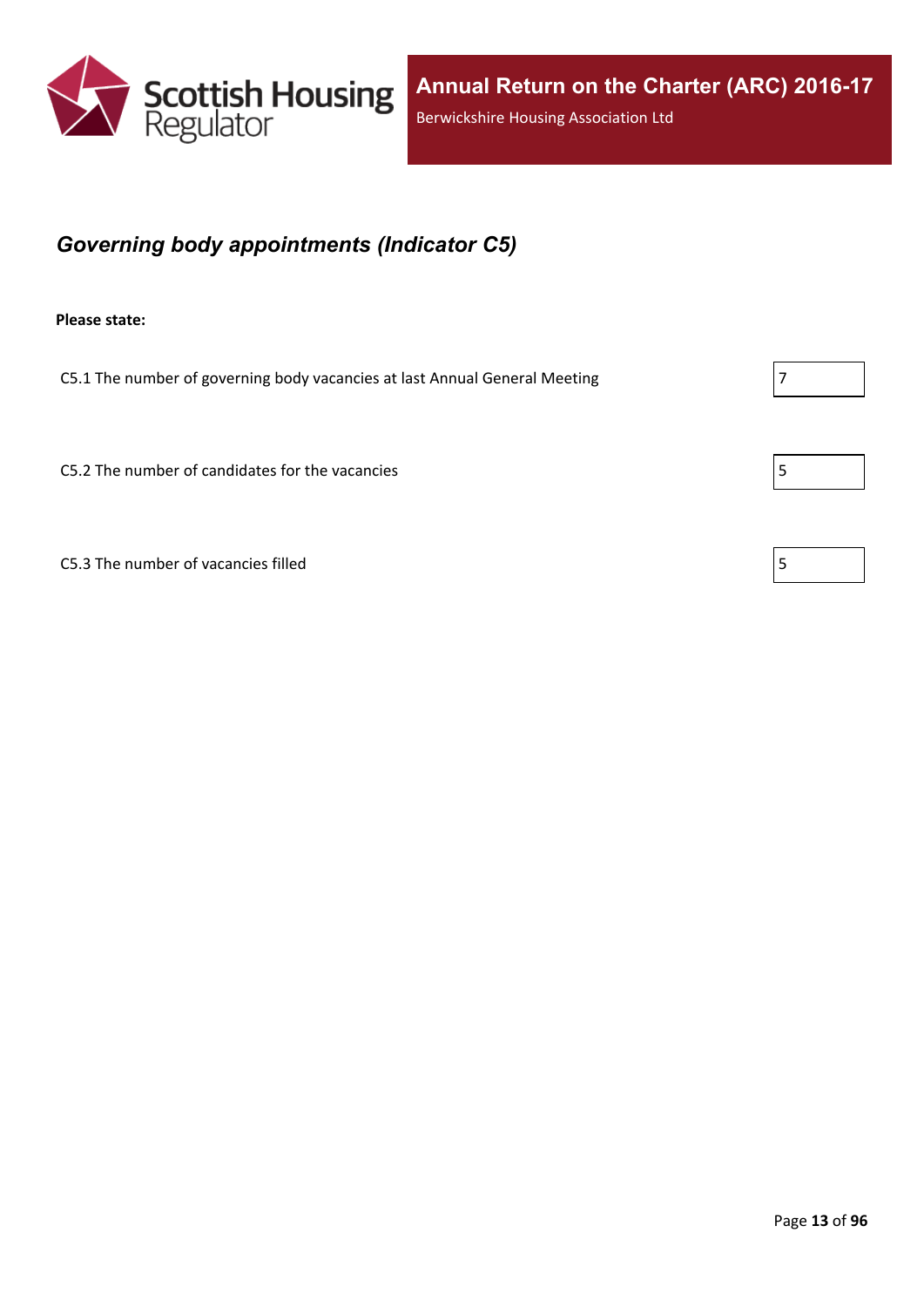

### <span id="page-13-0"></span>*Lets*

**The information you give us here will allow us to build a profile of your lets.**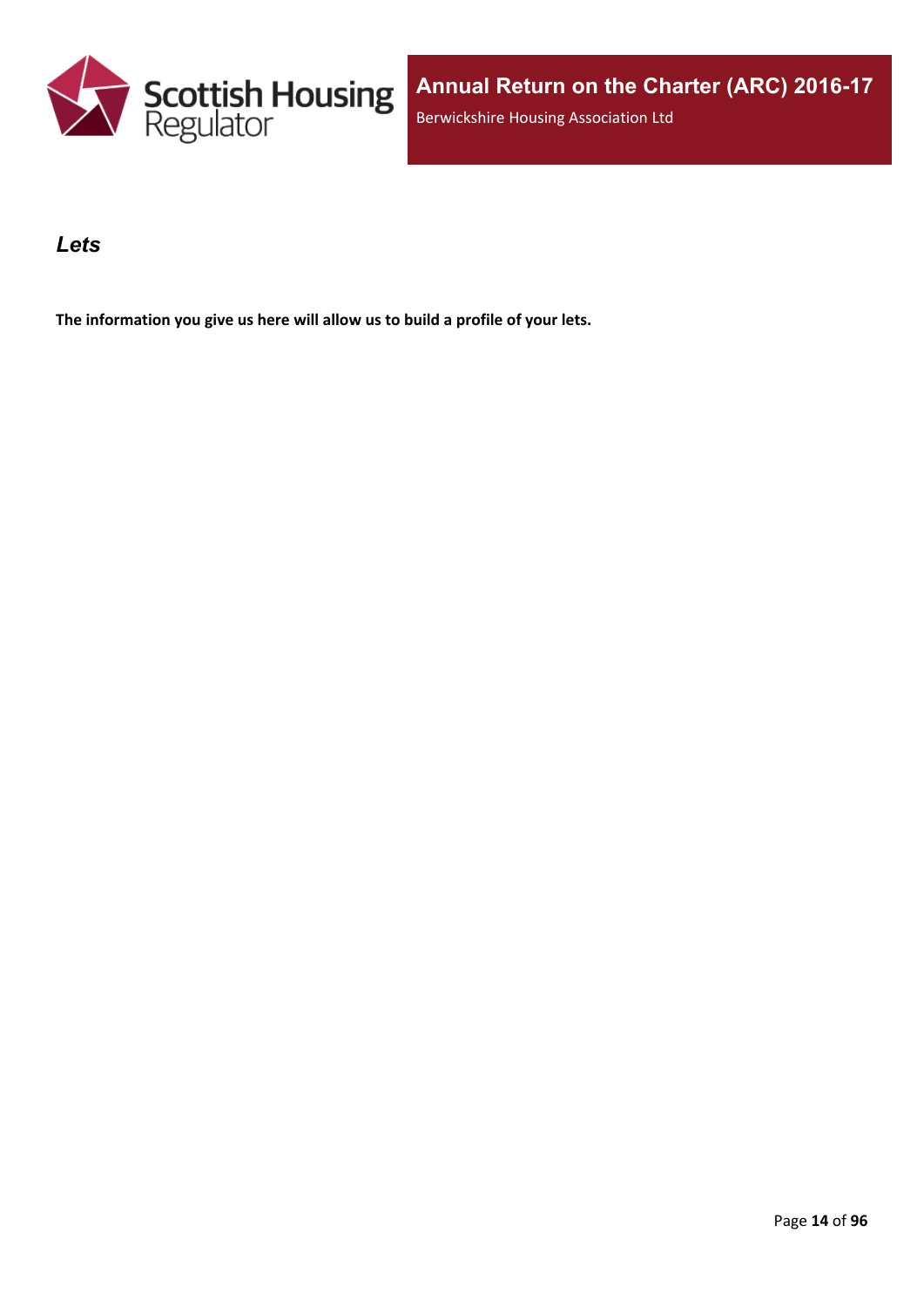

## <span id="page-14-0"></span>*Number of lets during the reporting year, split between 'general needs' and 'supported housing' (Indicator C7)*

**Please state, excluding mutual exchanges:**

C7.1 The number of 'general needs' lets during the reporting year 121

C7.2 The number of 'supported housing' lets during the reporting year 24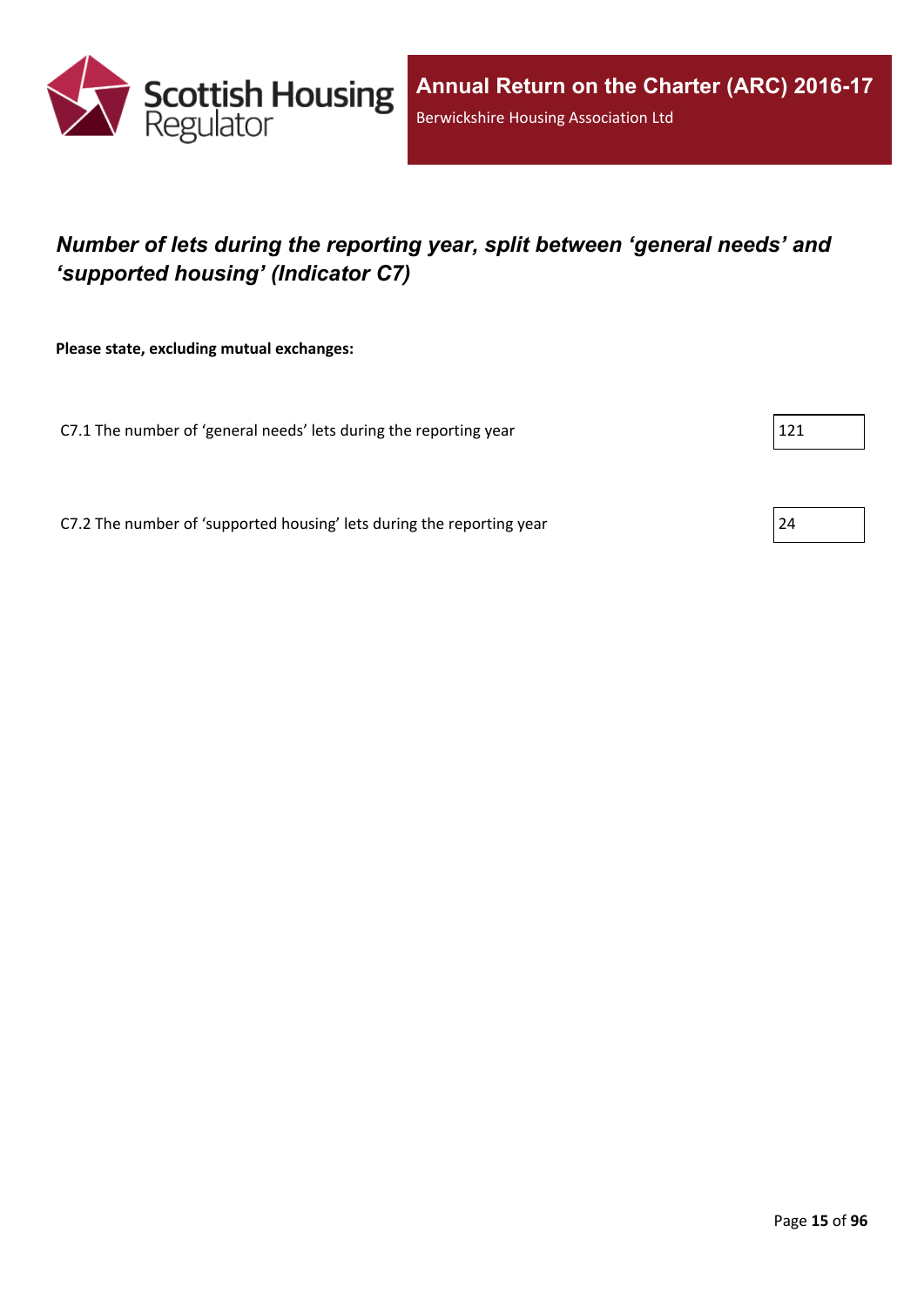

### <span id="page-15-0"></span>*The number of lets during the reporting year by source of let (Indicator C8)*

#### **Please state:**

| C8.1 The number of lets to existing tenants                                               | 23             |
|-------------------------------------------------------------------------------------------|----------------|
| C8.2 The number of lets to housing list applicants                                        | 75             |
| C8.3 The number of mutual exchanges                                                       | 11             |
| C8.4 The number of lets from other sources                                                | $\overline{0}$ |
|                                                                                           |                |
| C8.5 The number of applicants who have been assessed as statutorily homeless by the local |                |
| authority as:<br>C8.5.1 section 5 referrals                                               | 43             |
| C8.5.2 nominations from the local authority                                               | 0              |
| C8.5.3 other                                                                              | $\sqrt{4}$     |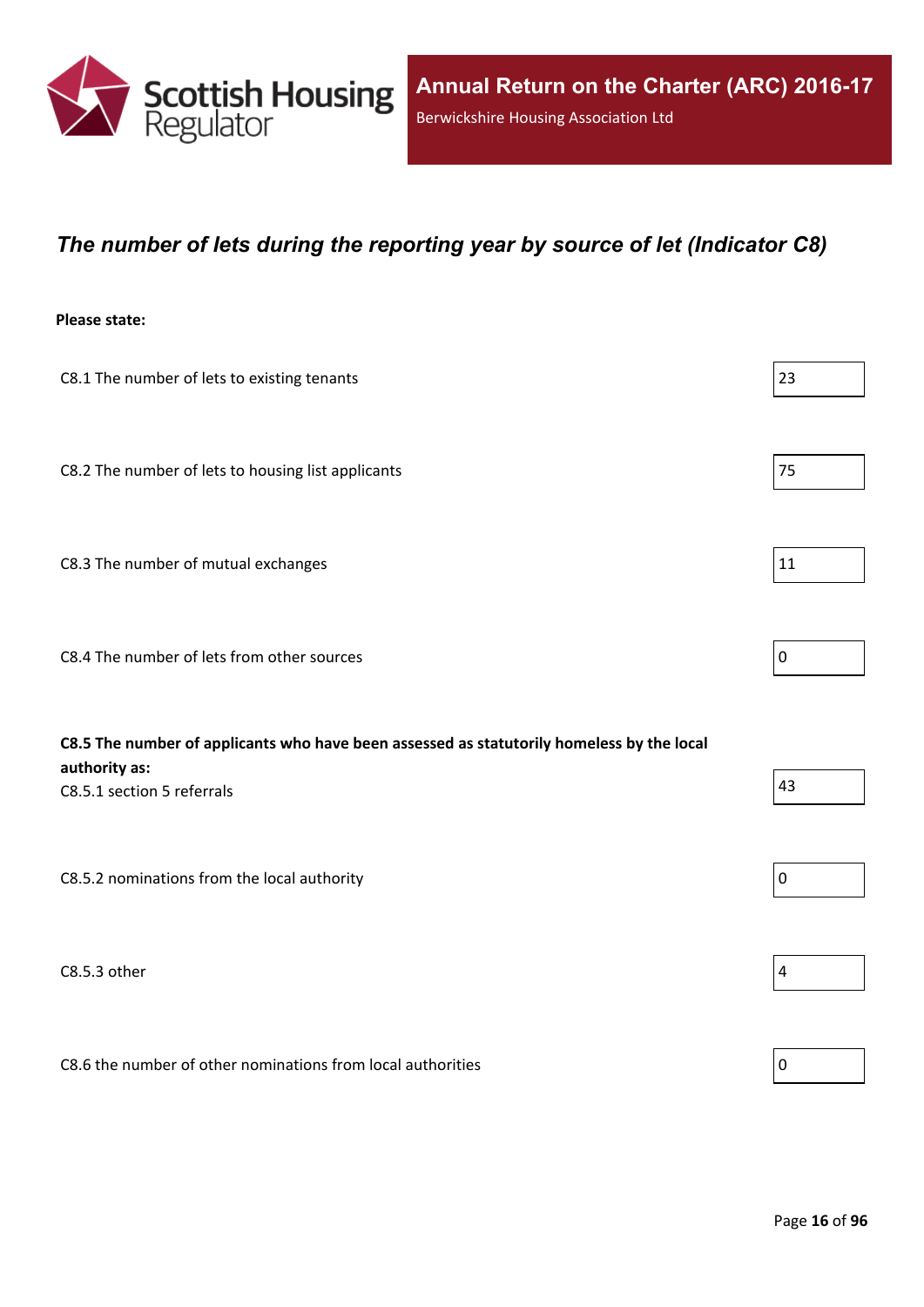

### <span id="page-16-0"></span>*Types of tenancies granted for lets during the reporting year (Indicator C9)*

**Please state, excluding mutual exchanges:**

C9.1 The number of occupancy agreements granted in the reporting year  $1 \tbinom{1}{1}$ 

C9.2 The number of short SSTs granted in the reporting year  $\vert$  0

C9.3 The number of SSTs granted in the reporting year  $144$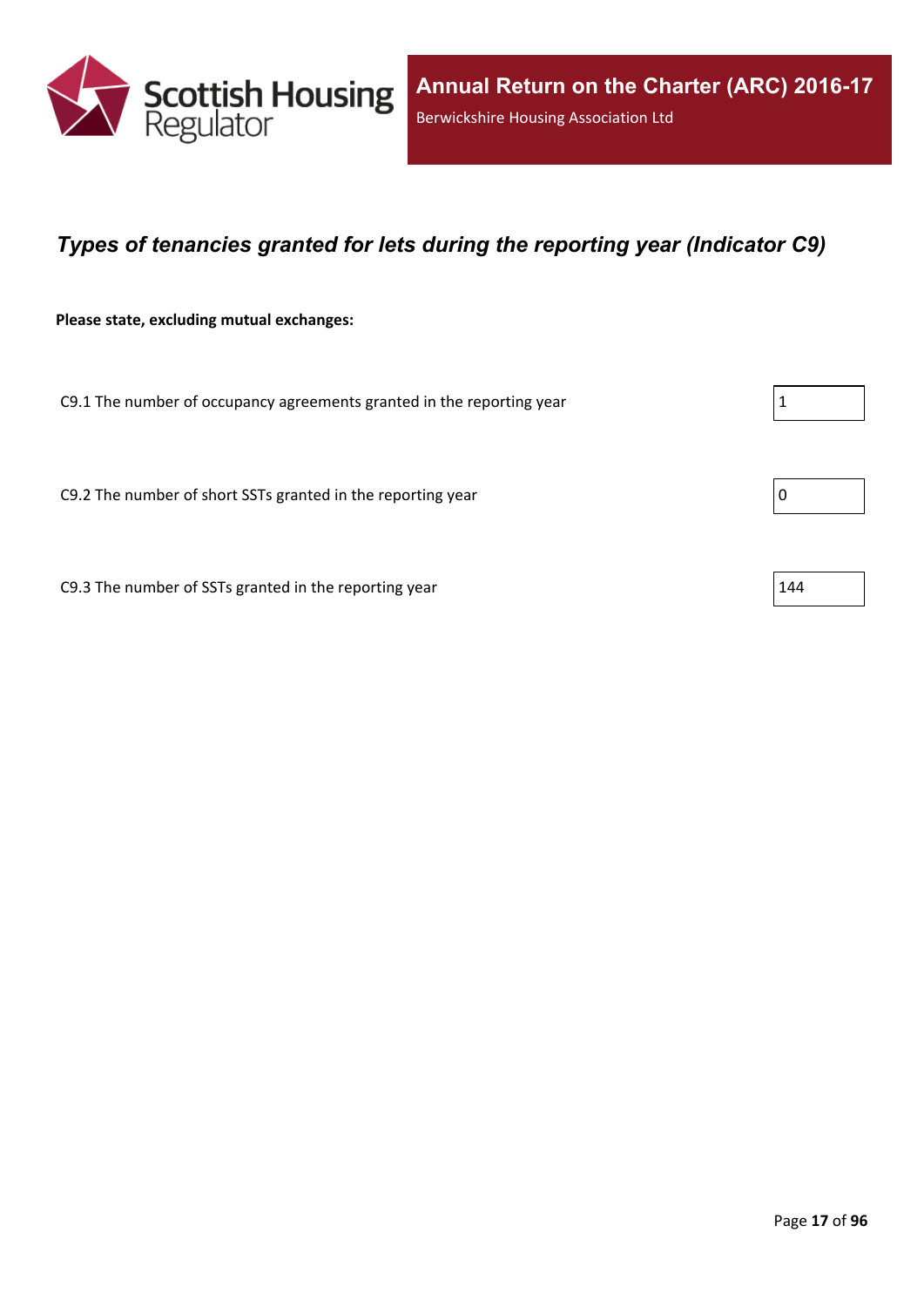

## <span id="page-17-0"></span>*Housing lists (Indicator C10)*

#### **Please state:**

| C10.1 What type of housing list do you operate (select all that apply)                     |      |
|--------------------------------------------------------------------------------------------|------|
| Common housing register, Choice based lettings, Mutual exchange scheme                     |      |
|                                                                                            |      |
| C10.2 The number of new applicants added to the housing list(s)                            | 2598 |
|                                                                                            |      |
| C10.3 The number of applicants on the housing list(s) at end of reporting year             | 4538 |
|                                                                                            |      |
| C10.4 The number of suspensions from the housing list at end of reporting year             | 123  |
|                                                                                            |      |
| C10.5 The number of applications cancelled from the housing list during the reporting year | 2604 |
|                                                                                            |      |
| C10.6 The number of Section 5 referrals received during the last reporting year            | 111  |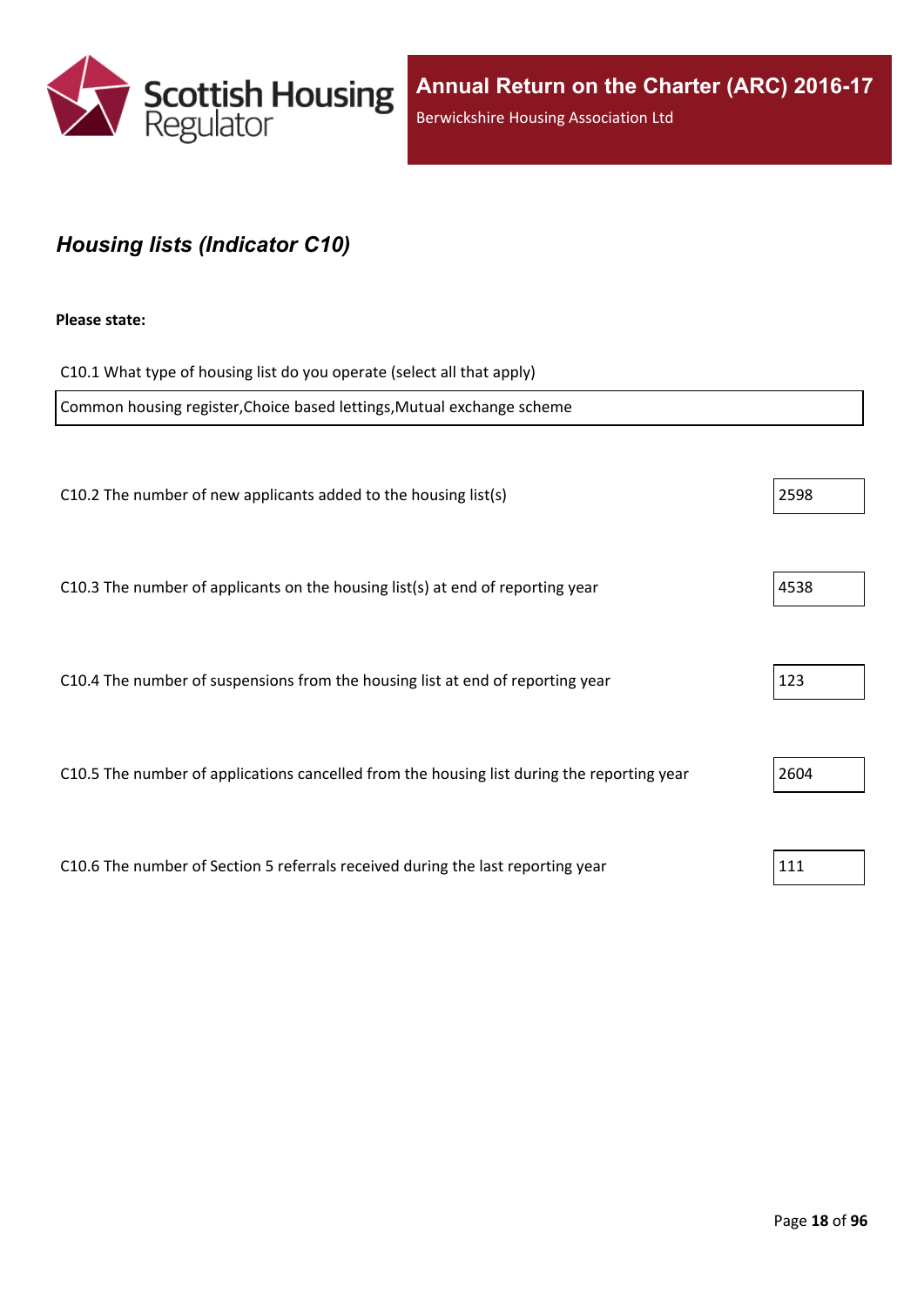

**Annual Return on the Charter (ARC) 2016-17** Berwickshire Housing Association Ltd

### <span id="page-18-0"></span>*Stock*

The information you give us here will allow us to build a profile of your stock and your average weekly rents.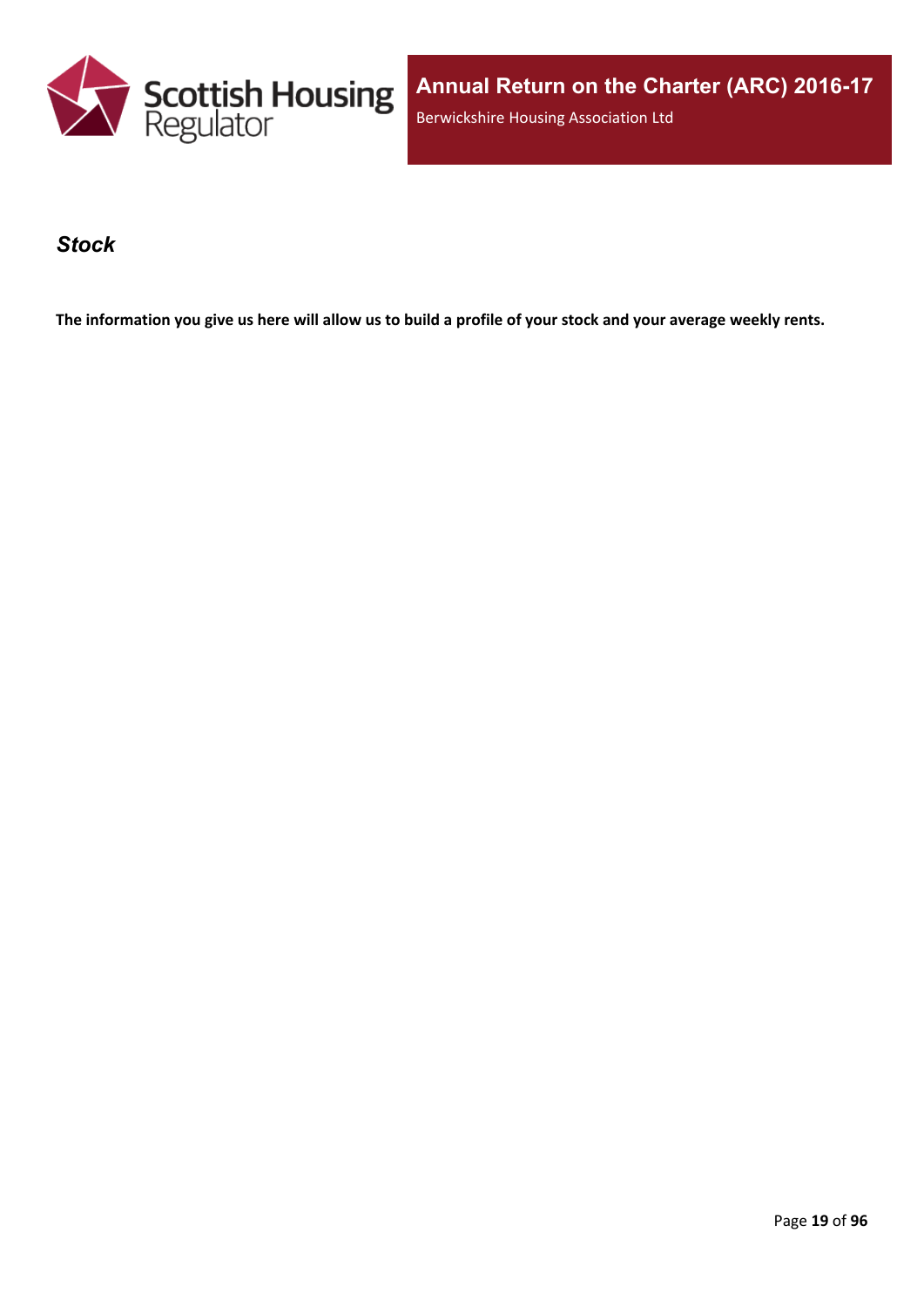

## <span id="page-19-0"></span>*The landlord's wholly owned stock (Indicator C14)*

**Self contained dwellings are properties where the household has exclusive use of WC, bathroom and kitchen facilities contained within the property.**

**Non-self contained units/bedspaces are properties where WC, bathroom or kitchen facilities are communal or shared.**

**Non-housing units are properties that could be used for respite care; commercial activities; office space.** Please note, parts (a), (b) and (c) of indicator C14 are located at the 'Organisation details' section on the Portal and are not included in the ARC return itself. Further information on this is available in the FAQs at the 'Help & **Guidance' section.**

**Please state:**

|                                                   |                                                                            | Of the<br>stock at<br>year end: |                  |                   |           |                                            |             |
|---------------------------------------------------|----------------------------------------------------------------------------|---------------------------------|------------------|-------------------|-----------|--------------------------------------------|-------------|
|                                                   |                                                                            | (d) Low<br>Demand               |                  | (e)<br>unlettable |           | (f) used for<br>temporary<br>accommodation |             |
| For the<br>landlord's<br>wholly<br>owned<br>stock | C14.1 The<br>number of<br>self-<br>contained<br>units                      | 0                               |                  | 9                 |           | $\mathbf 0$                                |             |
|                                                   | C14.2 The<br>number of<br>non self-<br>contained<br>units $/$<br>bedspaces | $\mathbf 0$                     | $\boldsymbol{0}$ | $\boldsymbol{0}$  | $\pmb{0}$ | $\mathbf 0$                                | $\mathbf 0$ |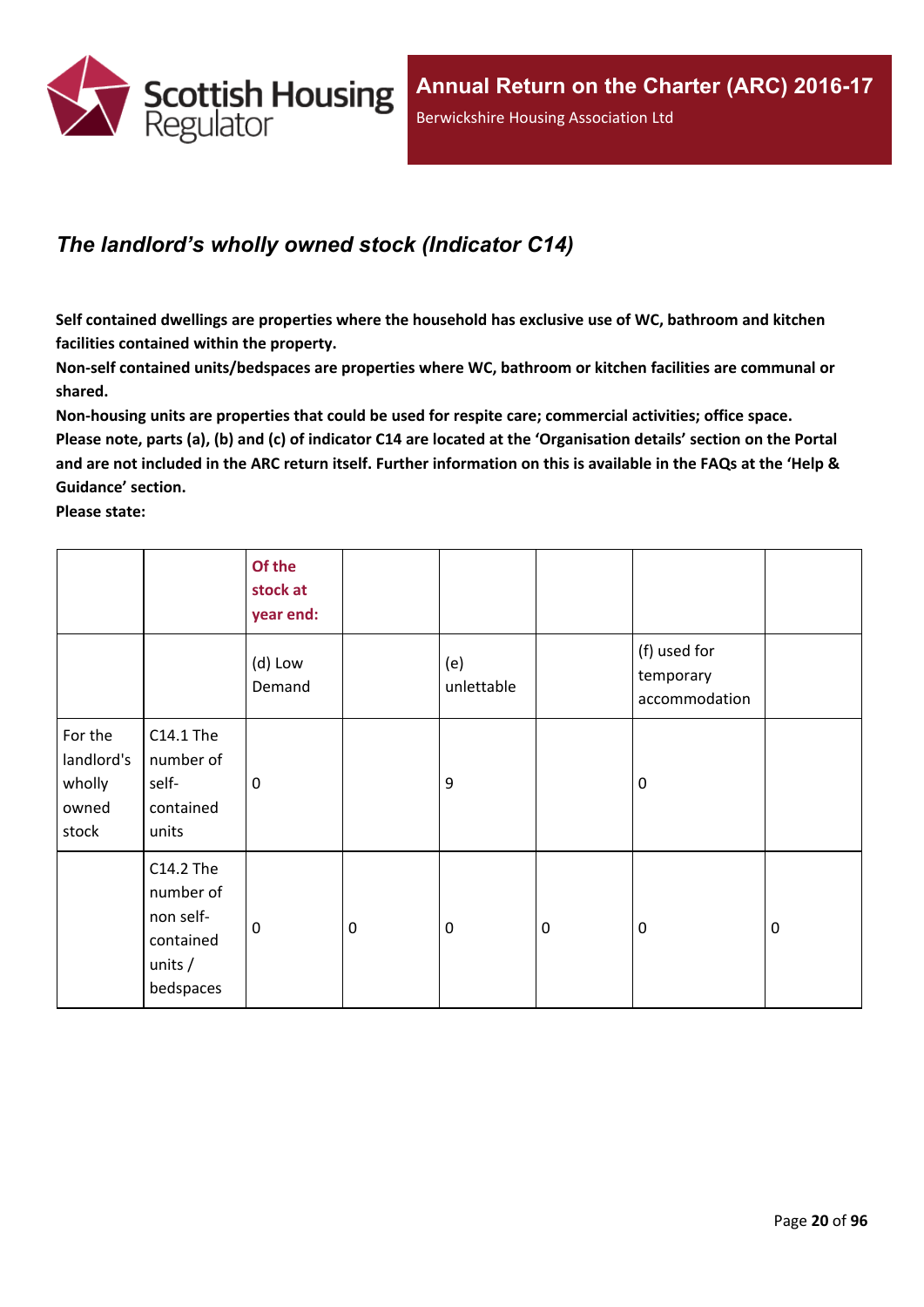

## <span id="page-20-0"></span>*Stock by house types, apartment sizes and average weekly rents (Indicator C17)*

The stock by type and apartment size reported in this indicator are wholly owned by the landlord and should **match the totals provided at C14.**

The average weekly rent in this indicator includes service or other charges and is calculated for lettable stock only. **For all wholly owned stock, please state:**

| C17 Stock<br>by type,<br>apartment<br>size and<br>rent | House | High rise        | Tenement | 4 in a block | Other flat<br>/ maisonett<br>e | Total | Nos. of<br>lettable<br>units | Average<br>weekly rent<br>$\pmb{\mathsf{f}}$ |
|--------------------------------------------------------|-------|------------------|----------|--------------|--------------------------------|-------|------------------------------|----------------------------------------------|
| 1 Apt                                                  | $6\,$ | $\mathbf 0$      | 5        | $\mathbf 0$  | 35                             | 46    | 46                           | 63.31                                        |
| 2 Apt                                                  | 231   | $\mathbf 0$      | 18       | 19           | 177                            | 445   | 436                          | 73.15                                        |
| 3 Apt                                                  | 538   | $\mathbf 0$      | 5        | 225          | 27                             | 795   | 795                          | 75.26                                        |
| 4 Apt                                                  | 442   | $\boldsymbol{0}$ | 0        | 16           | 6                              | 464   | 464                          | 81.22                                        |
| $5$ Apt +                                              | 23    | 0                | 0        | $\mathbf 0$  | $\pmb{0}$                      | 23    | 23                           | 87.99                                        |
| <b>Total SC</b>                                        | 1240  | $\mathbf 0$      | 28       | 260          | 245                            | 1773  | 1764                         | 76.16                                        |

Number of lettable non self contained units at year end 2

Number of lettable non self contained bed spaces at year end 8

Average weekly rent charge per bed space for the reporting year  $|43.47\rangle$ 

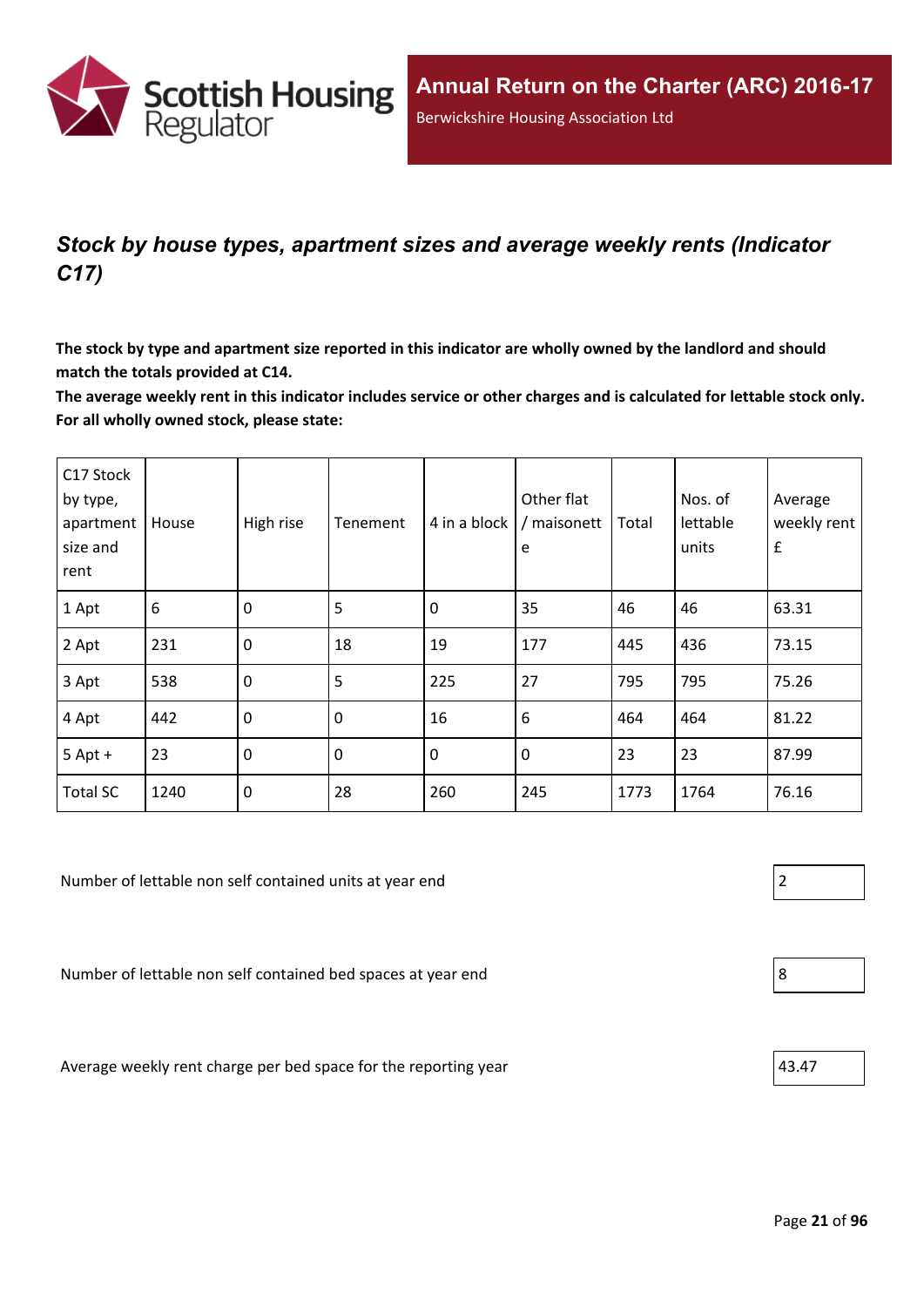

## <span id="page-21-0"></span>*The number of self-contained and non self-contained units and bedspaces, at the year end by age band (Indicator C19)*

The stock by age band reported in this indicator are wholly owned by the landlord and should match the totals **provided at C14.**

**For all wholly owned stock, please state:**

|                                                   | (a)<br>pre-<br>1919 | (b)<br>1919<br>1944 | (c)<br>1945<br>$\overline{\phantom{a}}$<br>1964 | (d)<br>1965<br>$\overline{\phantom{0}}$<br>1982 | (e)<br>1983<br>2002 | (f)<br>Post-<br>2002 | Total |
|---------------------------------------------------|---------------------|---------------------|-------------------------------------------------|-------------------------------------------------|---------------------|----------------------|-------|
| C19.1 The number of self-contained units          | 17                  | 337                 | 408                                             | 662                                             | 288                 | 61                   | 1773  |
| C19.2 The number of non self-contained units      | -0                  | 0                   | l 0                                             | 0                                               | $\Omega$            |                      |       |
| C19.2 The number of non self-contained bed spaces | -0                  | 0                   | l 0                                             | 0                                               | 0                   | 8                    | 8     |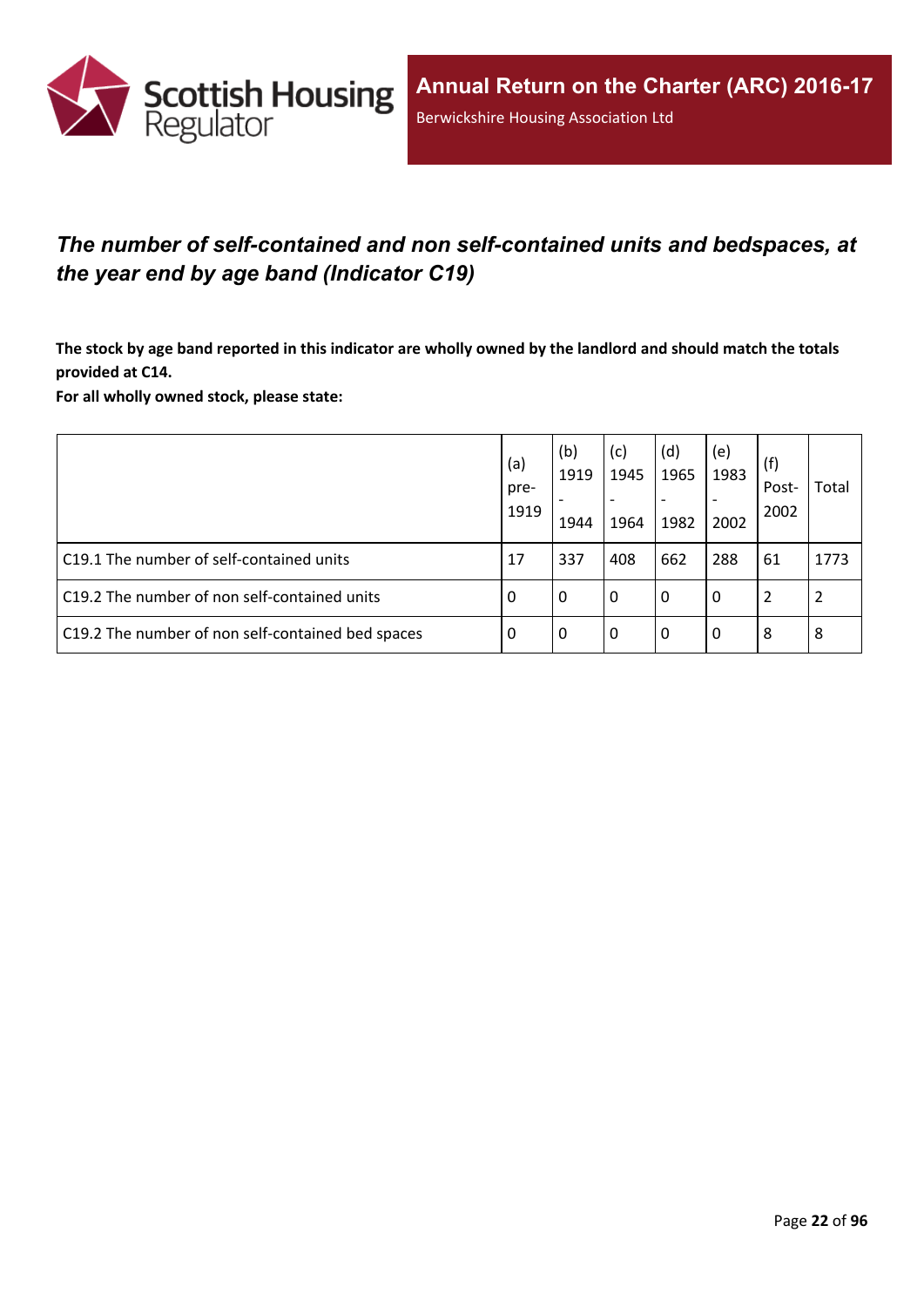

## <span id="page-22-0"></span>*The number of self-contained properties void at the year end and of those, the number that have been void for more than six months (Indicator C20)*

**Please state the number of self-contained properties that:**

C20.1 were void at the year end  $\vert$  18

C20.2 have been void for more than six months  $\vert 9 \vert$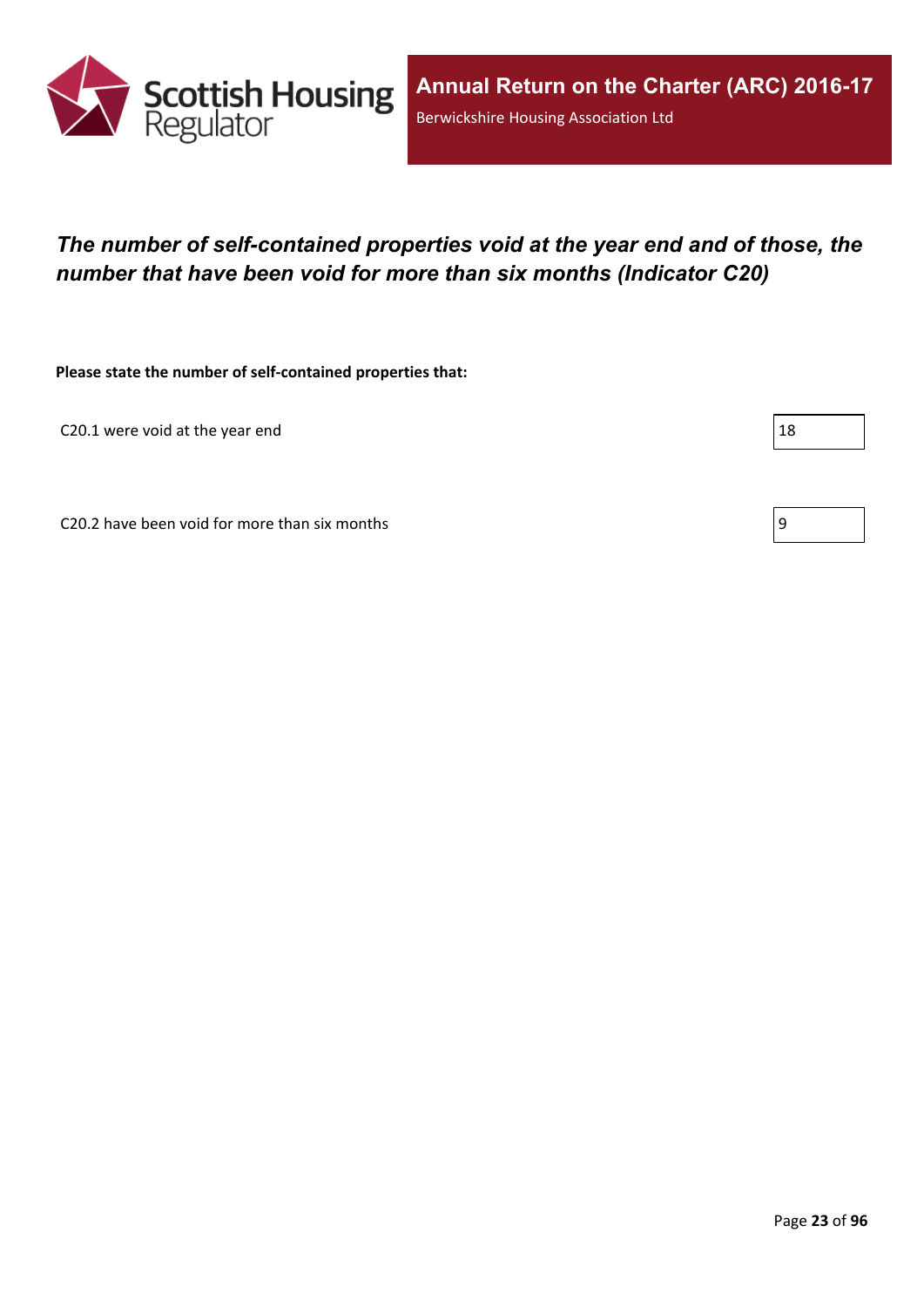

## <span id="page-23-0"></span>*Development programme – New units and value (excluding Scottish Government funded developments) (Indicator C32)*

**Please state:**

|                       | in the current reporting year |                          |                         |
|-----------------------|-------------------------------|--------------------------|-------------------------|
|                       | Social letting                | Midmarket / market rents | Low cost home ownership |
| C32.1.1 RSL           | u                             | υ                        | ∣U                      |
| C32.1.2<br>subsidiary | 0                             | υ                        | O                       |

|                       | projected for the next<br>reporting year |                          |                         |
|-----------------------|------------------------------------------|--------------------------|-------------------------|
|                       | Social letting                           | Midmarket / market rents | Low cost home ownership |
| C32.1.1 RSL           | 0                                        | -U                       | 0                       |
| C32.1.2<br>subsidiary | 0                                        | -0                       | 0                       |

|                       | projected for the following<br>year |                          |                         |
|-----------------------|-------------------------------------|--------------------------|-------------------------|
|                       | Social letting                      | Midmarket / market rents | Low cost home ownership |
| C32.1.1 RSL           | 0                                   | -U                       | 0                       |
| C32.1.2<br>subsidiary | 0                                   | 0                        | 0                       |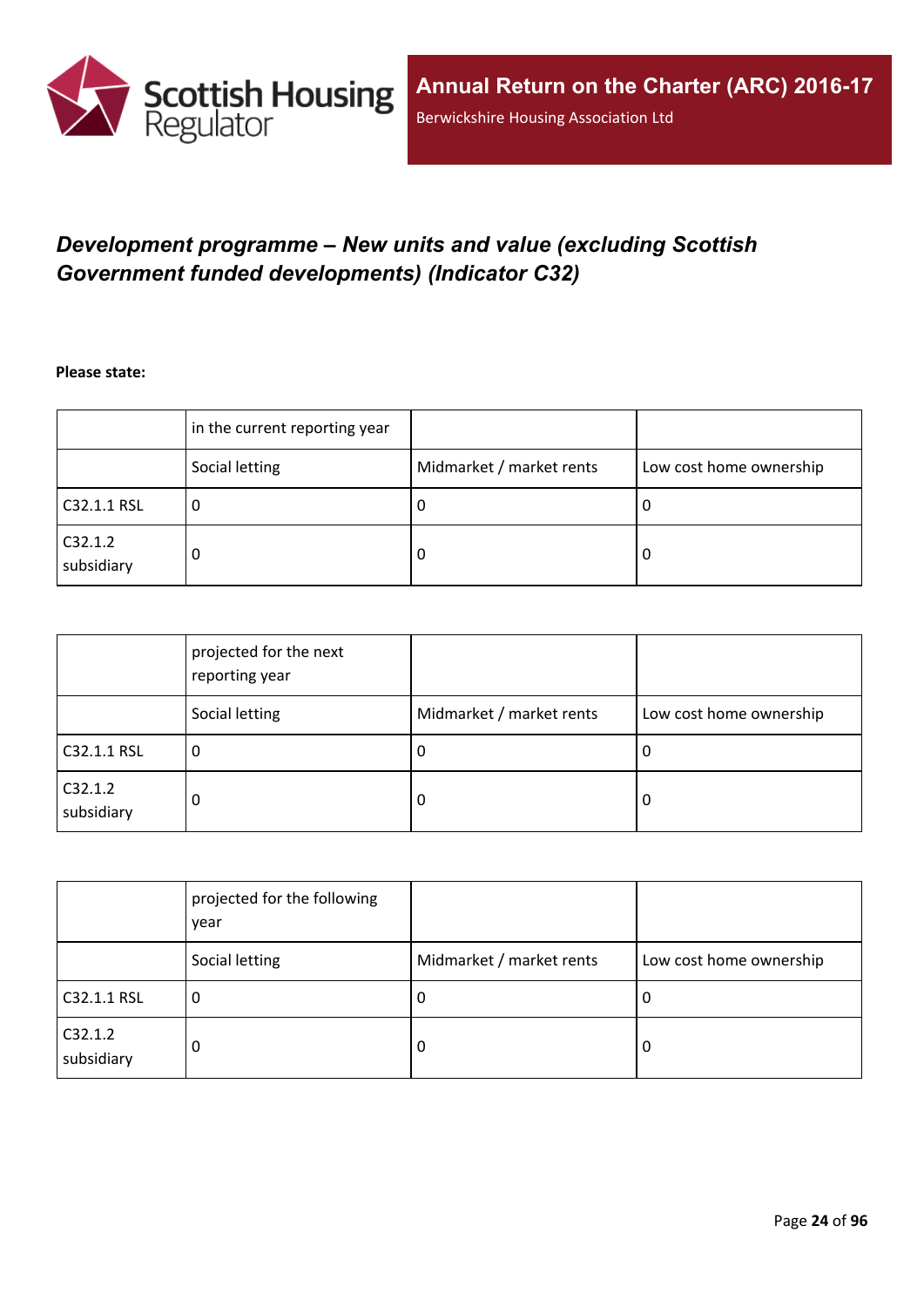

Berwickshire Housing Association Ltd

|                                                     | in the current reporting year | projected for the next<br>reporting year | projected for the following<br>year |
|-----------------------------------------------------|-------------------------------|------------------------------------------|-------------------------------------|
| C32.2.1 funded<br>through own<br>cash / reserves    | 0                             | 0                                        | 0                                   |
| C32.2.2 funded<br>through private<br>finance        | 0                             | 0                                        | 0                                   |
| C32.2.3 funded<br>through other<br>grants / sources | $\mathbf 0$                   | 0                                        | 0                                   |
| C32.2.4 funded<br>through sales                     | $\Omega$                      | 0                                        | 0                                   |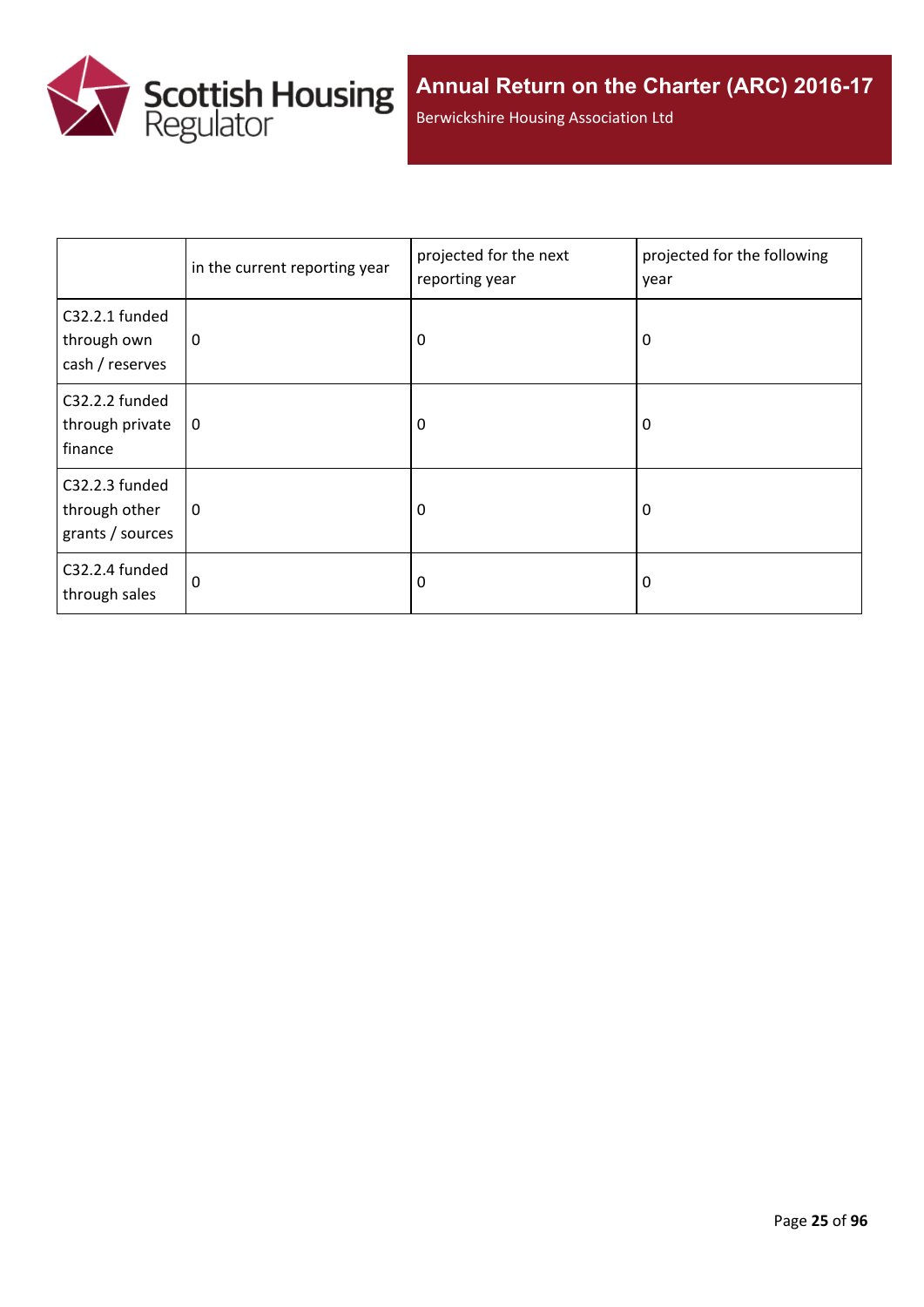

### <span id="page-25-0"></span>*Comments (Social landlord contextual information)*

Please use the comment field below to tell the regulator about any exceptional circumstances regards the figures **supplied in the "Social landlord contextual information" section.**

Following a recent survey and validation of our stock, we have updated some of our property types and apartment sizes

We operate a common housing register incorporating choice based lettings with Eildon Housing Association called Borders Choice Homes. We receive joint Section 5 referrals and share these equally between partners. We also subscribe to Homeswapper allowing our tenants to search for Mutual Exchange.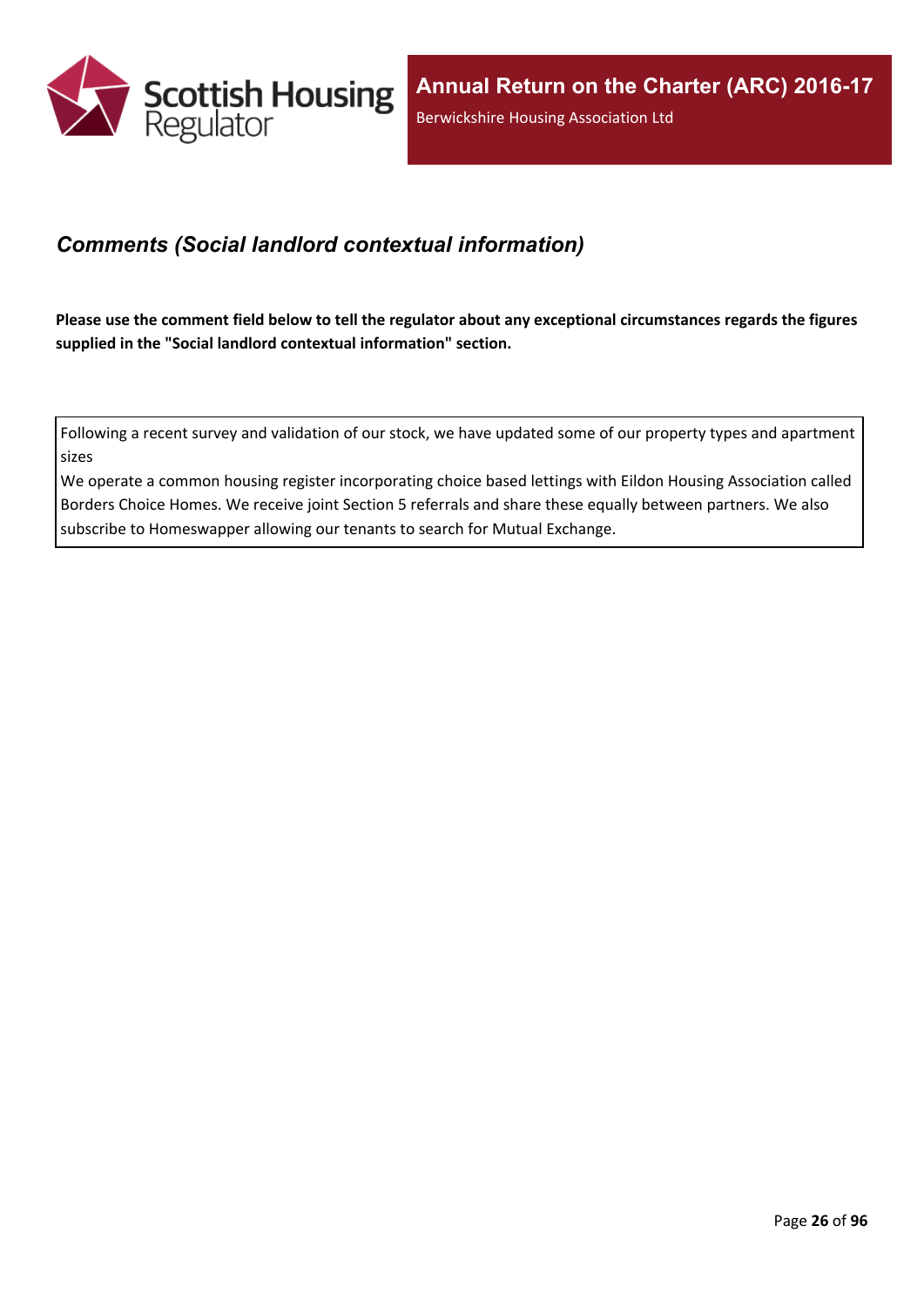

### <span id="page-26-0"></span>*Overall satisfaction*

The information you give us here will tell us how satisfied your tenants are with the overall service you provide.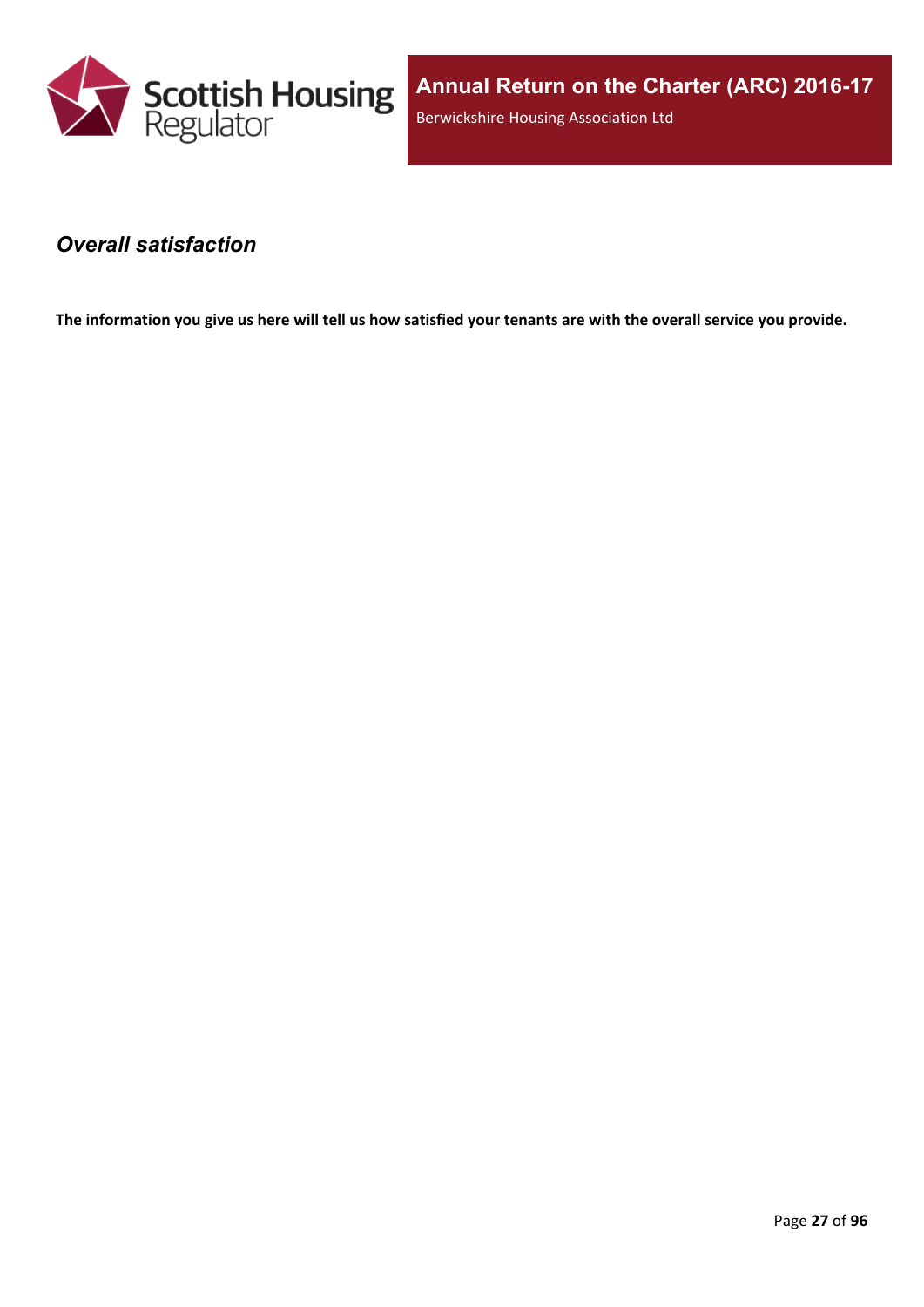

1.2.5 very dissatisfied

## <span id="page-27-0"></span>*Percentage of tenants satisfied with the overall service provided by their landlord (Indicator 1)*

**1.1 In relation to the overall tenant satisfaction survey carried out, please state:**

| 1.1.1 the number of tenants who were surveyed         | 454 |
|-------------------------------------------------------|-----|
| March 2017<br>1.1.2 the fieldwork dates of the survey |     |
| 1.1.3 the method(s) of administering the survey       |     |
| Post                                                  |     |
| Face-to-Face                                          |     |
| Online                                                |     |

| 1.2 In relation to the tenant satisfaction question on overall services, please state the number of<br>tenants who responded: |     |
|-------------------------------------------------------------------------------------------------------------------------------|-----|
| 1.2.1 very satisfied                                                                                                          | 178 |
|                                                                                                                               |     |
| 1.2.2 fairly satisfied                                                                                                        | 200 |
|                                                                                                                               |     |
| 1.2.3 neither satisfied nor dissatisfied                                                                                      | 11  |
|                                                                                                                               |     |
| 1.2.4 fairly dissatisfied                                                                                                     | 27  |

Page **28** of **96**

٦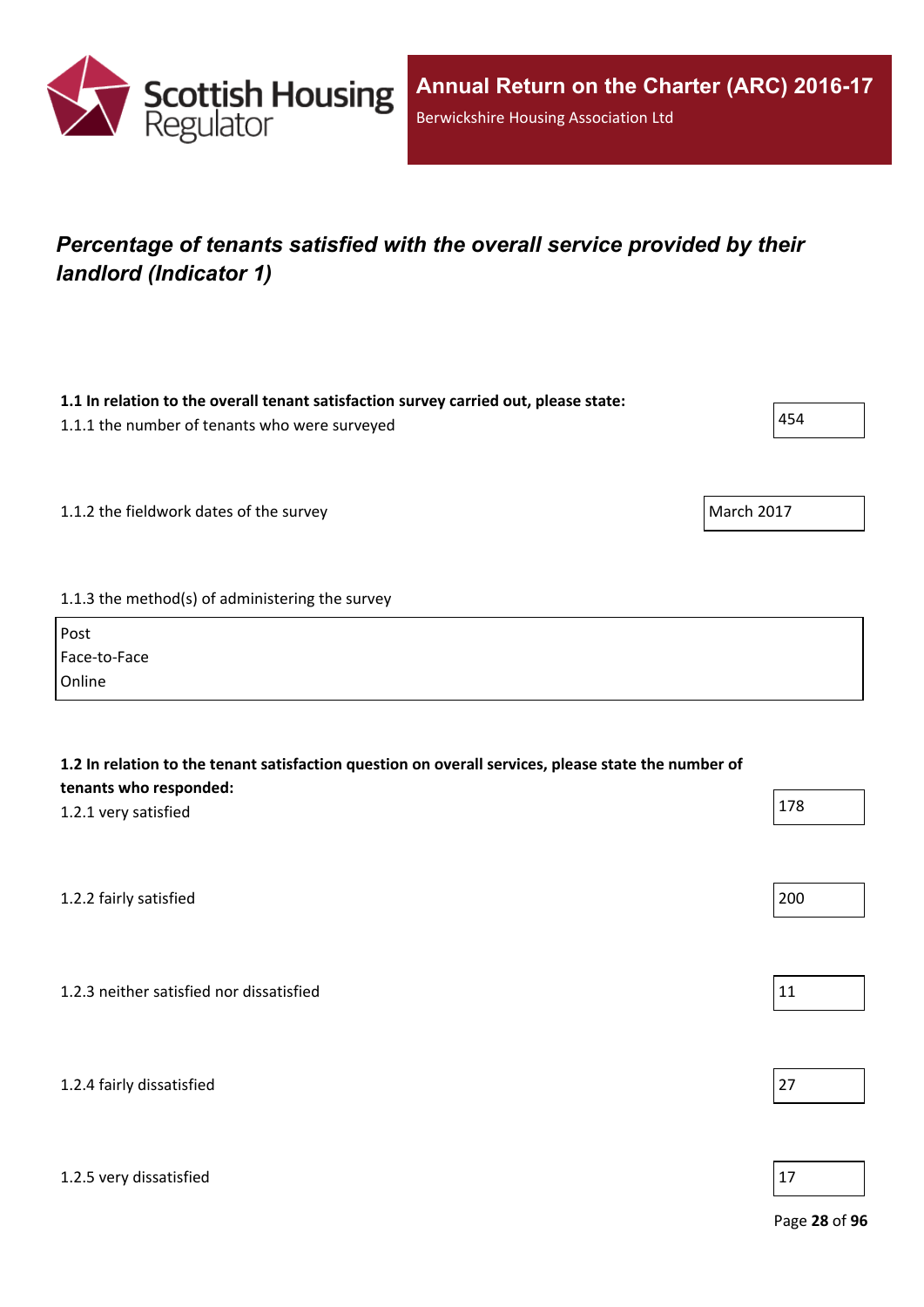

 $1.2.6$  no opinion  $\vert$  21

454

| Percentage of tenants satisfied with the overall service provided by their landlord | 83.26 | '% |
|-------------------------------------------------------------------------------------|-------|----|
| (Indicator 1)                                                                       |       |    |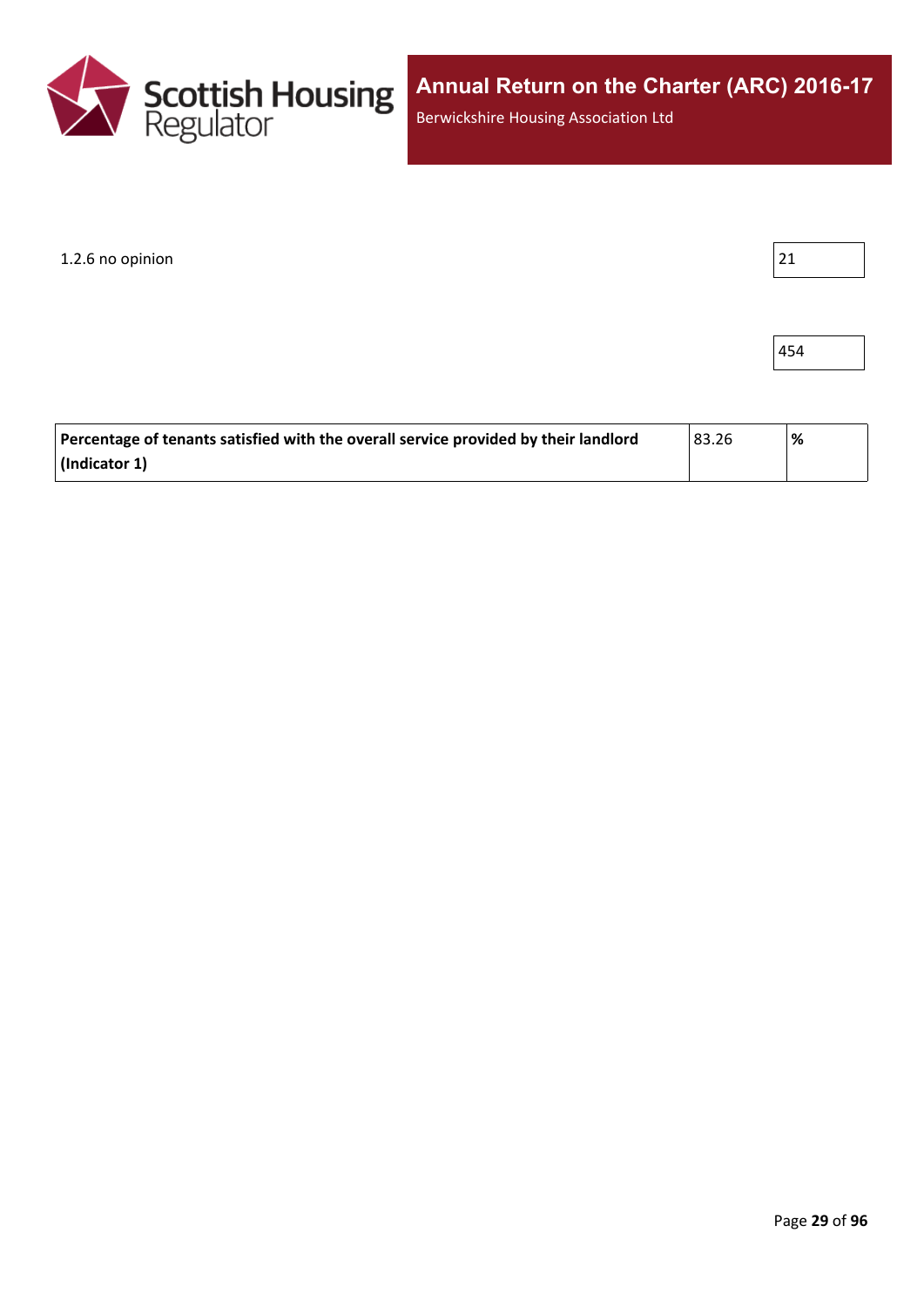

### <span id="page-29-0"></span>*Comments (Overall satisfaction)*

Please use the comment field below to tell the regulator about any exceptional circumstances regards the figures **supplied in the "Overall satisfaction" section.**

In relation to overall satisfaction, a number of tenants responded negatively as they want attributes replaced within their home albeit these are not due for planned maintenance at this time.

There was also a number of comments referring to dog faeces in communal areas; parking and bin/rubbish collection relevant to the Local Authority. As a result these have affected the overall satisfaction for BHA despite not being the responsibility of the Association. BHA is reviewing how we ensure this isn't replicated in future satisfaction surveys.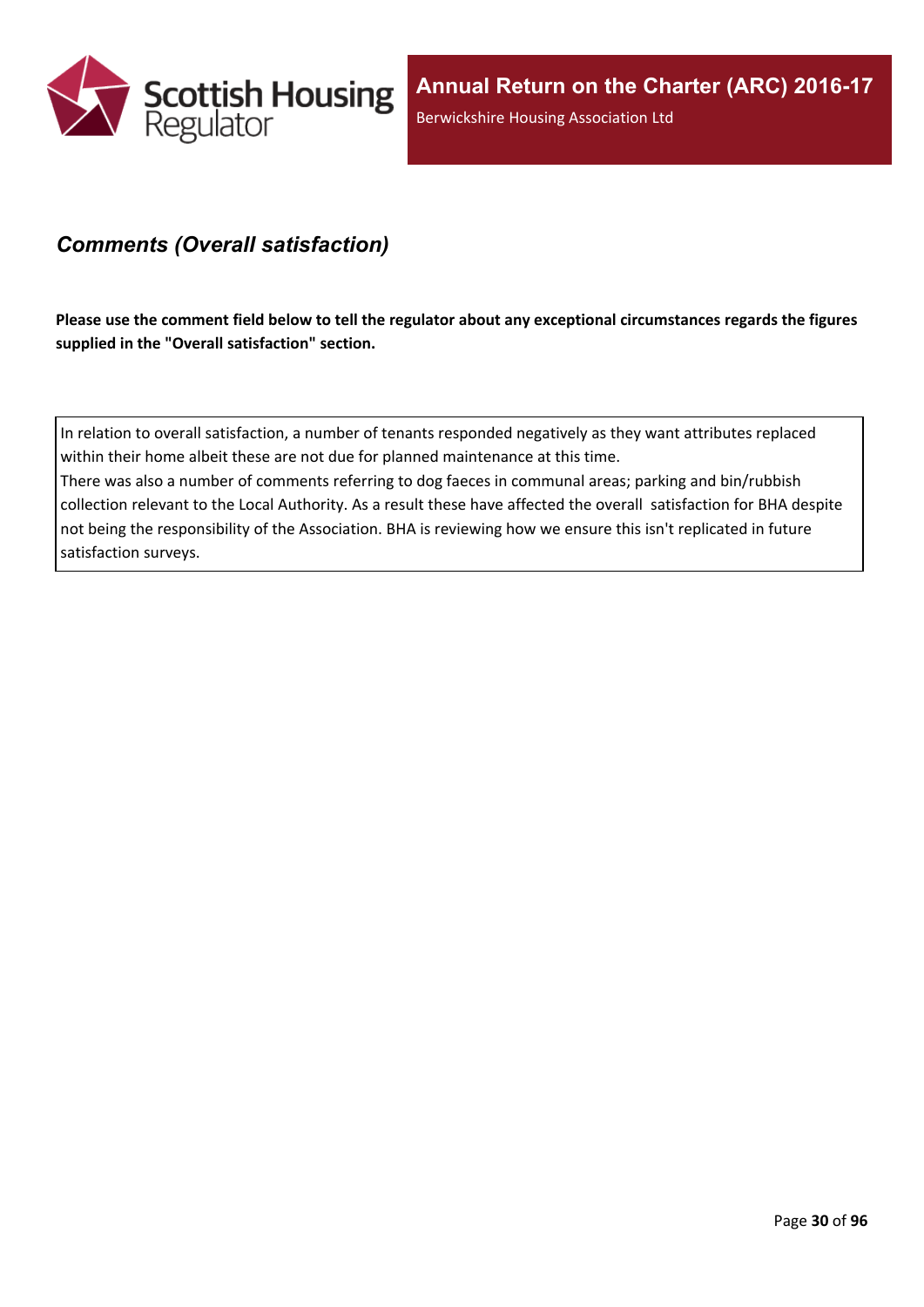

### <span id="page-30-0"></span>*The Customer/Landlord relationship*

The information you give us here will tell us about the relationships you have with your tenants and other service **users.**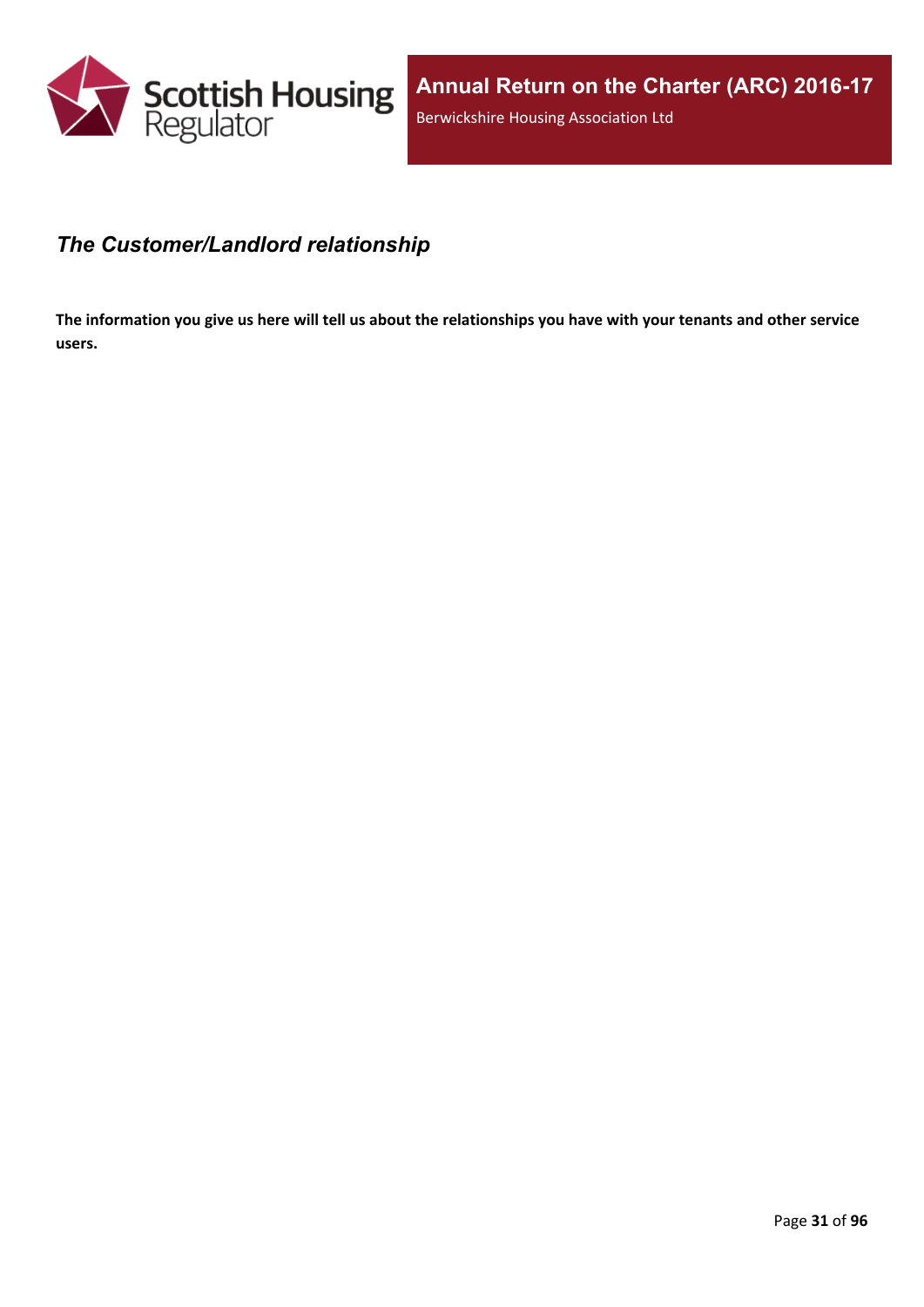

## <span id="page-31-0"></span>*Ethnic origins and disability details of service users, staff and for RSLs only, governing body members (Indicator 2)*

Ethnic origins are as based on The Scottish Government and General Register Office for Scotland official Ethnicity **Classification for Scottish Official Statistics. Disability is as defined under the Equality Act 2010. Please state:**

2.1 The ethnic origins of:

2.2 The number of people who consider themselves to have a disability by:

|       |                                                      | (a) staff    | (b) existing<br>tenants | (c) applicants<br>on housing list | (d) new tenants | (e) governing<br>body members |
|-------|------------------------------------------------------|--------------|-------------------------|-----------------------------------|-----------------|-------------------------------|
| 2.1.1 | White (total)                                        | 56           | 1413                    | 4016                              | 44              | 14                            |
|       | (a) Scottish                                         | 33           | 942                     | 3036                              | 31              | $\overline{4}$                |
|       | (b) Other British                                    | 22           | 354                     | 705                               | 9               | 10                            |
|       | (c) Irish                                            | $\mathbf 0$  | 7                       | 25                                | $\pmb{0}$       | $\pmb{0}$                     |
|       | (d)<br>Gypsy/traveller                               | $\mathbf{0}$ | 0                       | $\overline{2}$                    | $\mathbf 0$     | $\mathbf 0$                   |
|       | (e) Polish                                           | $\mathbf 0$  | 33                      | 138                               | $\pmb{0}$       | $\mathbf 0$                   |
|       | (f) any other<br>white backgroun $ 1$<br>d           |              | 77                      | 110                               | $\overline{4}$  | $\mathbf 0$                   |
| 2.1.2 | <b>Mixed or</b><br>multiple<br>ethnic backgrou<br>nd | $\mathbf 0$  | 0                       | 15                                | $\mathbf 0$     | $\mathbf 0$                   |
|       | Asian, Asian                                         |              |                         |                                   |                 |                               |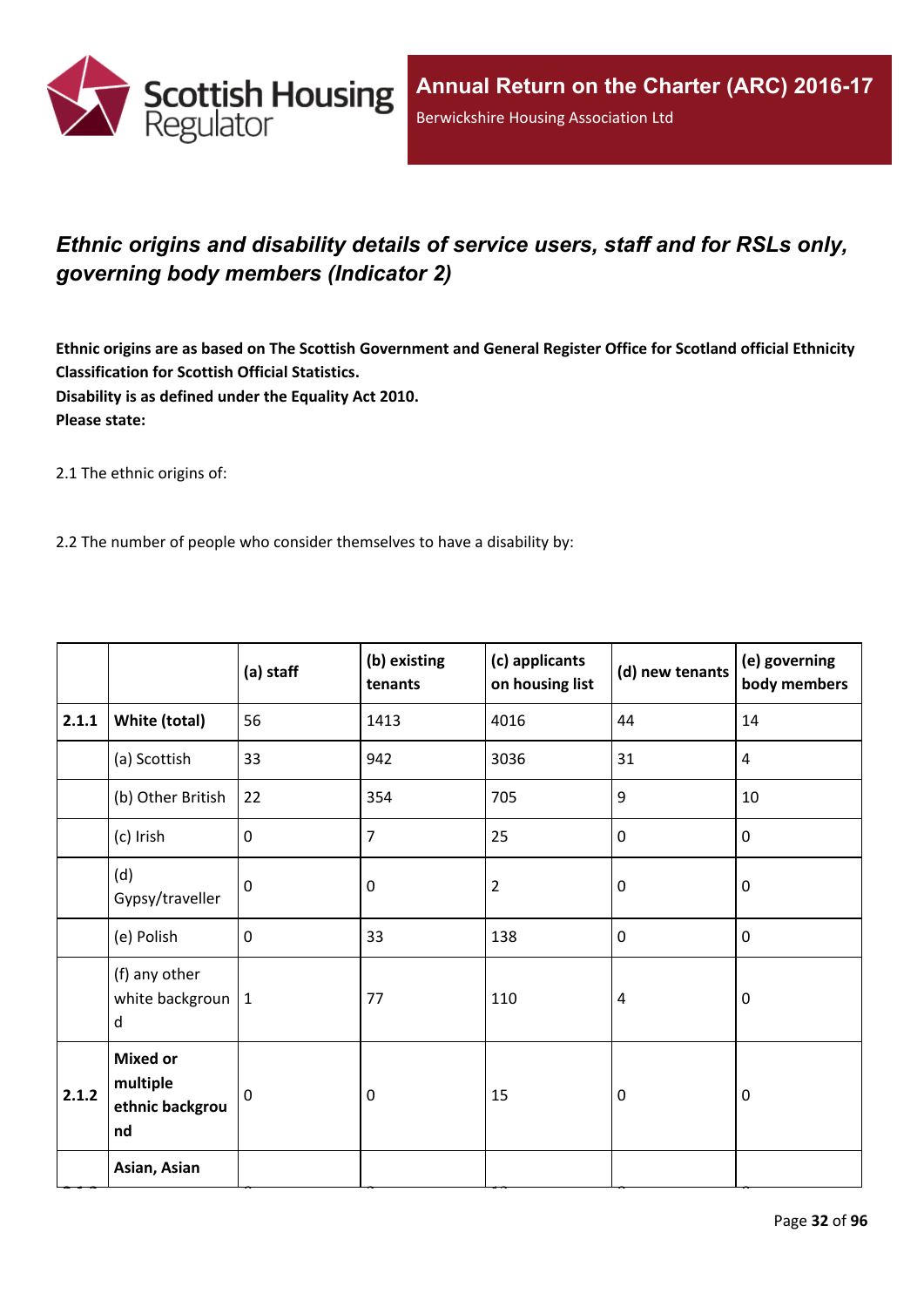

Berwickshire Housing Association Ltd

|       | Scottish, Asian<br><b>British (total)</b>                               |                  |                  |                |                  |                  |
|-------|-------------------------------------------------------------------------|------------------|------------------|----------------|------------------|------------------|
|       | (a) Indian                                                              | $\mathbf 0$      | $\pmb{0}$        | $\pmb{0}$      | $\pmb{0}$        | $\pmb{0}$        |
|       | (b) Pakistani                                                           | $\pmb{0}$        | $\pmb{0}$        | $\overline{4}$ | $\pmb{0}$        | $\pmb{0}$        |
|       | (c) Bangladeshi                                                         | $\boldsymbol{0}$ | $\pmb{0}$        | $\overline{3}$ | $\pmb{0}$        | $\pmb{0}$        |
|       | (d) Chinese                                                             | $\mathbf 0$      | $\pmb{0}$        | $\overline{3}$ | $\pmb{0}$        | $\pmb{0}$        |
|       | (e) Any other<br>Asian backgroun<br>$\sf d$                             | $\boldsymbol{0}$ | $\overline{2}$   | $\overline{3}$ | $\boldsymbol{0}$ | $\pmb{0}$        |
| 2.1.4 | <b>Black, Black</b><br><b>Scottish, Black</b><br><b>British (total)</b> | $\pmb{0}$        | $\overline{2}$   | 22             | $\boldsymbol{0}$ | $\pmb{0}$        |
|       | (a) Caribbean                                                           | $\mathbf 0$      | $\pmb{0}$        | $6\,$          | $\pmb{0}$        | $\pmb{0}$        |
|       | (b) African                                                             | $\pmb{0}$        | $\mathbf{1}$     | 15             | $\pmb{0}$        | $\pmb{0}$        |
|       | (c) Any other<br>black backgroun<br>d                                   | $\pmb{0}$        | $\mathbf 1$      | $\mathbf 1$    | $\boldsymbol{0}$ | $\boldsymbol{0}$ |
| 2.1.5 | Other<br>ethnic backgrou<br>nd                                          | $\pmb{0}$        | $\boldsymbol{0}$ | 17             | $\boldsymbol{0}$ | $\pmb{0}$        |
|       | (a) Arab, Arab<br>Scottish or Arab<br>British                           | $\mathbf 0$      | $\boldsymbol{0}$ | $\pmb{0}$      | $\boldsymbol{0}$ | $\pmb{0}$        |
|       | (b) any other<br>group                                                  | $\pmb{0}$        | $\pmb{0}$        | $17\,$         | $\pmb{0}$        | $\pmb{0}$        |
| 2.1.6 | <b>Unknown</b>                                                          | $\boldsymbol{0}$ | 1744             | 455            | 174              | $\pmb{0}$        |
| 2.1.7 | <b>Total</b>                                                            | 56               | 3161             | 4538           | 218              | 14               |

| (a) staff | $ $ (b) existing<br>tenants | $\vert$ (c) applicants on $\vert$<br>housing list | (d)<br>new tenants $ $ | $\left  \right $ (e) governing<br>body members |
|-----------|-----------------------------|---------------------------------------------------|------------------------|------------------------------------------------|
|           | 620                         | 1633                                              | 15                     |                                                |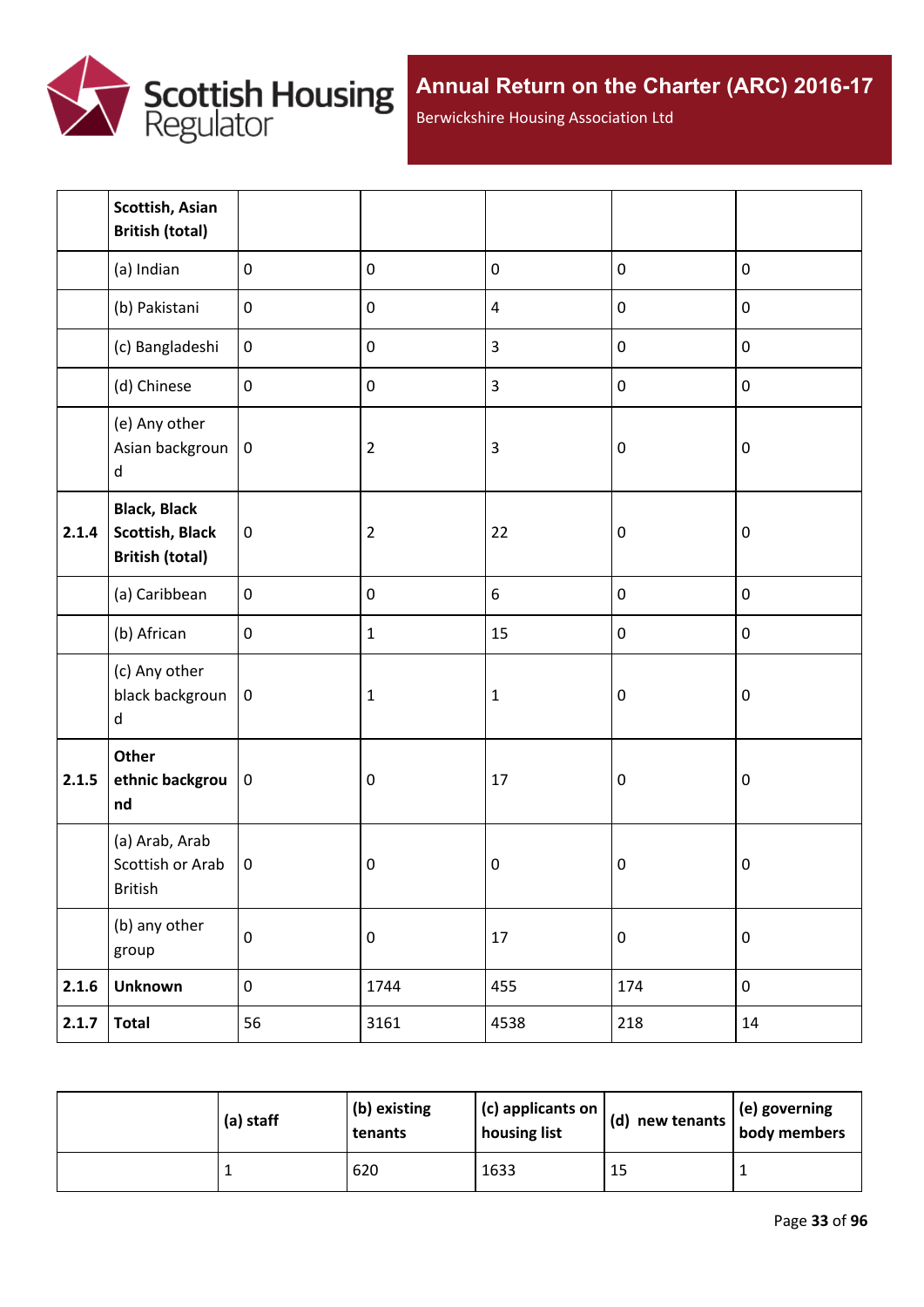

## <span id="page-33-0"></span>*Percentage of tenants who feel their landlord is good at keeping them informed about their services and decisions (Indicator 3)*

In relation to satisfaction with how well their landlord keeps tenants informed about their services, please state:

| 3.1 "How many tenants answered the question How good or poor do you feel your landlord is at<br>keeping you informed about their services and decisions?" | 454 |
|-----------------------------------------------------------------------------------------------------------------------------------------------------------|-----|
| 3.2 Of the tenants who answered, how many said that their landlord was:<br>3.2.1 very good at keeping them informed                                       | 178 |
| 3.2.2 fairly good at keeping them informed                                                                                                                | 194 |
| 3.2.3 neither good nor poor at keeping them informed                                                                                                      | 35  |
| 3.2.4 fairly poor at keeping them informed                                                                                                                | 19  |
| 3.2.5 very poor at keeping them informed                                                                                                                  | 8   |
|                                                                                                                                                           | 434 |

| Percentage of tenants who feel their landlord is good at keeping them informed about | 81.94 | % |
|--------------------------------------------------------------------------------------|-------|---|
| their services and decisions (Indicator 3)                                           |       |   |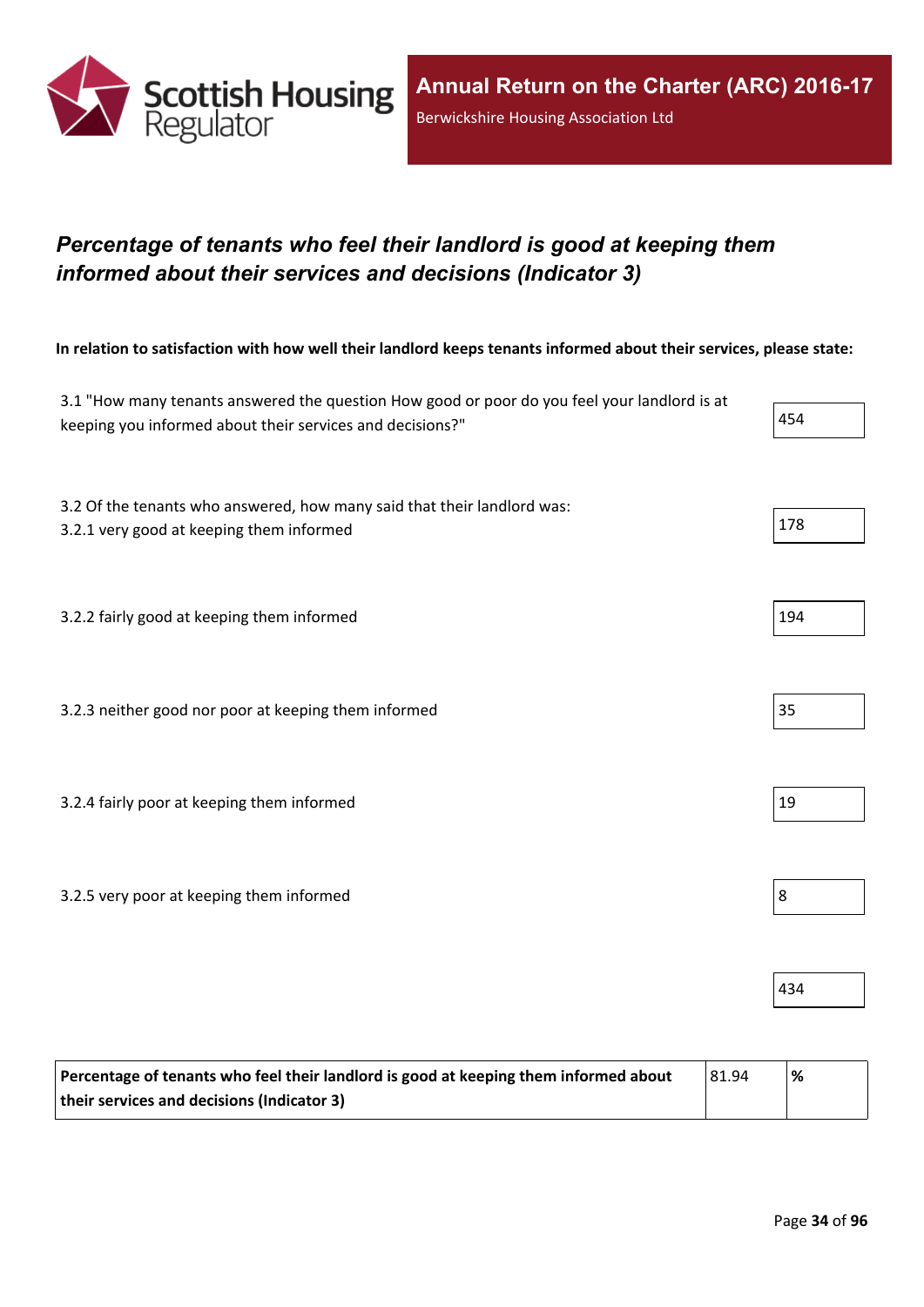

## <span id="page-34-0"></span>*Percentage of tenants satisfied with the opportunities given to them to participate in their landlord's decision making processes (Indicator 6)*

In relation to satisfaction with opportunities given to tenants to participate in their landlord's decision making **process, please state:**

| 6.1 "How many tenants answered the question How satisfied or dissatisfied are you with   |     |
|------------------------------------------------------------------------------------------|-----|
| opportunities given to you to participate in your landlord's decision making processes?" | 454 |

6.2 Of the tenants who answered, how many said that they were: 6.2.1 very satisfied 123

6.2.2 fairly satisfied 175

| 6.2.3 neither satisfied nor dissatisfied |
|------------------------------------------|
|------------------------------------------|

6.2.4 fairly dissatisfied  $\vert$  12

6.2.5 very dissatisfied and the set of the set of the set of the set of the set of the set of the set of the set of the set of the set of the set of the set of the set of the set of the set of the set of the set of the set

| Percentage of tenants satisfied with the opportunities given to them to participate in | 65.64 | % |
|----------------------------------------------------------------------------------------|-------|---|
| their landlord's decision making processes (Indicator 6)                               |       |   |

379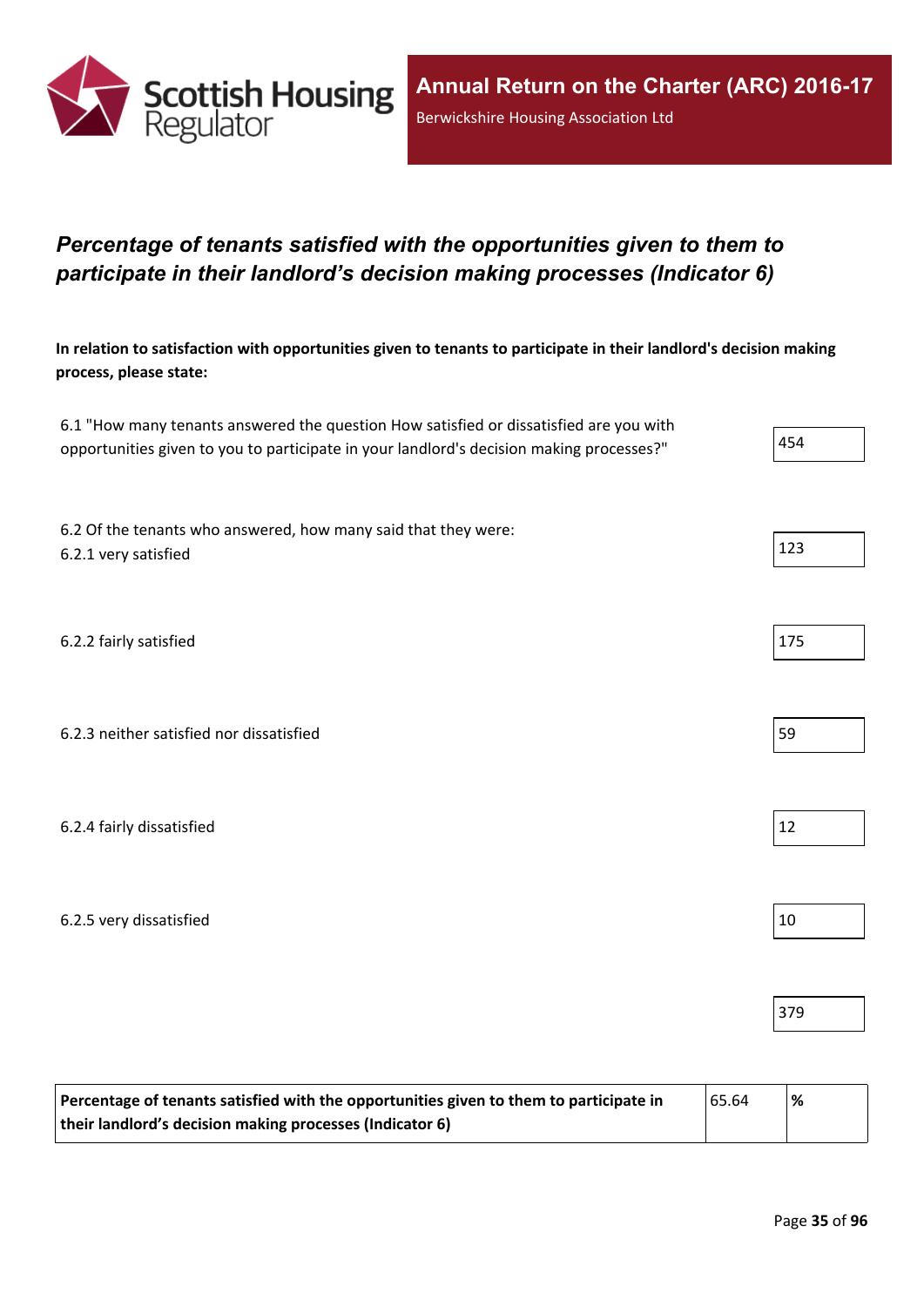

## <span id="page-35-0"></span>*Comments (The customer / landlord relationship)*

The comments regarding this indicator highlighted that albeit the satisfaction had gone down, there was a concensus from those that had responded that tenants did not want to participate. Those that highlighted their dissatisfaction and showed an interest in taking part more actively are being approached by our Tenant Volunteers.

Tenants Ethnicity: These figures include all tenants for example where there are joint tenants of one property they will both be included.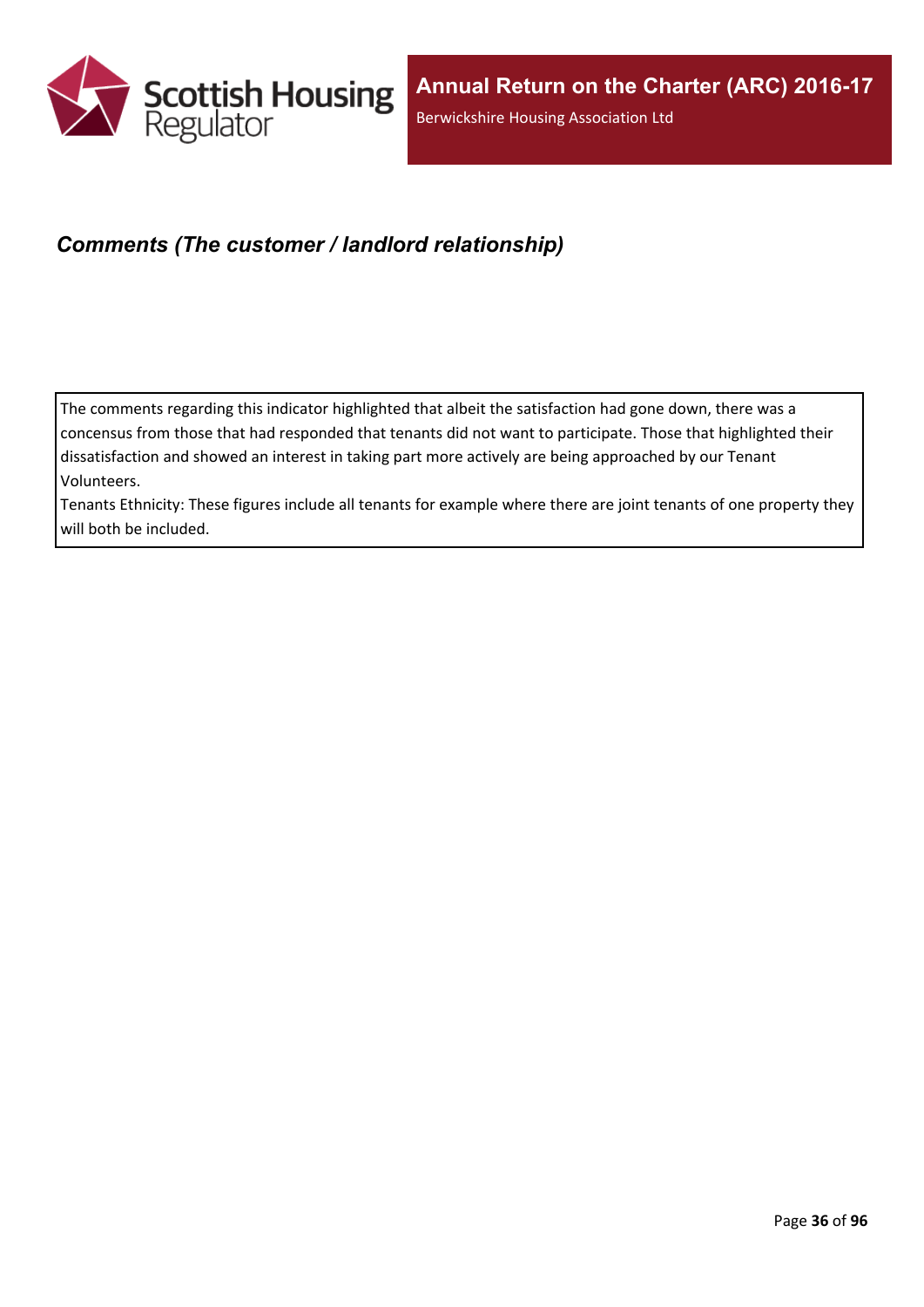

# *Housing Quality and Maintenance*

The information you give us here will tell us about the quality and energy efficiency of the housing you provide **and the repairs service you offer.**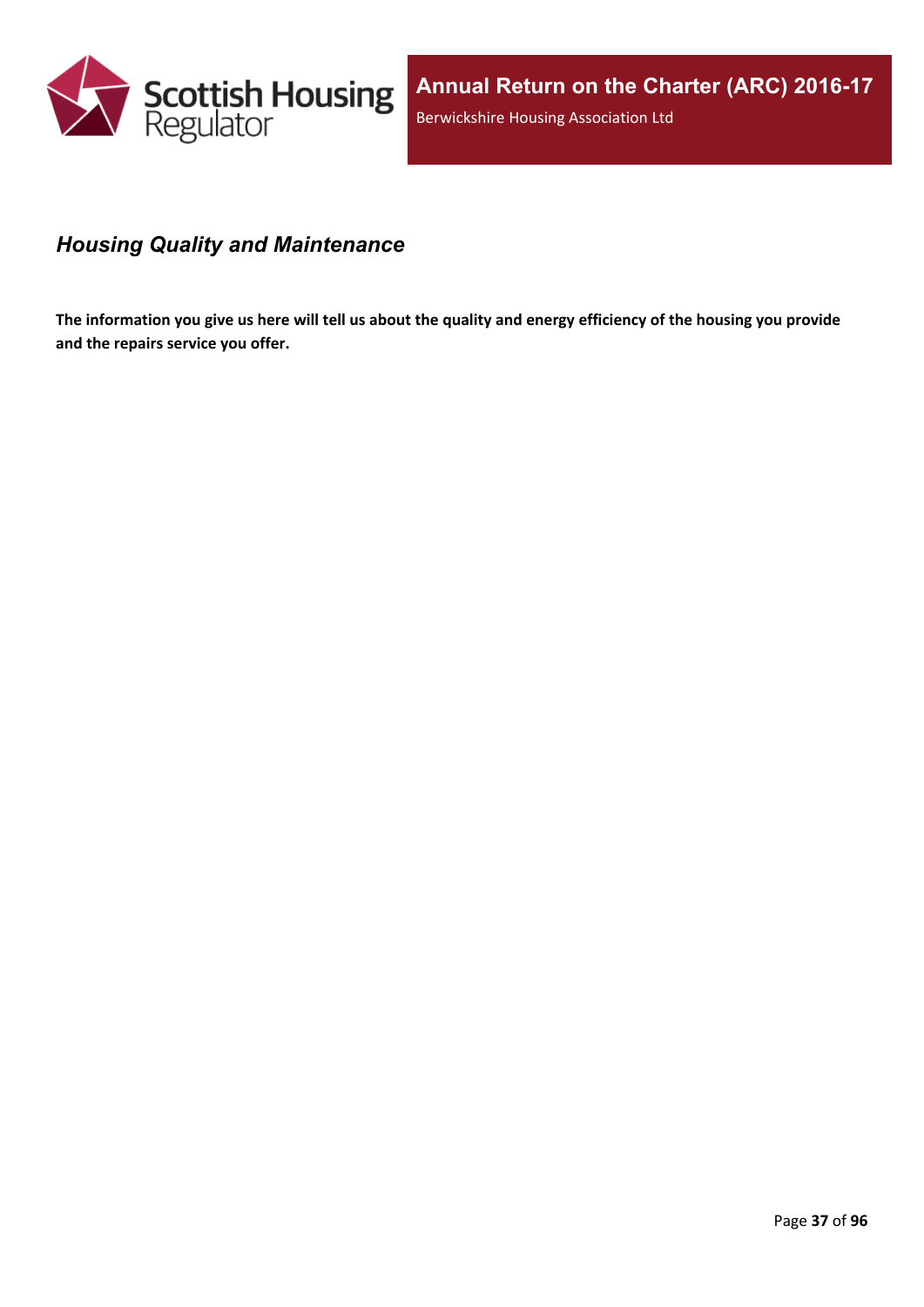

**Annual Return on the Charter (ARC) 2016-17** Berwickshire Housing Association Ltd

### *Quality of Housing*

The information you give us here will tell us about the quality and energy efficiency of the housing you provide **and the repairs service you offer.**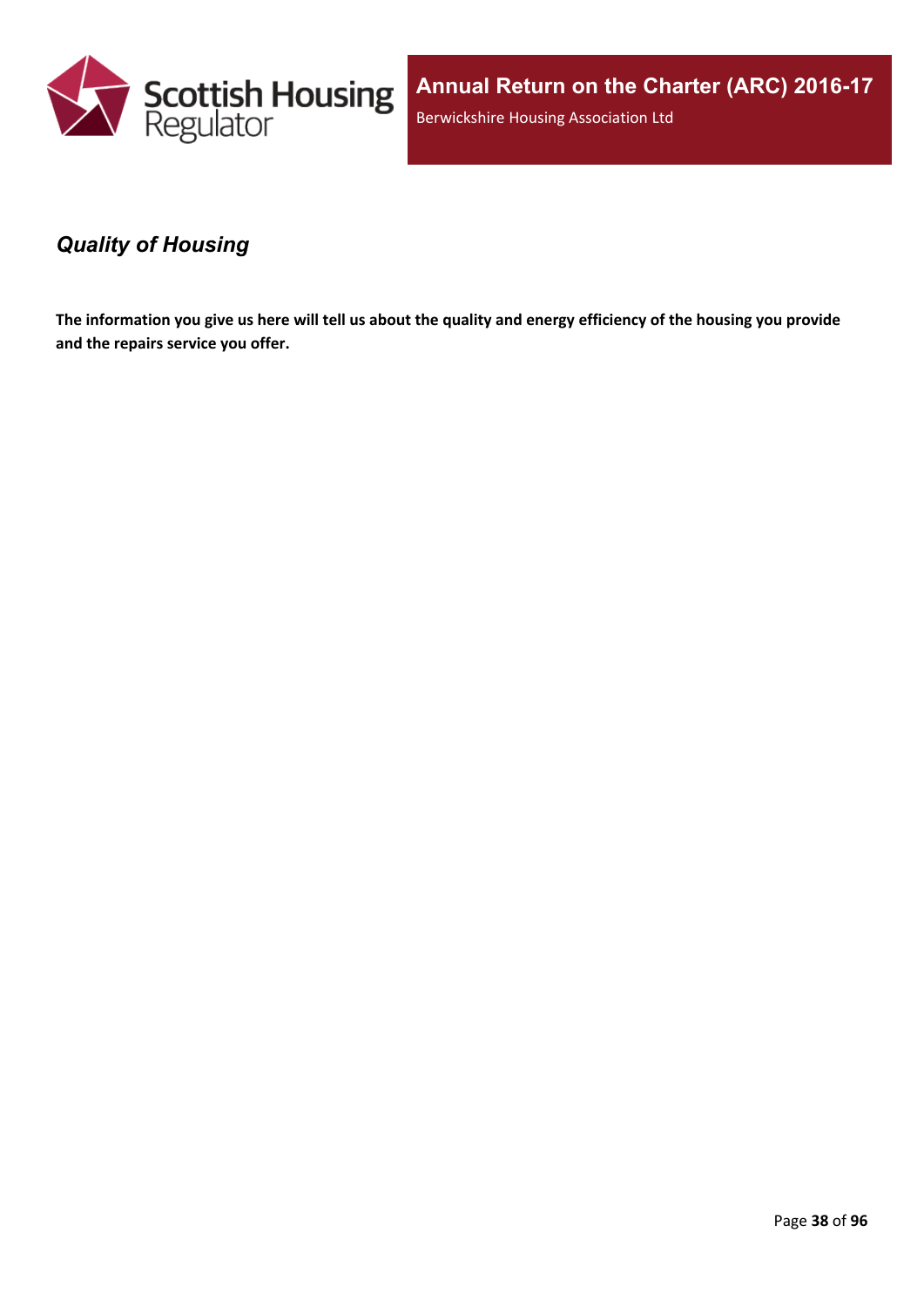

# *Scottish Housing Quality Standard (SHQS) – Stock condition survey information (Indicator C24)*

**Please state:**

C24.1 The date your organisation's stock was last surveyed or assessed for compliance with the SHQS March 2015

C24.2 What percentage of stock did your organisation fully assess for compliance in the last four years? 92

C24.3 The date of your next scheduled stock condition survey or assessment  $\vert$  April 2017

C24.4 What percentage of your organisation's stock will be fully assessed in the next survey 33

C24.5 How did your organisation use the survey data stated at C24.2 to establish how the stock complied overall with the SHQS

Information from the previous stock condition surveys was used to create works programmes and provide costings for our compliance with SHQS.It also allowed us to engage with the sector to try and secure funding for any works identified.

BHA have recently recruited a part time Technical Officer who will undertake stock condition surveys in house. We will use the information to update our LCC and plan future works ensuring we continue to meet SHQS and work towards compliance with EESSH. By employing an officer to carry out this work we hope to see an increase in consistency and quality of survey information.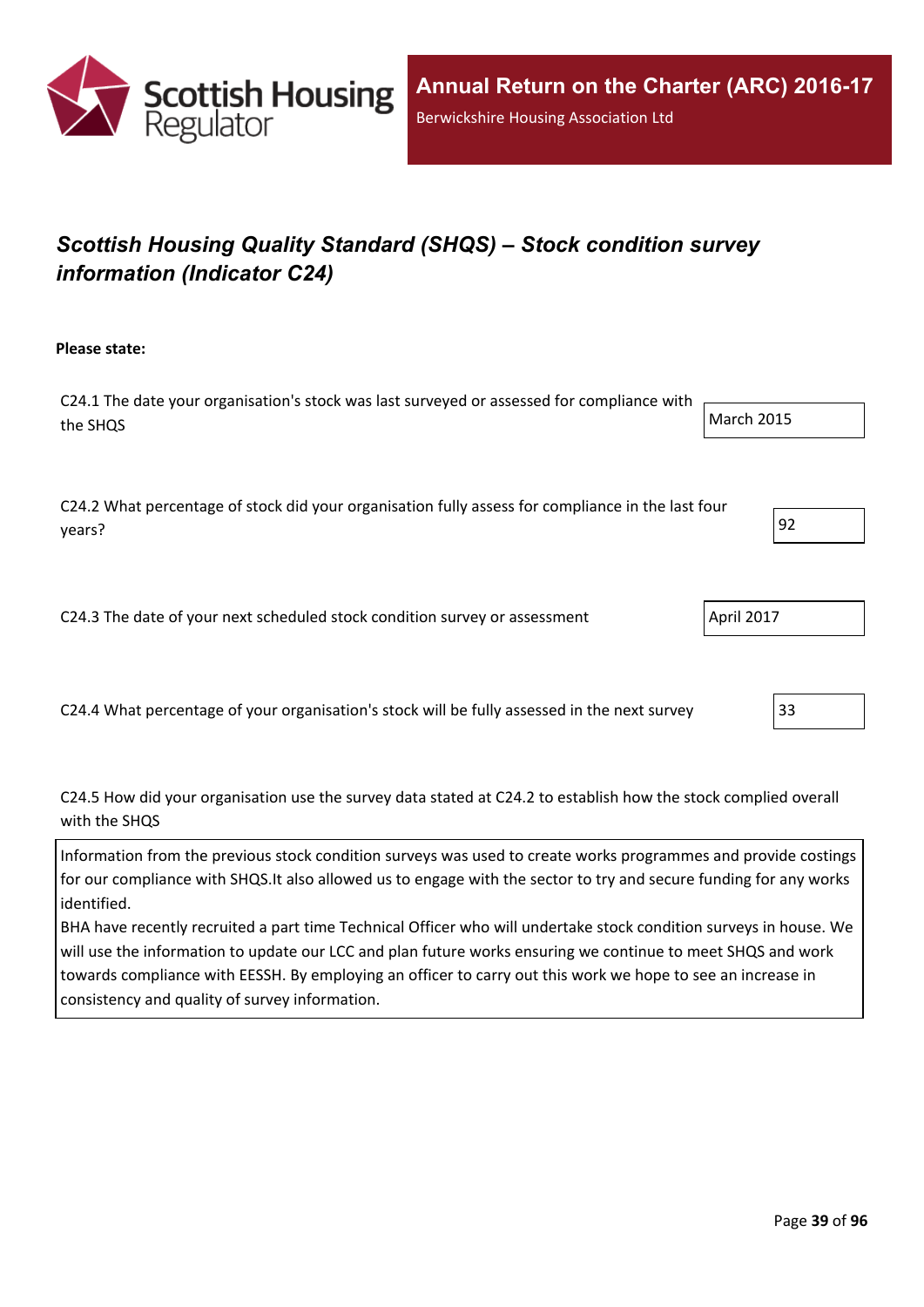

# *Scottish Housing Quality Standard (SHQS) – Stock summary (Indicator C25)*

**Please state:**

|                                                                    | End of the reporting<br>year | End of the next<br>reporting year |
|--------------------------------------------------------------------|------------------------------|-----------------------------------|
| C25.1 Total self-contained stock                                   | 1773                         | 1789                              |
| C25.2 Self-contained stock exempt from SHQS                        | 281                          | 181                               |
| C25.3 Self-contained stock in abeyance from SHQS                   | 27                           | 27                                |
| C25.4.1 Self-contained stock failing SHQS for one criterion        | 1                            | 0                                 |
| C25.4.2 Self-contained stock failing SHQS for two or more criteria | $\Omega$                     | 0                                 |
| C25.4.3 Total self-contained stock failing SHQS                    | 1                            | 0                                 |
| C25.5 Stock meeting the SHQS                                       | 1464                         | 1581                              |

#### **C25.6 Total self-contained stock meeting the SHQS by local authority**

| Aberdeen City              | 0        | 0           |
|----------------------------|----------|-------------|
| Aberdeenshire              | 0        | 0           |
| Angus                      | $\Omega$ | 0           |
| Argyll & Bute              | 0        | 0           |
| City of Edinburgh          | 0        | $\mathbf 0$ |
| Clackmannanshire           | $\Omega$ | $\Omega$    |
| Dumfries & Galloway        | $\Omega$ | $\Omega$    |
| Dundee City                | 0        | 0           |
| East Ayrshire              | 0        | 0           |
| <b>East Dunbartonshire</b> | 0        | $\Omega$    |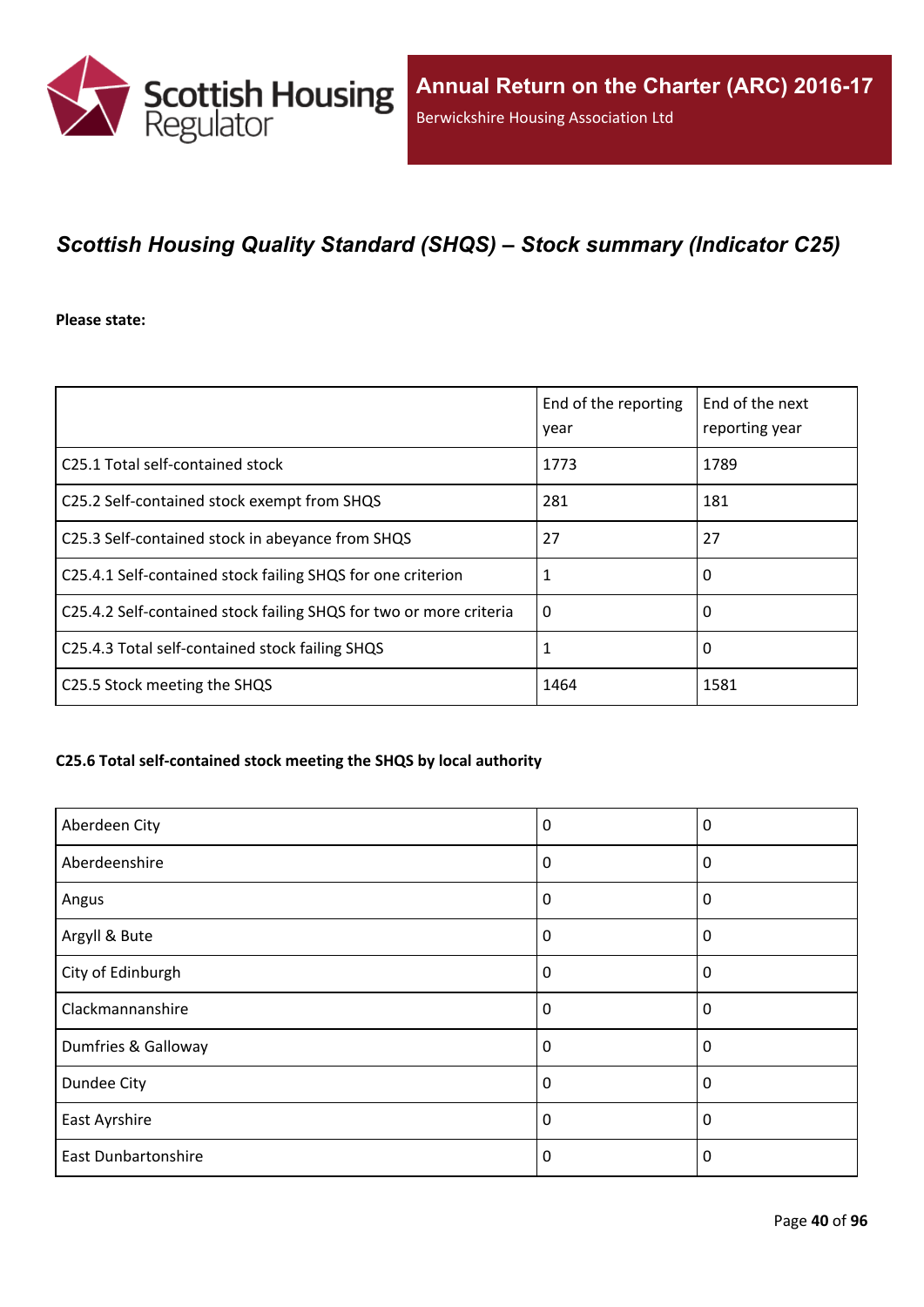

Berwickshire Housing Association Ltd

| East Lothian            | $\pmb{0}$        | $\mathbf 0$      |
|-------------------------|------------------|------------------|
| East Renfrewshire       | $\pmb{0}$        | $\pmb{0}$        |
| Eilean Siar             | $\pmb{0}$        | $\pmb{0}$        |
| Falkirk                 | $\pmb{0}$        | $\pmb{0}$        |
| Fife                    | $\pmb{0}$        | $\pmb{0}$        |
| <b>Glasgow City</b>     | $\pmb{0}$        | $\boldsymbol{0}$ |
| Highland                | $\pmb{0}$        | $\pmb{0}$        |
| Inverclyde              | $\pmb{0}$        | $\pmb{0}$        |
| Midlothian              | $\pmb{0}$        | $\pmb{0}$        |
| Moray                   | $\pmb{0}$        | $\pmb{0}$        |
| North Aryshire          | $\pmb{0}$        | $\pmb{0}$        |
| North Lanarkshire       | $\pmb{0}$        | $\pmb{0}$        |
| Orkney Islands          | $\pmb{0}$        | $\pmb{0}$        |
| Perth & Kinross         | $\pmb{0}$        | $\pmb{0}$        |
| Renfrewshire            | $\pmb{0}$        | $\pmb{0}$        |
| <b>Scottish Borders</b> | 1464             | 1581             |
| Shetland Islands        | $\pmb{0}$        | $\pmb{0}$        |
| South Ayrshire          | $\pmb{0}$        | $\pmb{0}$        |
| South Lanarkshire       | $\pmb{0}$        | $\pmb{0}$        |
| Stirling                | $\pmb{0}$        | $\pmb{0}$        |
| West Dunbartonshire     | $\pmb{0}$        | $\pmb{0}$        |
| West Lothian            | $\boldsymbol{0}$ | $\boldsymbol{0}$ |
|                         |                  |                  |

| Totals | 1464 | 1581 |
|--------|------|------|
|        |      |      |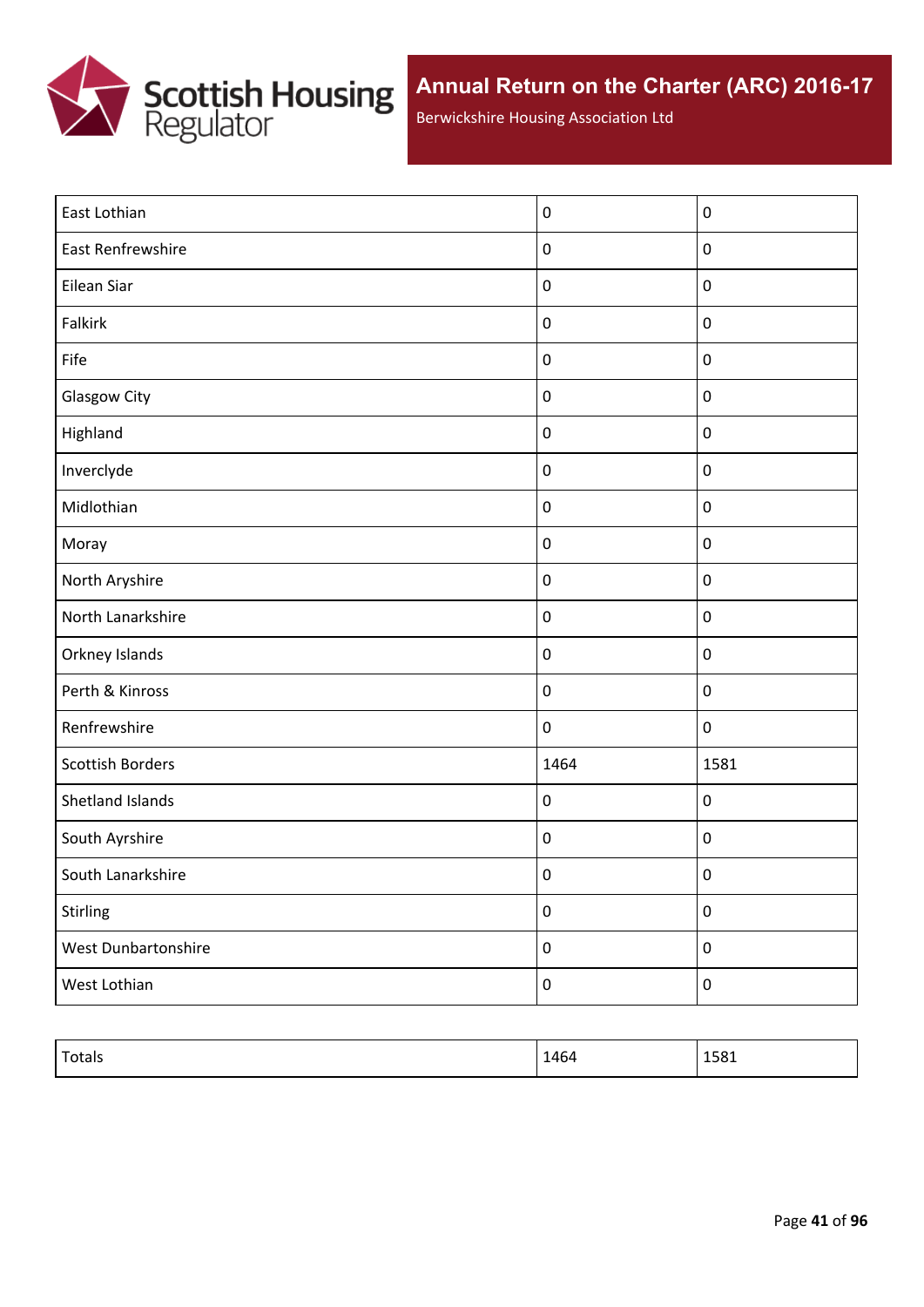

# *Scottish Housing Quality Standard (SHQS) – Stock failing by criterion (Indicator C26)*

How many of your organisation's properties did not meet the Standard at the end of the reporting year, and how **many are projected to not meet the Standard at the end of the next reporting year?**

|                                                                                                                                                                                                                                                | End of the reporting year                                                                                                                                                                                                                                              | End of the next reporting year |
|------------------------------------------------------------------------------------------------------------------------------------------------------------------------------------------------------------------------------------------------|------------------------------------------------------------------------------------------------------------------------------------------------------------------------------------------------------------------------------------------------------------------------|--------------------------------|
| C26.1 Because they were Below the<br>tolerable standard                                                                                                                                                                                        | $\Omega$                                                                                                                                                                                                                                                               | 0                              |
| C26.2 Because they were in serious<br>disrepair                                                                                                                                                                                                | $\mathbf 0$                                                                                                                                                                                                                                                            | 0                              |
| C26.3 Because they were not energy<br>efficient                                                                                                                                                                                                | $\mathbf 0$                                                                                                                                                                                                                                                            | 0                              |
| C26.4 Because they did not have<br>modern facilities and services                                                                                                                                                                              | 0                                                                                                                                                                                                                                                                      | 0                              |
| C26.5 Because they were not healthy,<br>safe and secure                                                                                                                                                                                        | 1                                                                                                                                                                                                                                                                      | 0                              |
| C26.6 If any properties are failing<br>SHQS at the end of the reporting<br>year, or are projected to fail for the<br>next reporting year, then explain<br>what actions your organisation is<br>taking or planning to take to address<br>these. | BHA recently identified that one<br>property which was previously<br>classed as an abeyance due to the<br>tenant refusing to allow us access to<br>carry out any works required an<br>upgrade to the consumer board.<br>This work was completed w/c 3rd<br>April 2017. |                                |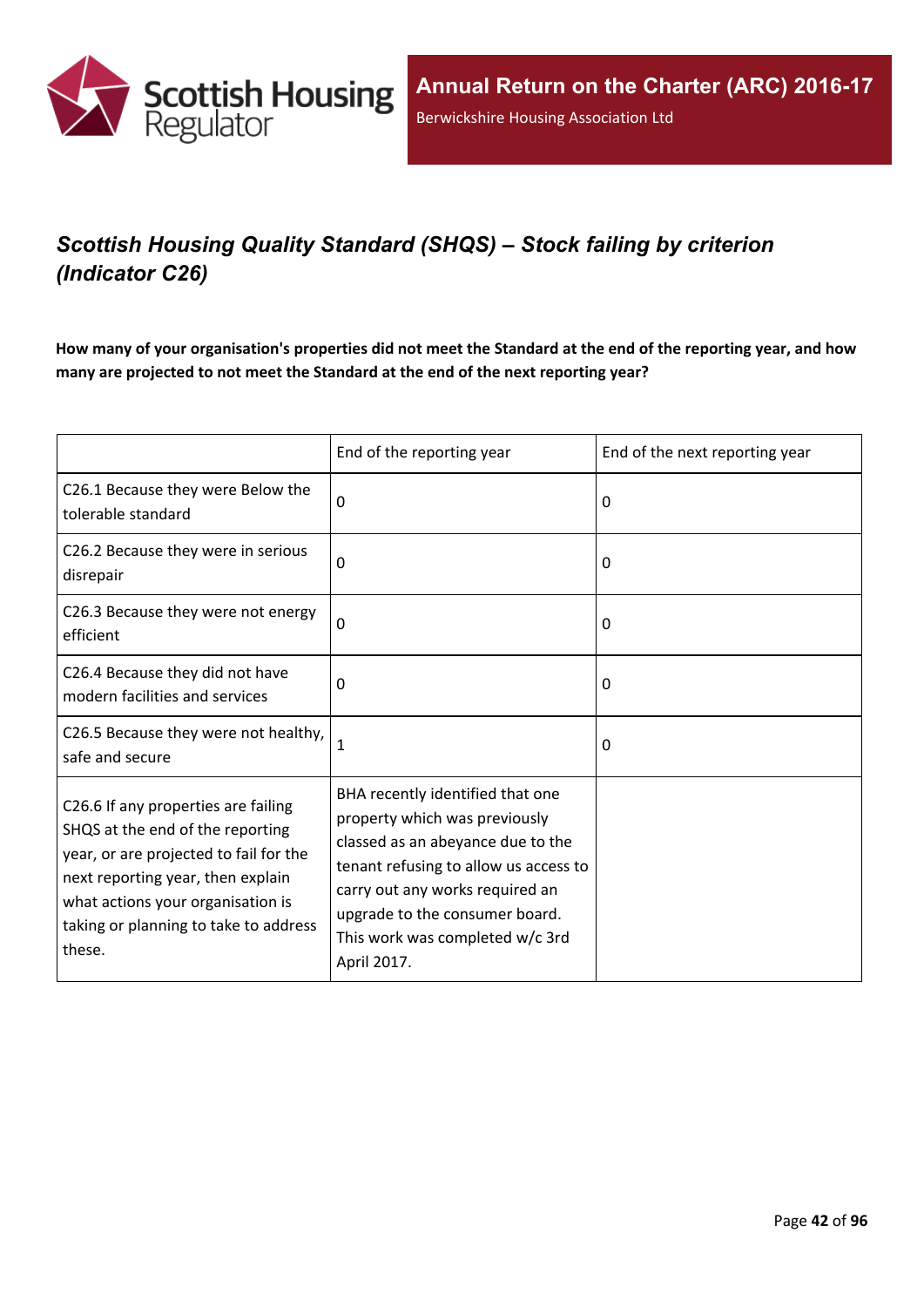

# *Scottish Housing Quality Standard (SHQS) – Working towards the standard (Indicator C27)*

**Please state:**

C27.1 How many properties did your organisation plan to bring fully up to the SHQS during the reporting year?  $\vert$  30

C27.2 How many properties did your organisation fully bring up to the SHQS during the reporting year 24

C27.3 If C27.1 and C27.2 are not the same, please provide an explanation for the difference

6 tenants refused new heating systems, from solid fuel open fires to air source heat pumps, we continue to liaise with these tenants should there circumstances change and allow us access to do the works in the future.

C27.4 How many properties does your organisation plan to bring fully up to the SHQS during the next reporting year  $\vert$  100

C27.5 The number of properties at C27.4 should equal the difference between the projected pass rates for the end of the reporting year and the end of the next reporting year (as reported at C25.5). If it does not, please explain the difference

BHA hopes that improvements in tenant engagement and access to funding will allow us to install fuel efficient heating systems to our of grid properties and enable us to meet SHQS and EESSH. These properties are currently reported as exemptions.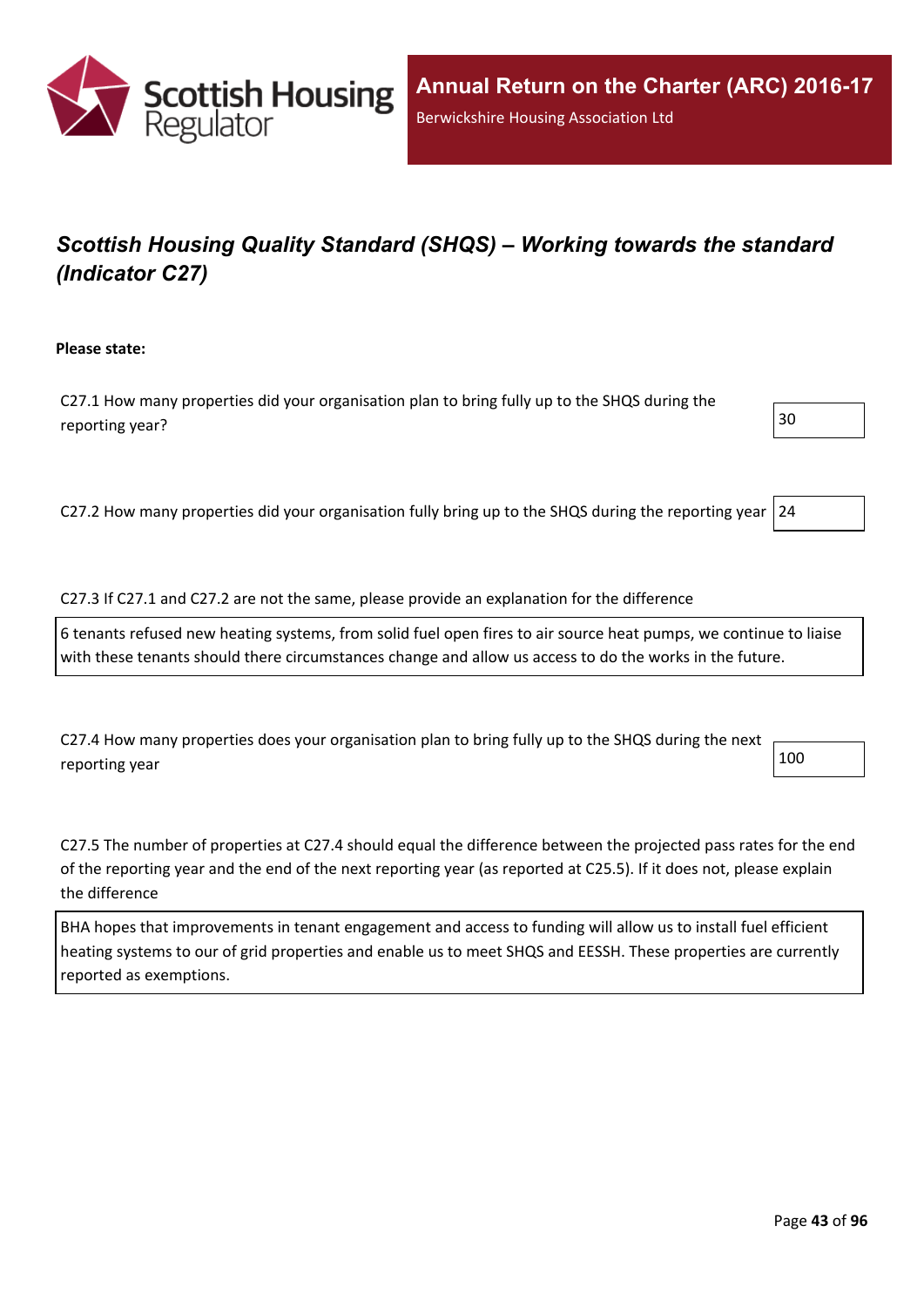

## *Scottish Housing Quality Standard (SHQS) (Indicator C28.1)*

**Please state:**

C28.1.1 The number of self-contained properties with exemptions at the year end 281

C28.1.2 The range of elements not met

C Energy Efficiency: 31 Cavity wall insulation,C Energy Efficiency: 34b Efficient central heating,C Energy Efficiency: 35 An energy efficiency rating of NHER 5 or SAP 2001 of 50 (oil, LPG, electric, solid fuel and biomass systems) or 60 (oil, LPG, electric, solid fuel and biomass systems),D Modern Facilities and Services: 39 Kitchen Facilities: adequate electrical sockets,D Modern Facilities and Services: 40 Kitchen Facilities: adequate food storage space

C28.1.3 The reason(s) the elements are not met

(b) Work cannot physically be done at any cost, or doing the work would cause unacceptable problems in the building,(c) Work could be done but the costs would be disproportionate

C28.1.4 What action is your organisation taking or planning to take to address these exemptions

BHA are currently trialling new products in the energy market to determine there suitability and efficiency, once we are satisfied of these results we will look to secure funding and install on a larger scale. We are also actively working with our customers to ensure they are convinced that our proposals will be of a benefit to them. We continue to work with Energy Action Scotland and others to ensure efficient systems not recognised by SAP software are a majot benefit to customers in helping reduce fuel poverty.

For stock requiring exemptions for Modern Facilities and Services this is due to the fact the kitchens in certain stock are so small that we cant psychically install the minimum amount of units or sockets.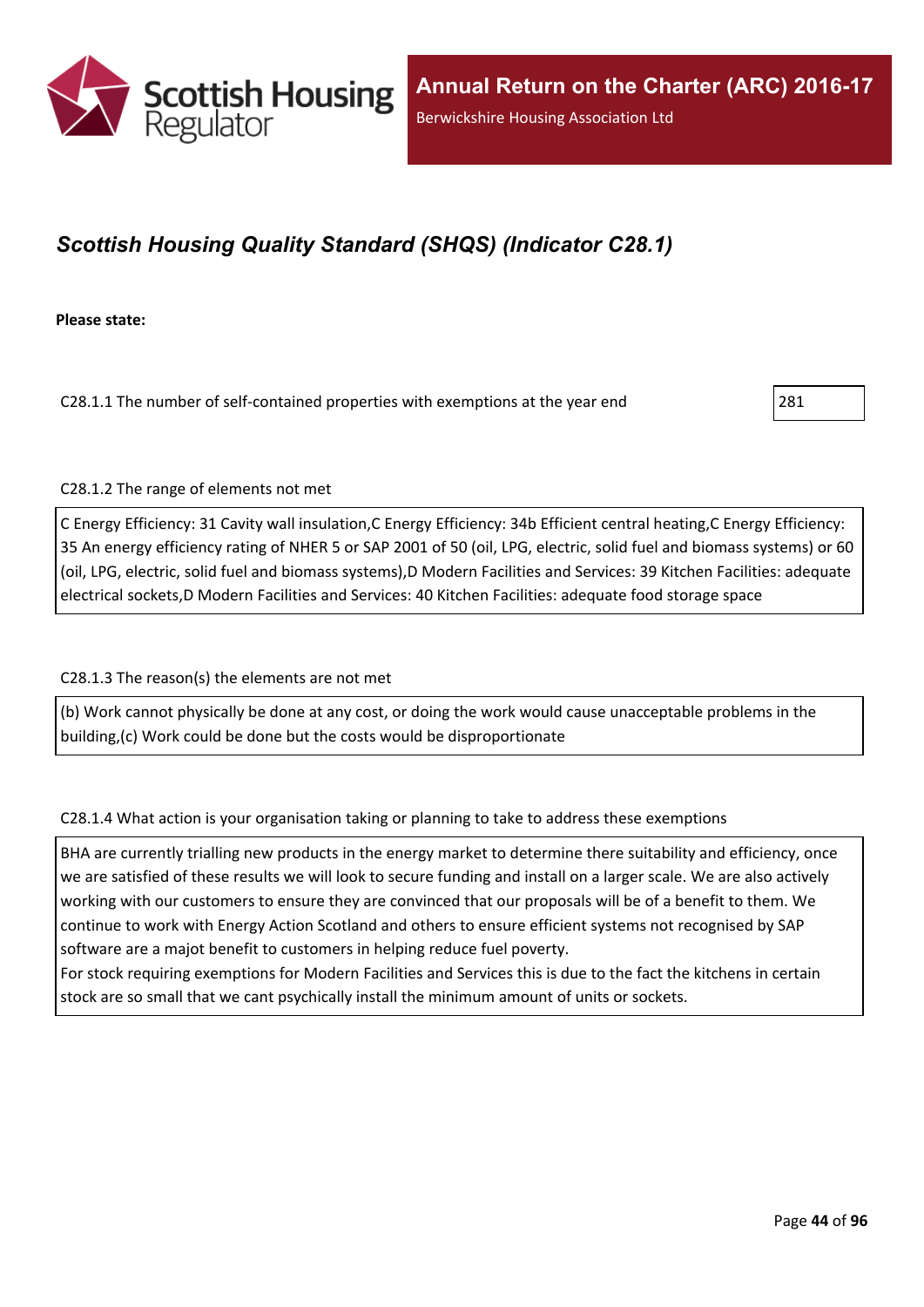

# *Scottish Housing Quality Standard (SHQS) – Abeyances at the year end (Indicator C28.2)*

**Please state:**

C28.2.1 The number of self-contained properties with abeyances at the year end 27



C28.2.2 The range of elements not met

C Energy Efficiency: 34b Efficient central heating,C Energy Efficiency: 35 An energy efficiency rating of NHER 5 or SAP 2001 of 50 (oil, LPG, electric, solid fuel and biomass systems) or 60 (oil, LPG, electric, solid fuel and biomass systems),D Modern Facilities and Services: 37 A-C Kitchen Condition

C28.2.3 The reason(s) the elements are not met

(a) Work cannot be done because the tenants objects

C28.2.4 What action is your organisation taking or planning to take to address these abeyances

BHA will continue to work with customers to improve their homes and explore all avenues of engaement with them to allow us to achive SHQS. We also have finances set aside should any of the qualifying properties become void, these will be upgraded during this time.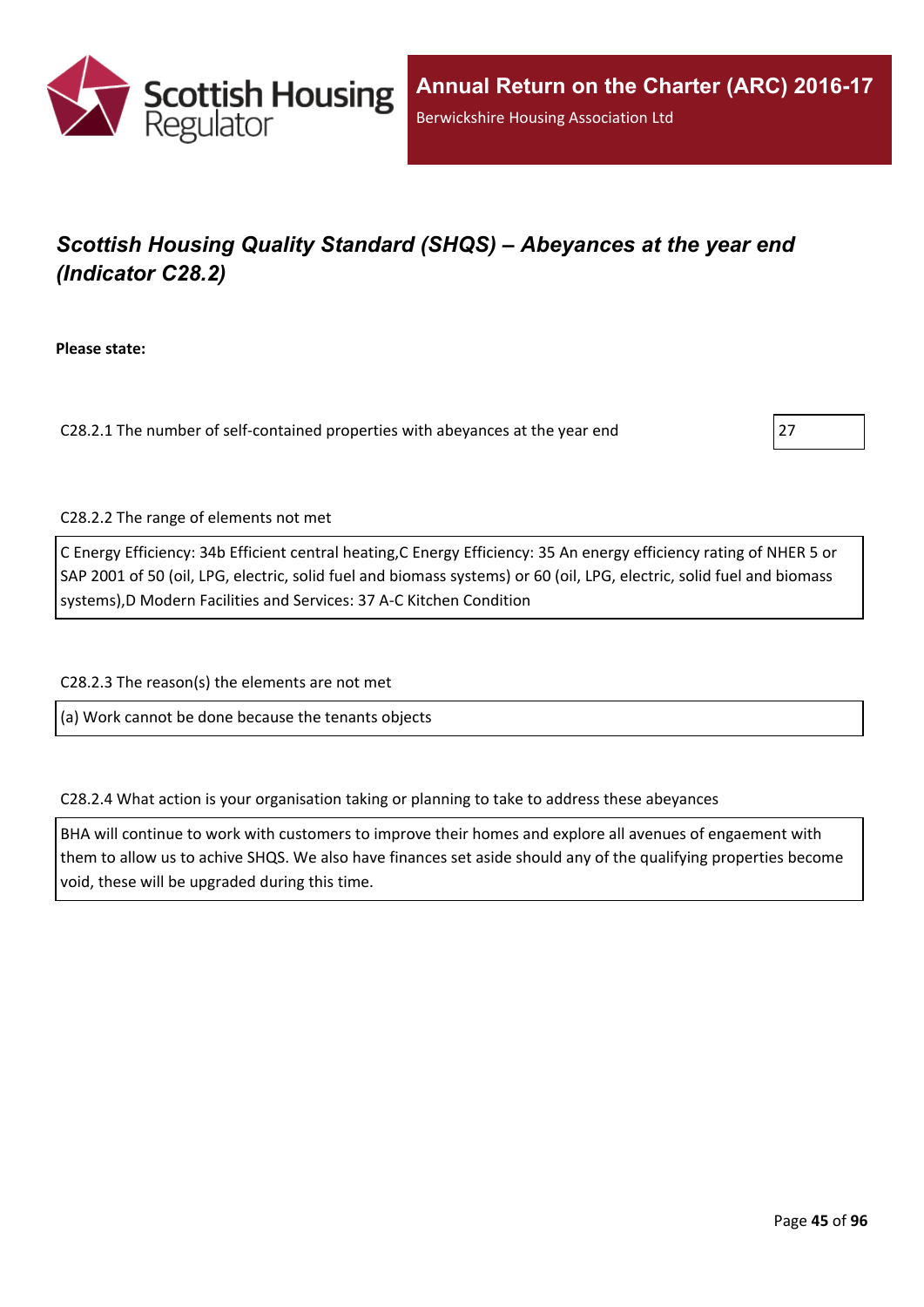

# *Scottish Housing Quality Standard (SHQS) – Actual and projected investment by criteria/element (Indicator C29)*

#### **Please state:**

|                                                                                                                 | (i) in the reporting<br>year                  |                                 | (ii) projected for the<br>next reporting year       |                                       |
|-----------------------------------------------------------------------------------------------------------------|-----------------------------------------------|---------------------------------|-----------------------------------------------------|---------------------------------------|
|                                                                                                                 | (a) the actual<br>number of homes<br>improved | (b) the amount<br>invested (£s) | (a) the actual<br>number of homes<br>to be improved | (b) the amount to<br>be invested (£s) |
| C29.1 Because they<br>were/are below the<br>tolerable standard                                                  | $\mathbf 0$                                   | 0                               | 0                                                   | $\mathbf 0$                           |
| C29.2 Because they<br>were/are in serious<br>disrepair                                                          | $\mathbf 0$                                   | 0                               | $\mathbf 0$                                         | $\mathbf 0$                           |
| C29.3 Because they<br>were/are not energy<br>efficient                                                          | 65                                            | 362000                          | 160                                                 | 766855                                |
| C29.4 Because they<br>did/do not have modern<br>facilities and services                                         | $\overline{7}$                                | 15000                           | $\boldsymbol{0}$                                    | 0                                     |
| C29.5 Because they<br>were/are not healthy,<br>safe and secure                                                  | $\mathbf{1}$                                  | 500                             | 118                                                 | 118000                                |
| C29.6 The total number<br>of properties improved                                                                | 73                                            | 377500                          | 278                                                 | 884855                                |
| C29.7 The number of<br>properties demolished as<br>a direct result of the<br>SHQS and the cost of<br>demolition | $\mathbf 0$                                   | 0                               | 0                                                   | $\mathbf 0$                           |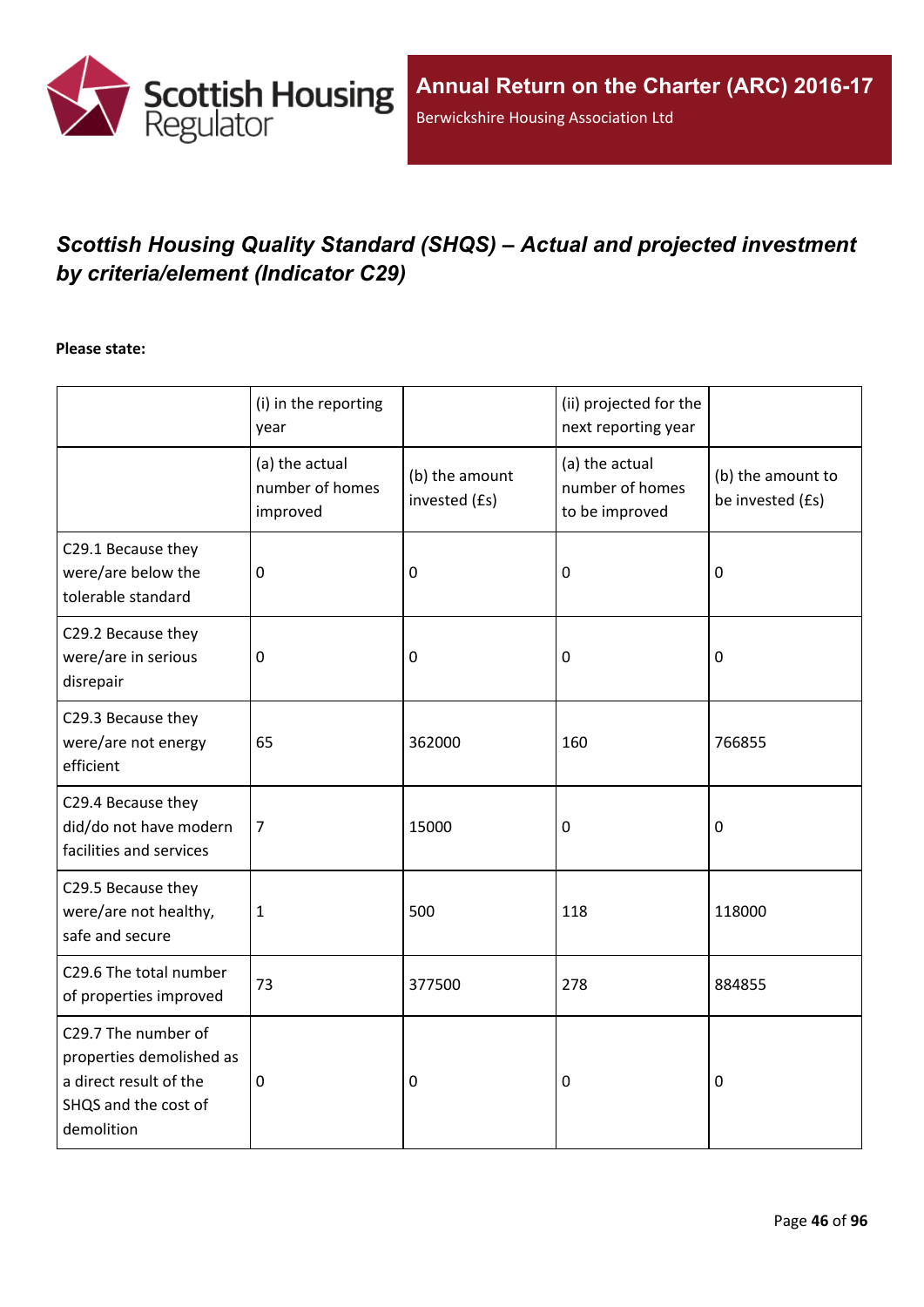

# *Percentage of stock meeting the Scottish Housing Quality Standard (SHQS) (Indicator 7)*

#### **For properties within scope of the SHQS, please state:**

| 7.1 The total number of properties within scope of the SHQS:<br>7.1.1 at the end of the reporting year | 1773 |
|--------------------------------------------------------------------------------------------------------|------|
| 7.1.2 projected to the end of the next reporting year                                                  | 1789 |
| 7.2 The number of properties meeting the SHQS:<br>7.2.1 at the end of the reporting year               | 1464 |
| 7.2.2 projected to the end of the next reporting year                                                  | 1581 |

| Percentage of stock meeting the SHQS at the end of the reporting year (Indicator 7) $ 82.57 $ |  |
|-----------------------------------------------------------------------------------------------|--|
|                                                                                               |  |

| Percentage of stock meeting the SHQS projected to the end of the next reporting | 88.37 | % |
|---------------------------------------------------------------------------------|-------|---|
| vear (Indicator 7)                                                              |       |   |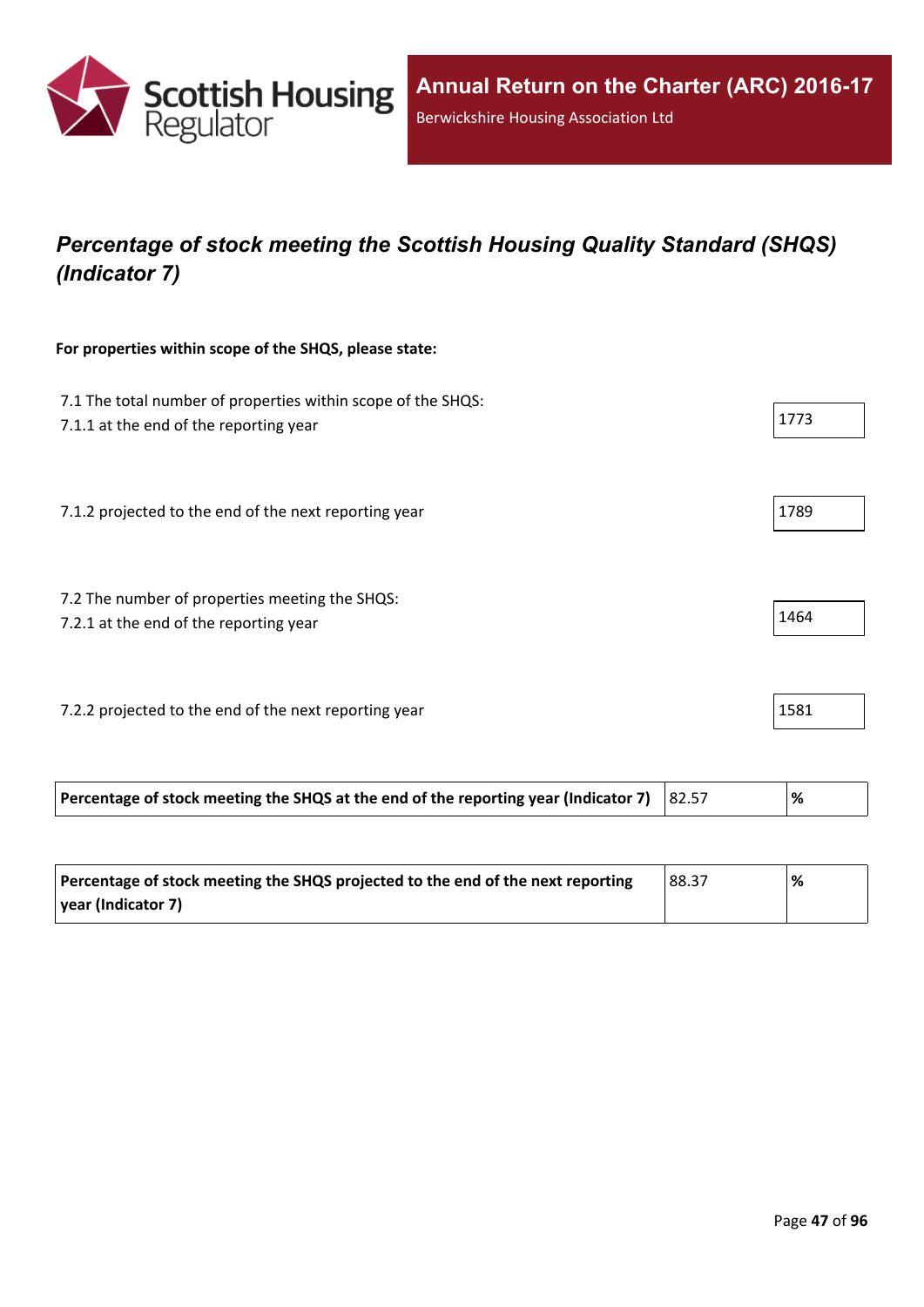

## *Percentage of properties at or above the appropriate NHER or SAP ratings specified in element 35 of the SHQS, as at 31 March each year (Indicator 8)*

| 8.1 The total number of properties within scope of the SHQS:                                                     |      |
|------------------------------------------------------------------------------------------------------------------|------|
| 8.1.1 at the end of the reporting year                                                                           | 1773 |
|                                                                                                                  |      |
| 8.1.2 projected to the end of the next reporting year                                                            | 1789 |
| 8.2 The number of properties meeting the appropriate NHER or SAP ratings specified in element 35 of<br>the SHQS: |      |
| 8.2.1 at the end of the reporting year                                                                           | 1505 |
|                                                                                                                  |      |
| 8.2.2 projected to the end of the next reporting year                                                            | 1665 |
|                                                                                                                  |      |

| Percentage of properties at or above the appropriate NHER or SAP ratings specified in | 84.88 | '% |
|---------------------------------------------------------------------------------------|-------|----|
| element 35 of the SHQS at the end of the reporting year (Indicator 8)                 |       |    |

| Percentage of properties at or above the appropriate NHER or SAP ratings specified in | 93.07 | '% |
|---------------------------------------------------------------------------------------|-------|----|
| element 35 of the SHQS projected to the end of the next reporting year(Indicator 8)   |       |    |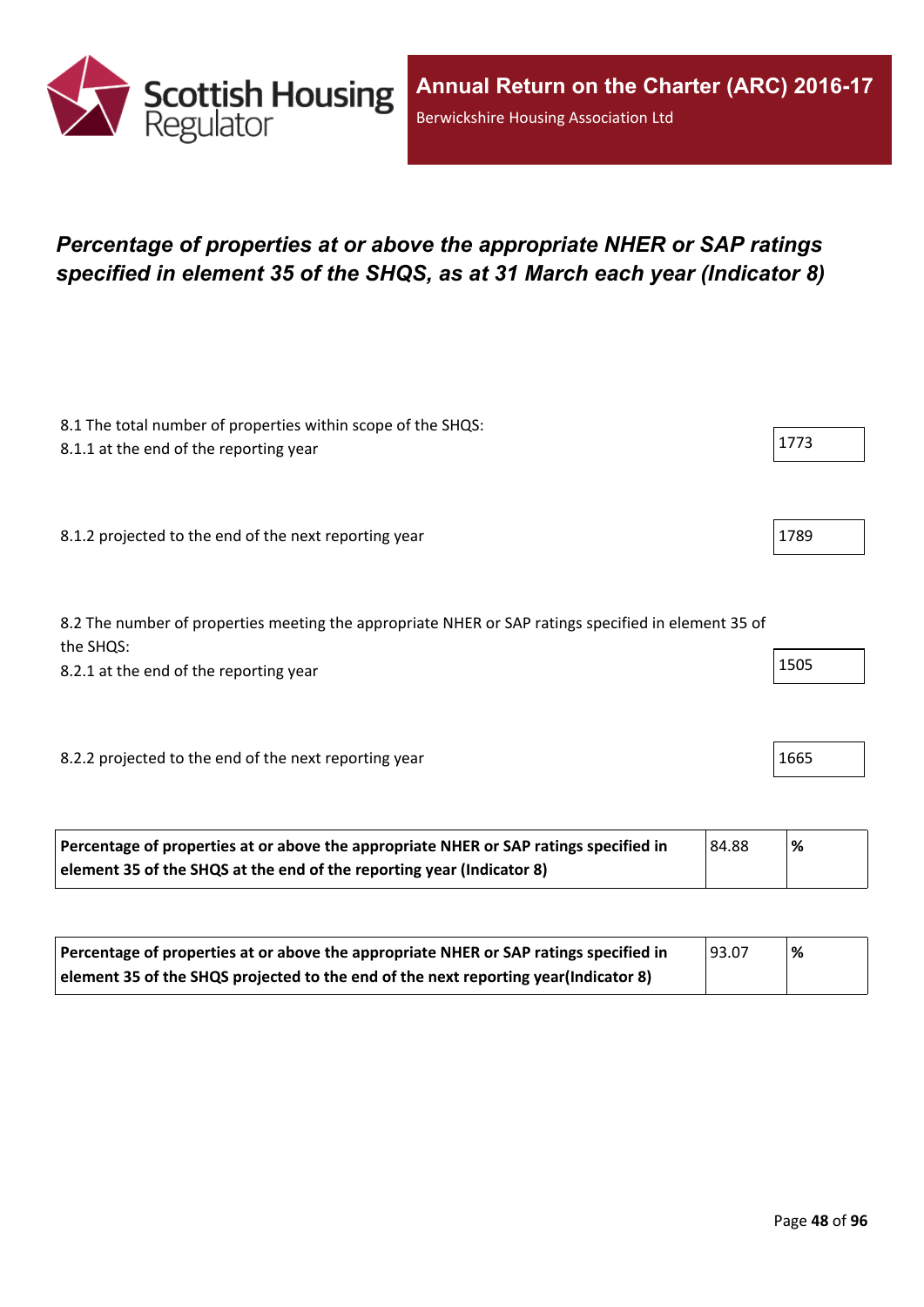

## *Percentage of tenants satisfied with the standard of their home when moving in (Indicator 9)*

#### In relation to tenant satisfaction with the standard of their home when moving in this year, please state:

9.1 Of the tenants who moved into their property in the last year, how many answered the question "Thinking about when you moved in, how satisfied or dissatisfied were you with the standard of your home?"  $114$ 

9.2 Of the tenants who answered, how many said that they were: **9.2.1 very** satisfied 58

**9.2.2 fairly satisfied** 39

**9.2.3 neither satisfied nor dissatisfied** 10

**9.2.4 fairly dissatisfied** 5

**9.2.5 very dissatisfied** 2

| Percentage of tenants satisfied with the standard of their home when moving in | 85.09 | $\%$ |
|--------------------------------------------------------------------------------|-------|------|
| (Indicator 9)                                                                  |       |      |



114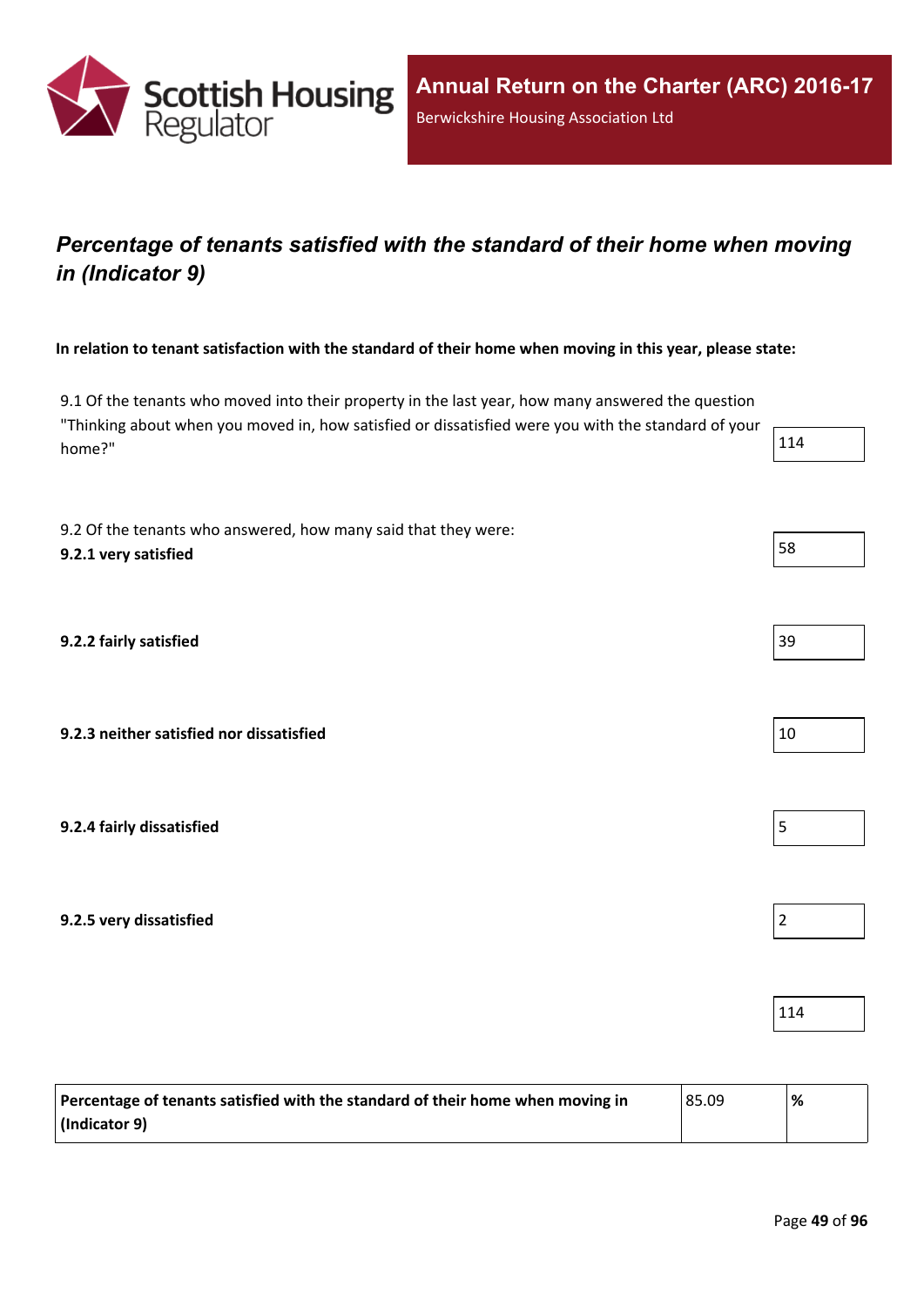

### *Percentage of tenants satisfied with the quality of their home (Indicator 10)*

#### **In relation to tenant satisfaction with the quality of their home, please state:**

| 10.1 How many tenants answered the question "Overall, how satisfied or dissatisfied are you with the<br>quality of your home?" | 454 |
|--------------------------------------------------------------------------------------------------------------------------------|-----|
| 10.2 Of the tenants who answered, how many said that they were:<br>10.2.1 very satisfied                                       | 139 |
| 10.2.2 fairly satisfied                                                                                                        | 233 |
| 10.2.3 neither satisfied nor dissatisfied                                                                                      | 18  |
| 10.2.4 fairly dissatisfied                                                                                                     | 35  |
| 10.2.5 very dissatisfied                                                                                                       | 13  |

| 81.94<br>Percentage of tenants satisfied with the quality of their home (Indicator 10)<br>$\frac{9}{6}$ |  |
|---------------------------------------------------------------------------------------------------------|--|
|                                                                                                         |  |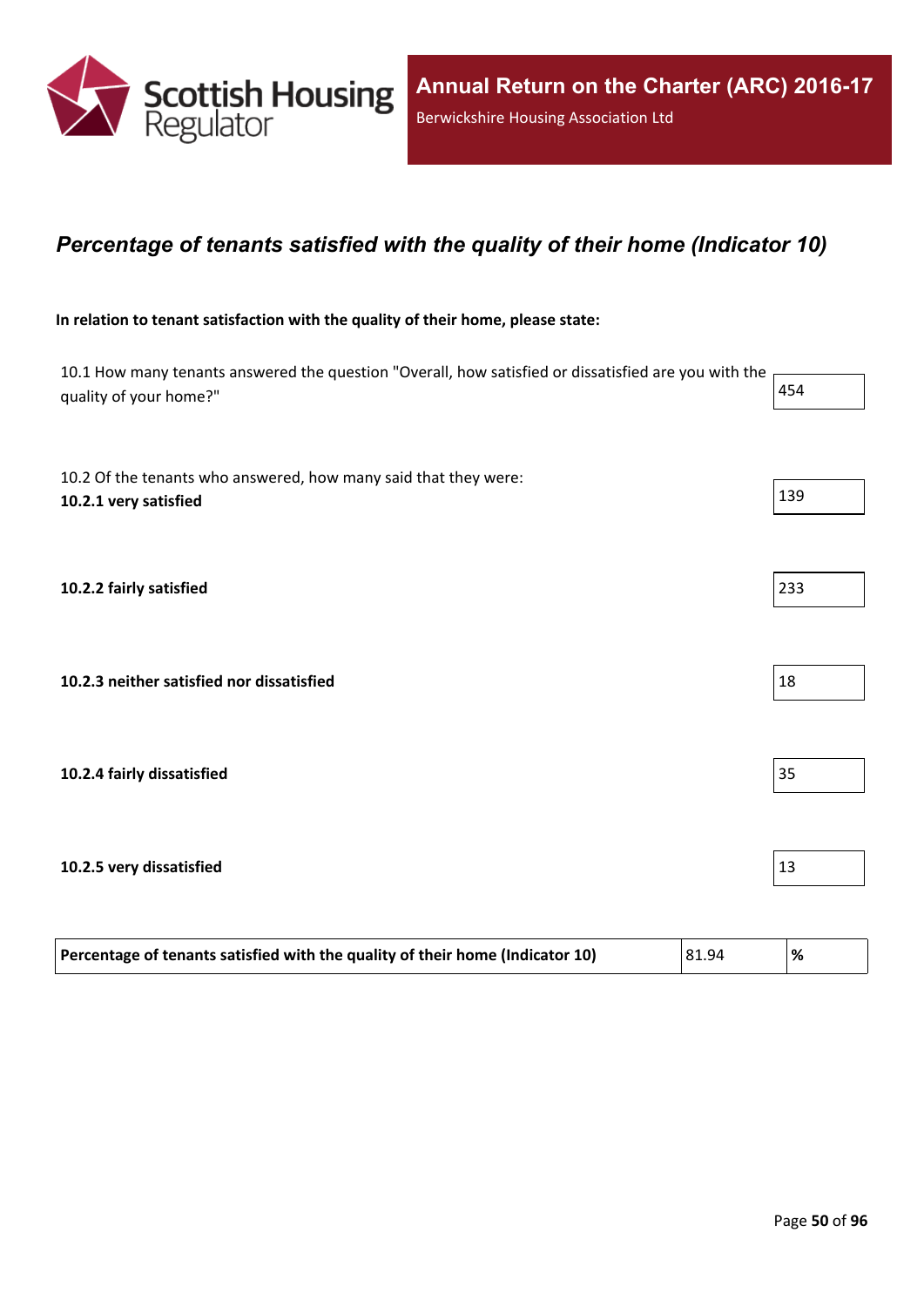

### *Repairs, Maintenance & Improvements*

The information you give us here will tell us about the quality and energy efficiency of the housing you provide **and the repairs service you offer.**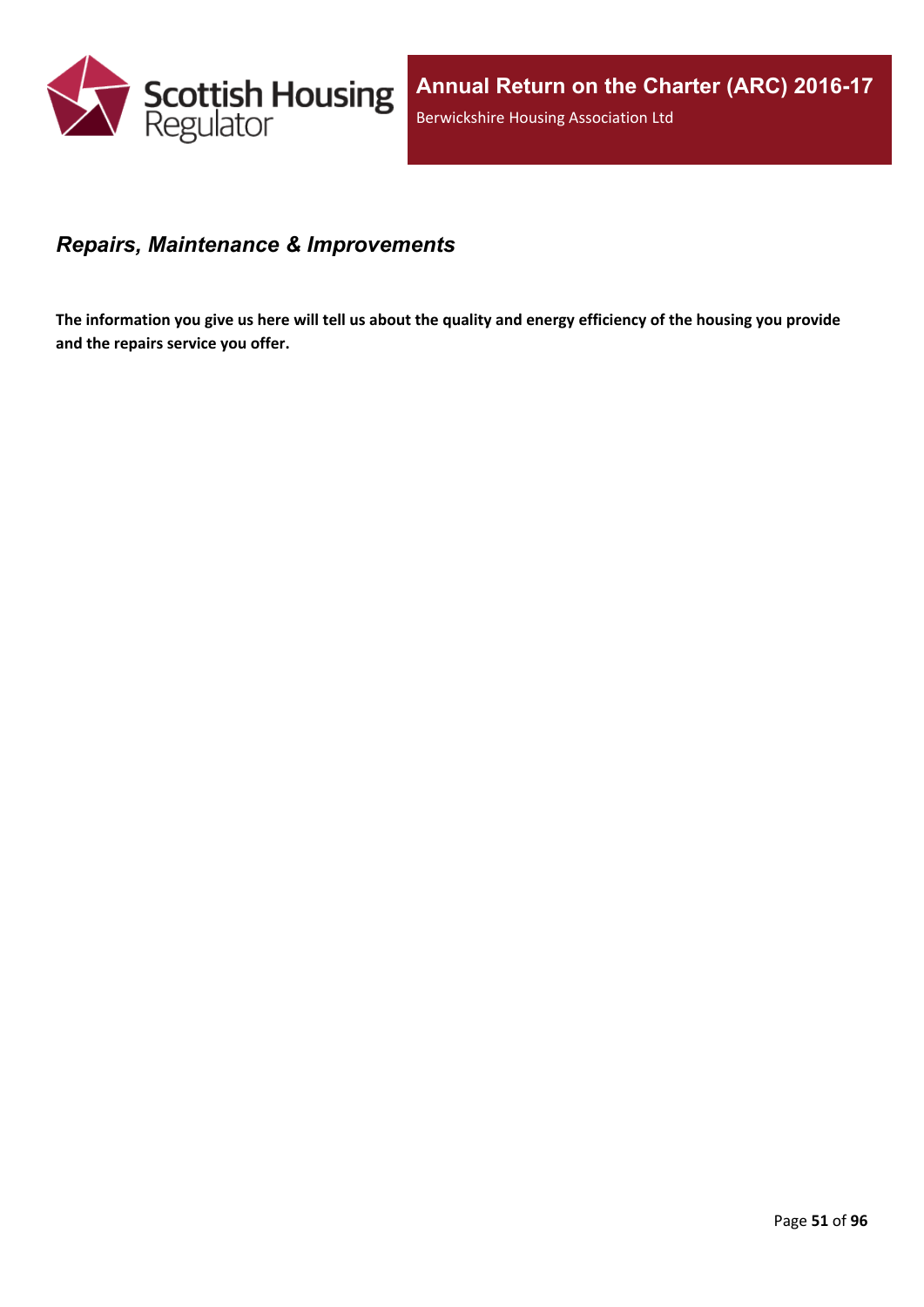

# *Average number of reactive repairs completed per occupied property (Indicator C13)*

**Please state:**

| C13.1 The total number of reactive repairs completed during the reporting year | 5742.0 |
|--------------------------------------------------------------------------------|--------|
|                                                                                |        |
|                                                                                |        |
| C13.2 The number of occupied properties during the reporting year              | 1754   |
|                                                                                |        |
|                                                                                |        |

**Average number of reactive repairs completed per occupied property (Indicator C13)** 3.27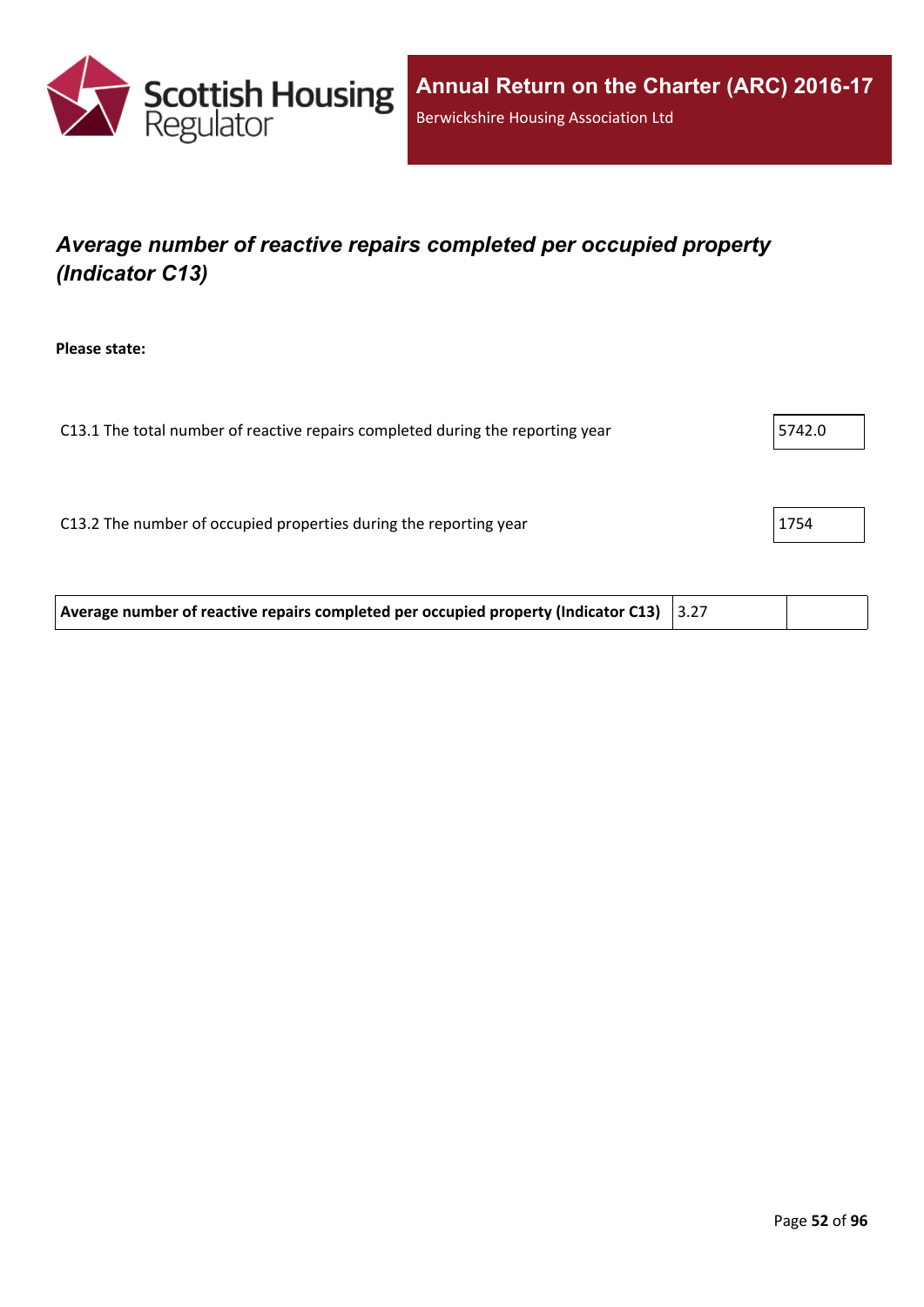

### *Average length of time taken to complete emergency repairs (Indicator 11)*

Emergency repairs are reactive repairs necessary to prevent serious damage to the building, danger to health, risk **to safety or risk of serious loss or damage to the occupier's property. Please state:**

| 11.1 The number of emergency repairs completed in the reporting year | 750  |
|----------------------------------------------------------------------|------|
|                                                                      |      |
| 11.2 The total number of hours taken to complete emergency repairs   | 3947 |
|                                                                      |      |

| Average length of time taken to complete emergency repairs (Indicator 11) | 5.26 | hours |
|---------------------------------------------------------------------------|------|-------|
|---------------------------------------------------------------------------|------|-------|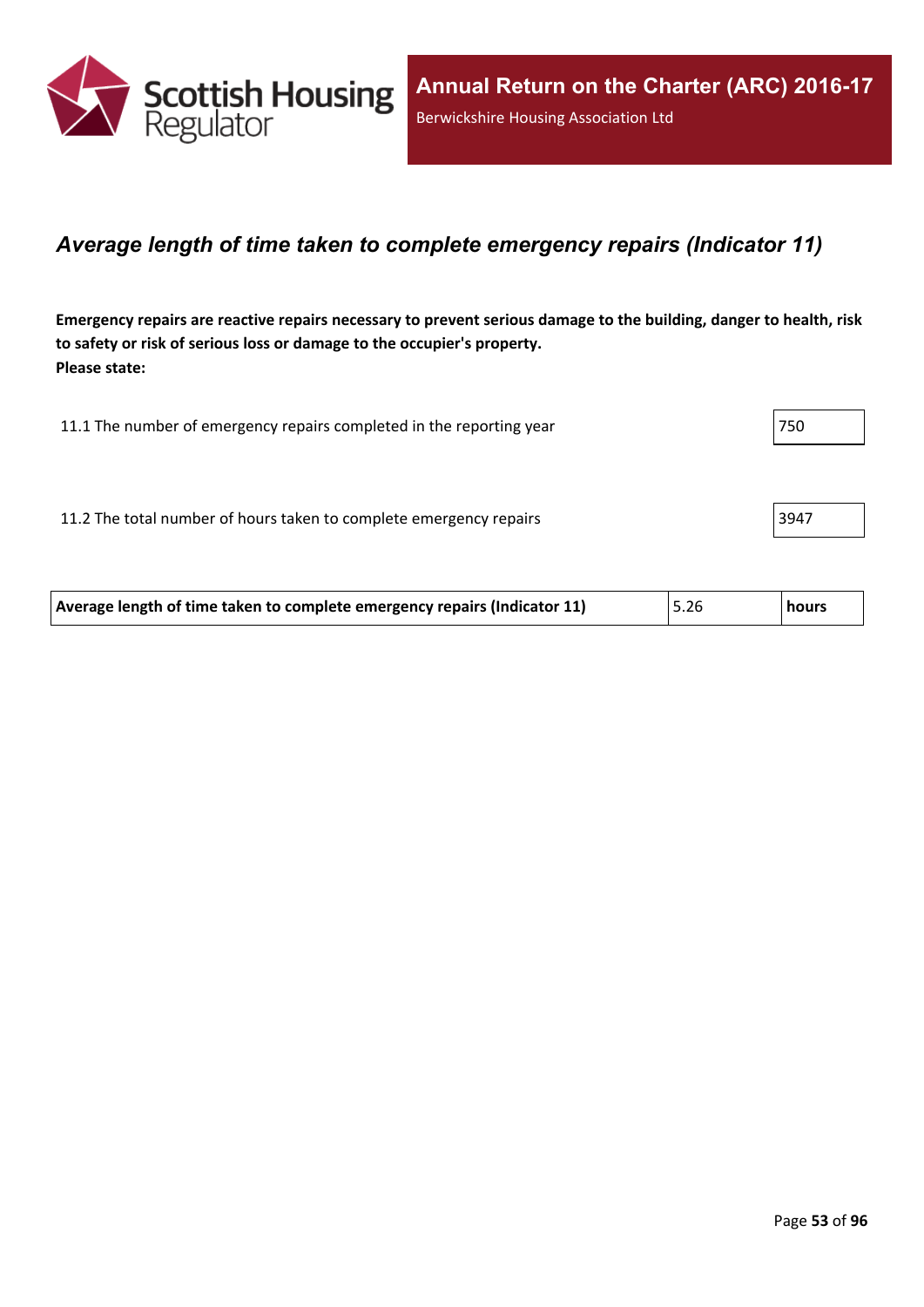

### *Average length of time taken to complete non-emergency repairs (Indicator 12)*

**Non-emergency repairs are reactive repairs that are not categorised as emergency. Please state:**

**Please state:**

**(i) The number of non-emergency repairs completed in the reporting year**

**(ii) The total number of working days taken to complete non-emergency repairs in the reporting year**

12.1 The total number of non-emergency repairs completed in the reporting year  $\vert$ 4992

12.2 The total number of working days taken to complete non-emergency repairs 33010

| Average length of time taken to complete non-emergency repairs (Indicator 12) | 6.61 | days |
|-------------------------------------------------------------------------------|------|------|
|                                                                               |      |      |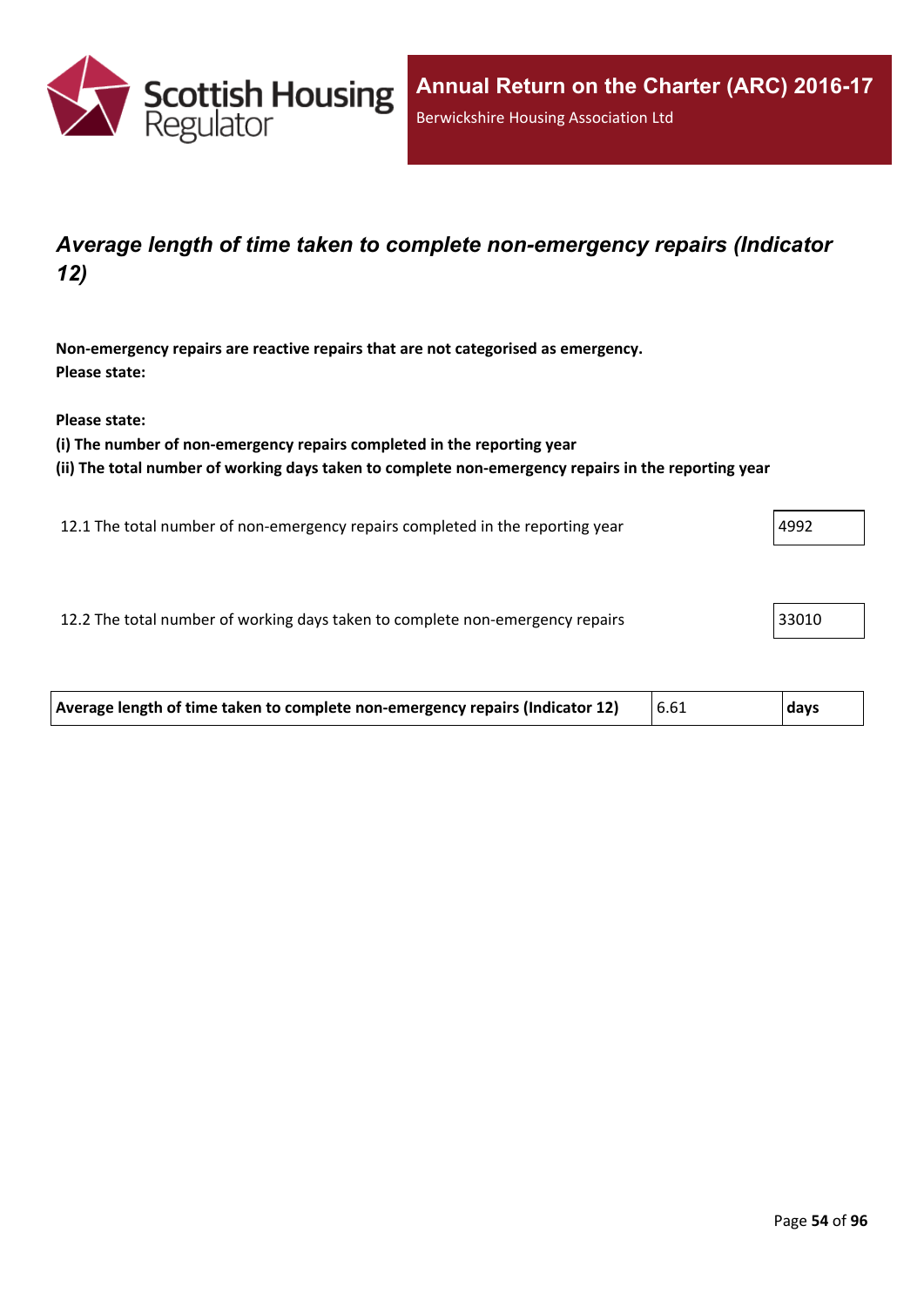

## *Percentage of reactive repairs carried out in the last year completed right first time (Indicator 13)*

**Please state:**

13.1 The number of reactive repairs completed right first time during the reporting year  $|4812\rangle$ 

13.2 The total number of reactive repairs completed during the reporting year  $|4992|$ 

| Percentage of reactive repairs carried out in the last year completed right first time | 96.39 | % |
|----------------------------------------------------------------------------------------|-------|---|
| (Indicator 13)                                                                         |       |   |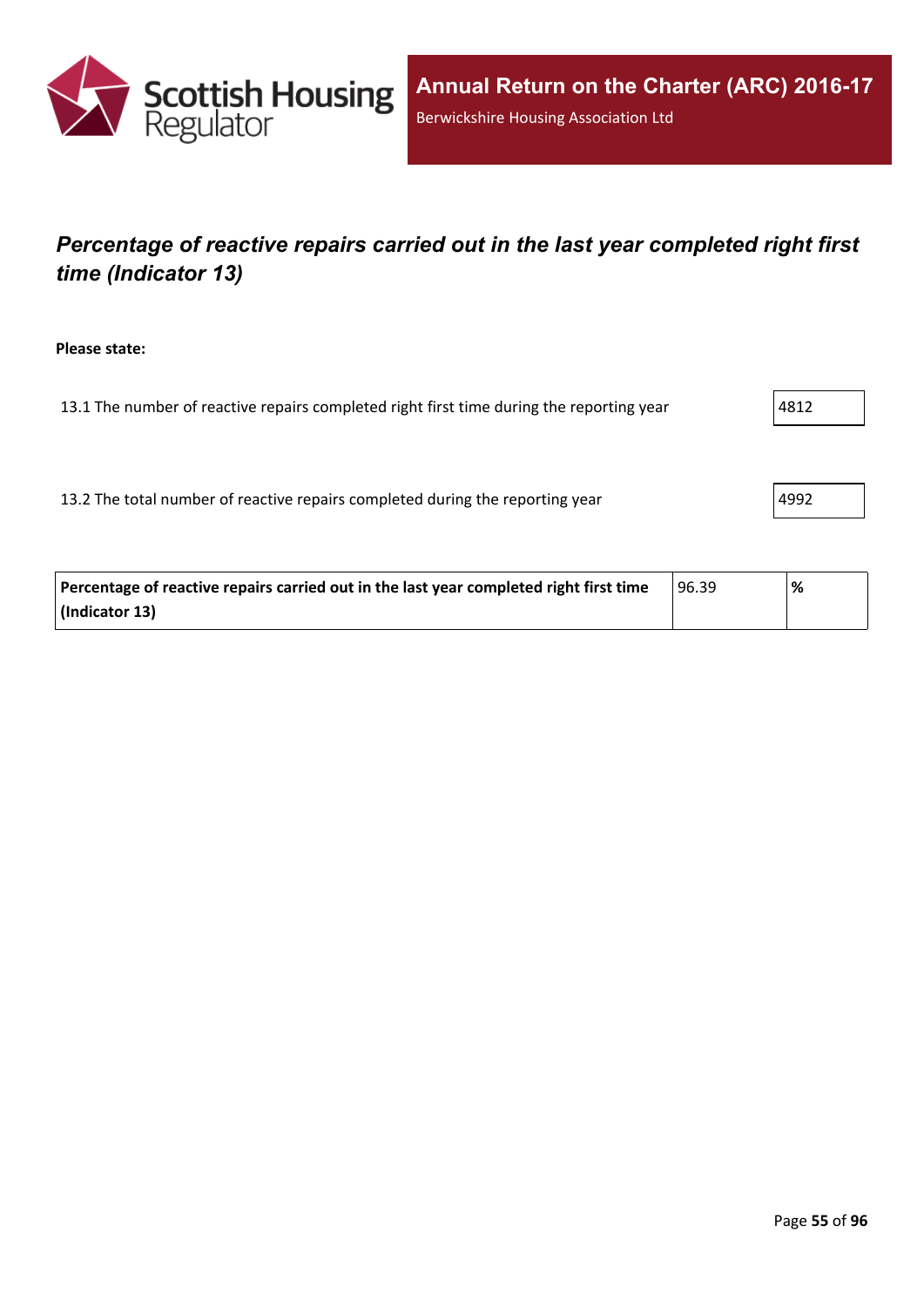

### *Percentage of repairs appointments kept (Indicator 14)*

#### **Please state:**

| 14.1 Does your organisation operate a repairs appointment system?           |      |
|-----------------------------------------------------------------------------|------|
| Yes                                                                         |      |
|                                                                             |      |
| 14.2 The number of reactive repairs appointments made in the reporting year | 2341 |
| 14.3 The number of reactive repair appointments kept in the reporting year  | 2309 |

| Percentage of repairs appointments kept (Indicator 14) | 98.63 | % |
|--------------------------------------------------------|-------|---|
|                                                        |       |   |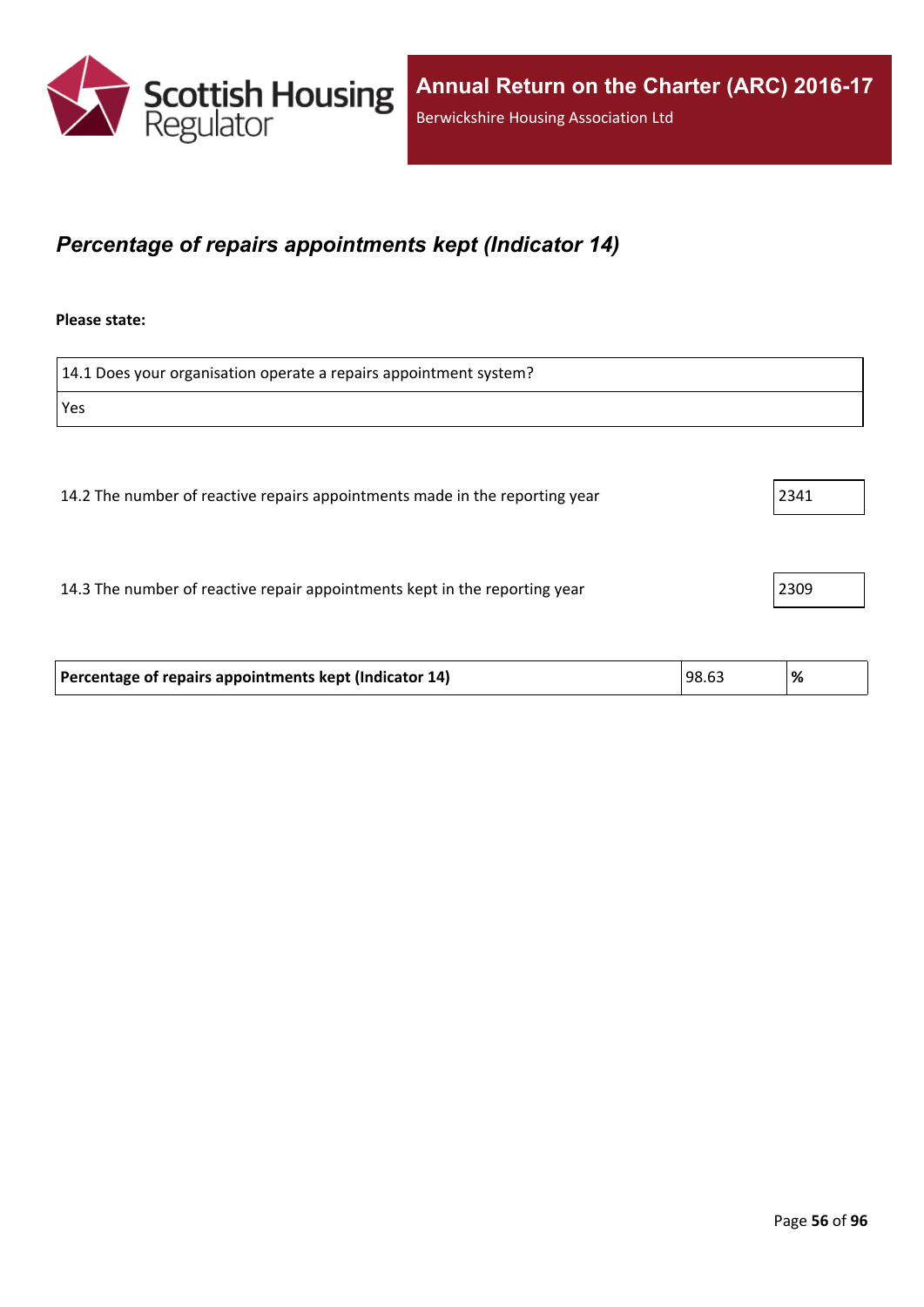

### *Percentage of properties that require a gas safety record which had a gas safety check and record completed by the anniversary date (Indicator 15)*

**Please state:**

15.1 As at the end of the reporting year, how many properties required gas safety records 1138

15.2 For properties which had current gas safety records in place at the end of the reporting year, how many had been renewed by their anniversary dates 1138 and 1138

| Percentage of properties that require a gas safety record which had a gas safety check $\vert$ 100.00 | ℅ |  |
|-------------------------------------------------------------------------------------------------------|---|--|
| and record completed by the anniversary date (Indicator 15)                                           |   |  |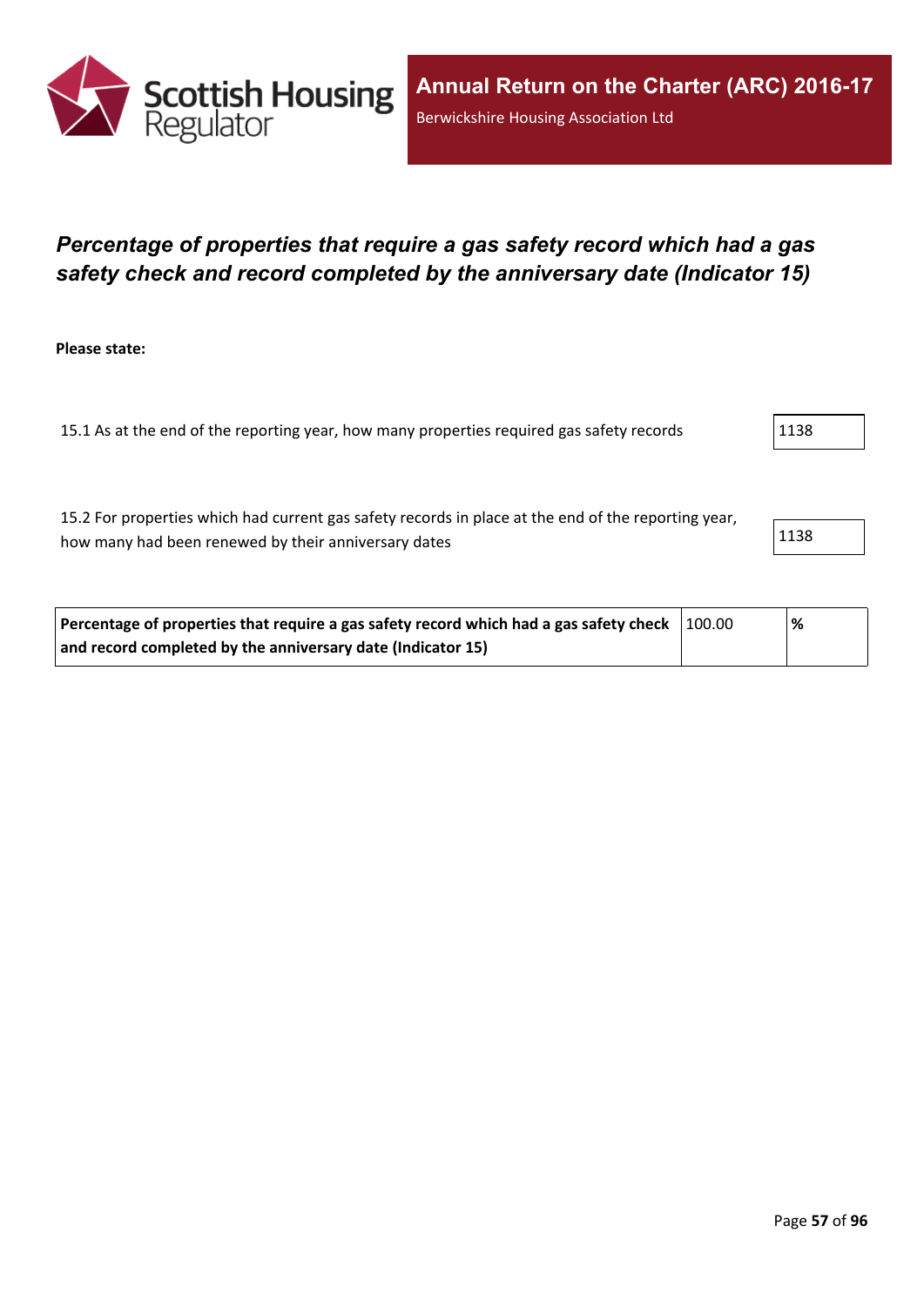

### *Percentage of tenants who have had repairs or maintenance carried out in last 12 months satisfied with the repairs and maintenance service (Indicator 16)*

In relation to tenant satisfaction with the repairs service provided for those with a repair carried out in the **reporting year, please state:**

16.1 Of the tenants who had repairs carried out in the last year, how many answered the question "Thinking about the LAST time you had repairs carried out, how satisfied or dissatisfied were you with  $\vdash$ the repairs service provided by your landlord?"

16.2 Of the tenants who answered, how many said that they were: **16.2.1 very satisfied** 584

**16.2.2 fairly satisfied** 87

**16.2.3 neither satisfied nor dissatisfied** 11

**16.2.4 fairly dissatisfied** 8

#### **16.2.5 very dissatisfied** 2

| Percentage of tenants who have had repairs or maintenance carried out in last 12 | 96.97 | % |
|----------------------------------------------------------------------------------|-------|---|
| months satisfied with the repairs and maintenance service (Indicator 16)         |       |   |

| œ |  |
|---|--|
|   |  |

| $ -$ |  |  |
|------|--|--|
|      |  |  |
|      |  |  |
|      |  |  |
|      |  |  |
|      |  |  |



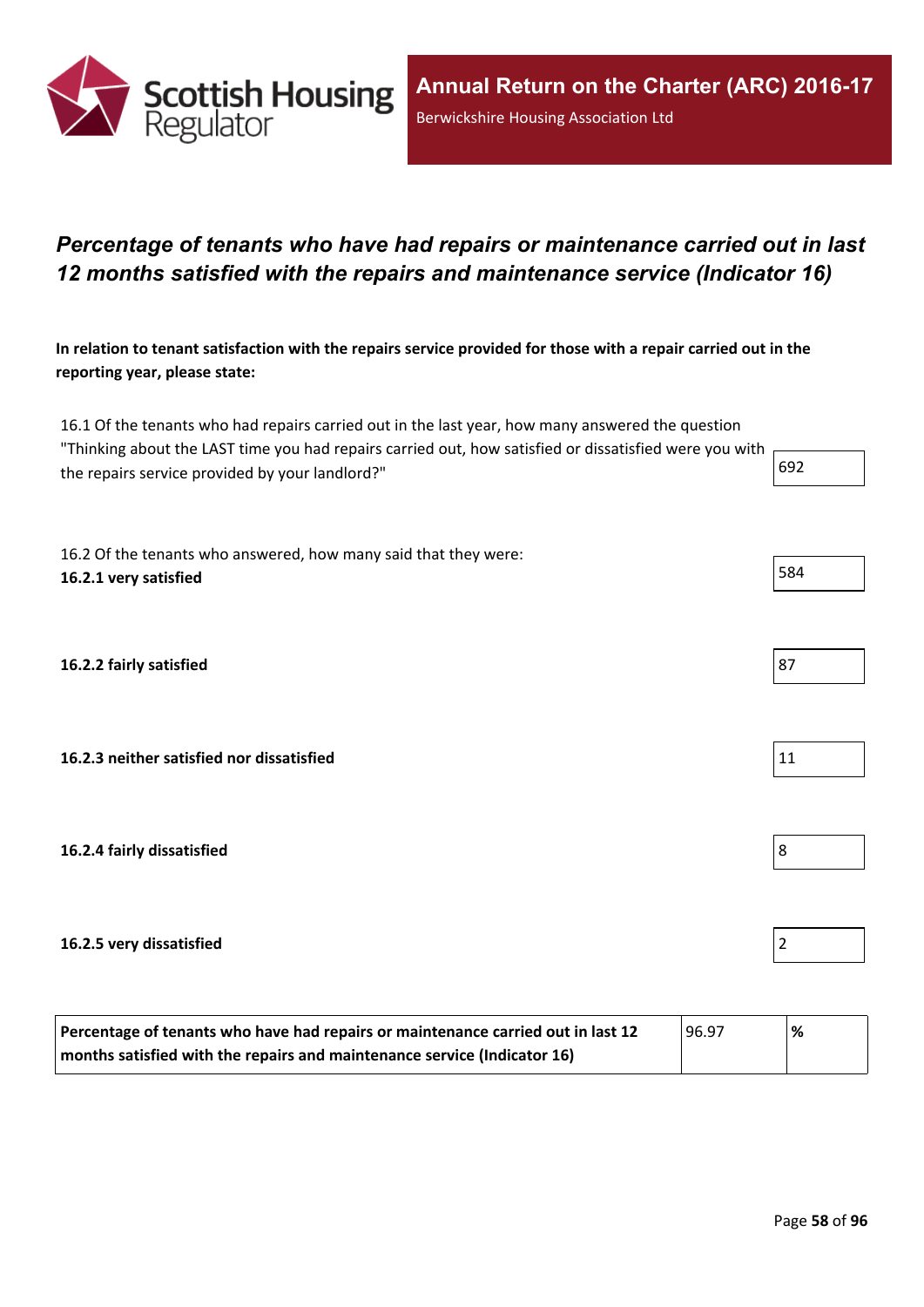

# *Comments (Housing quality and maintenance)*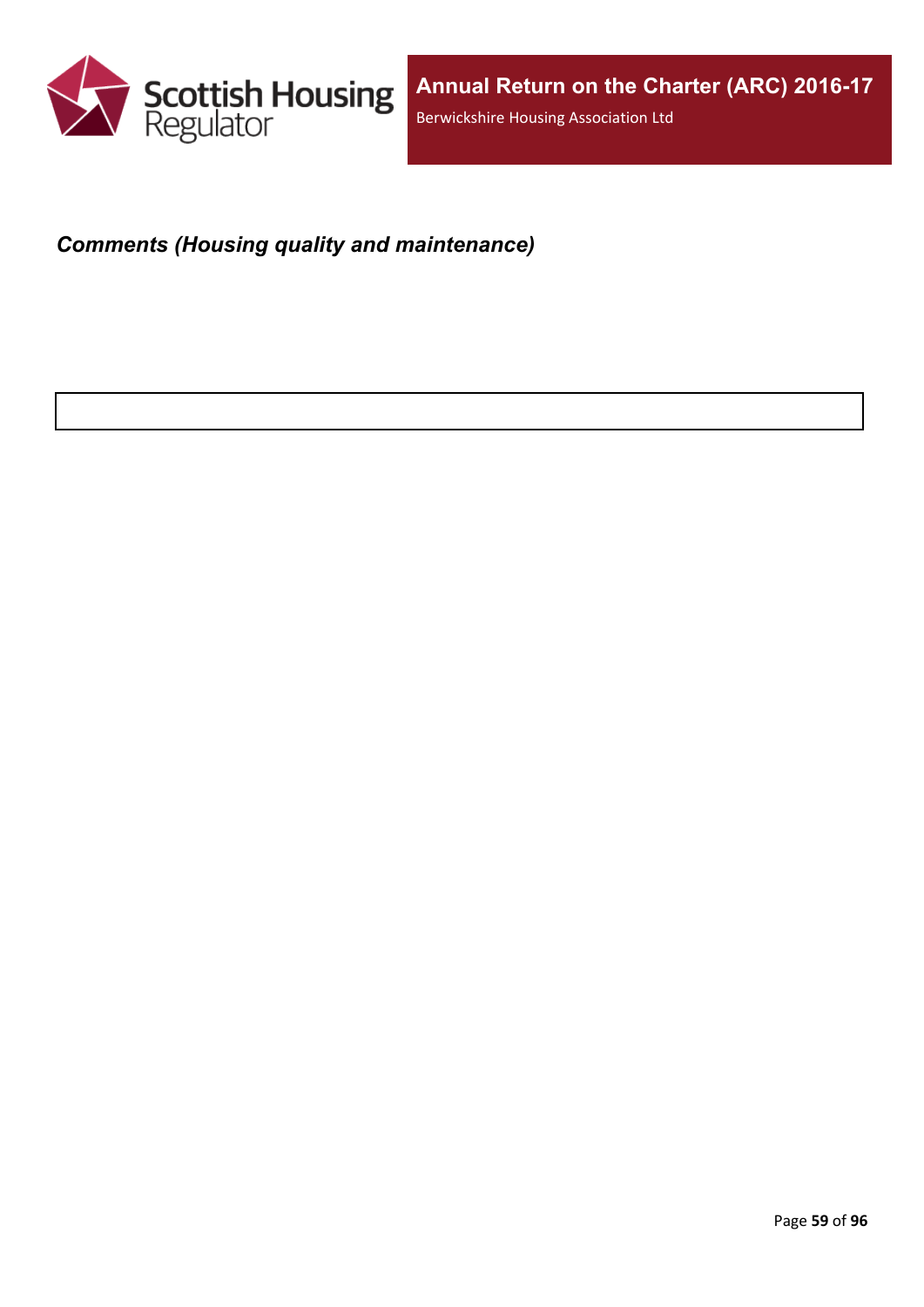

### *Neighbourhood and Community*

**The information you give us here will tell us about the neighbourhoods and communities you manage.**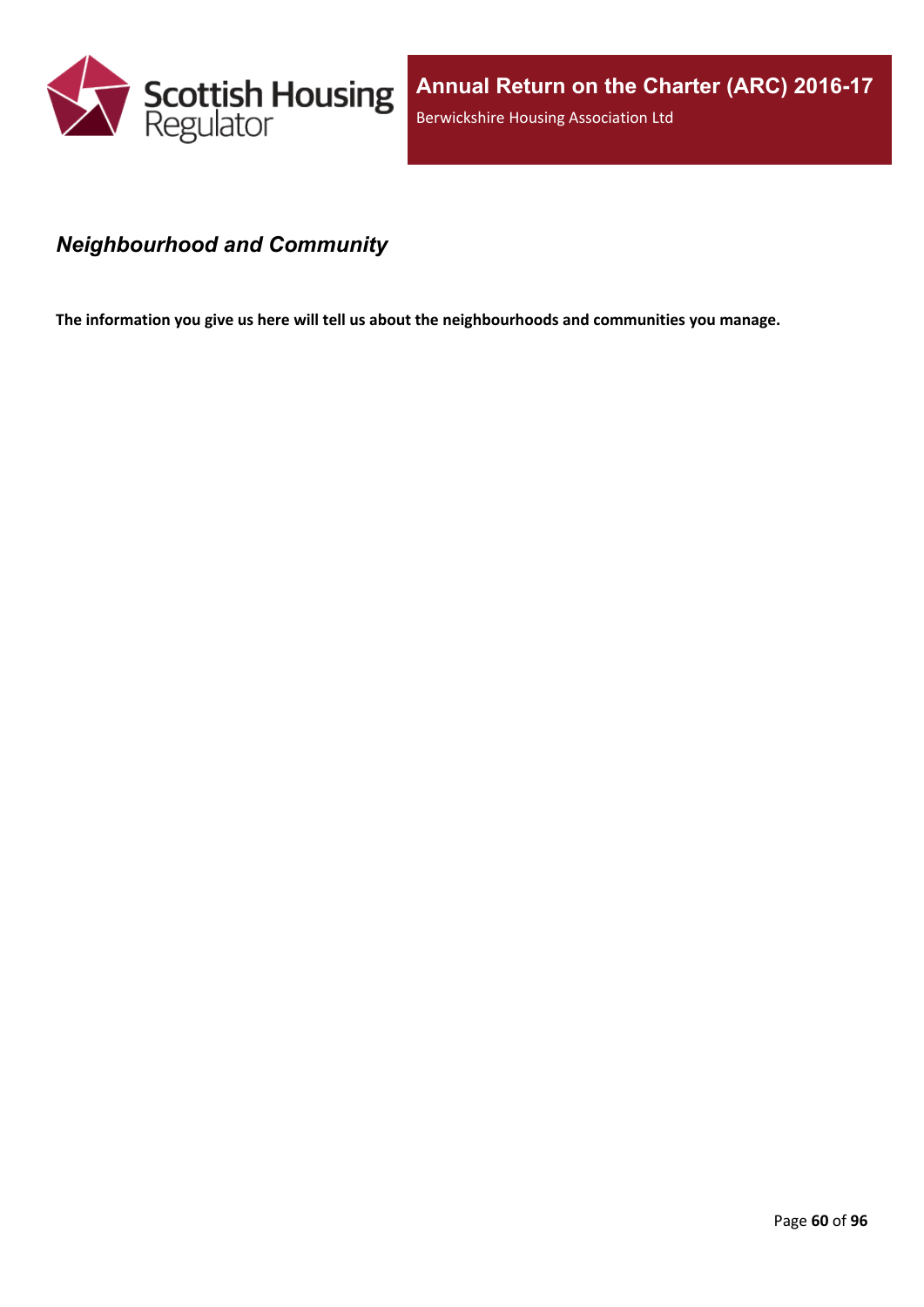

## *Estate Management, anti-social behaviour, neighbour nuisance and tenancy disputes*

**The information you give us here will tell us about the neighbourhoods and communities you manage.**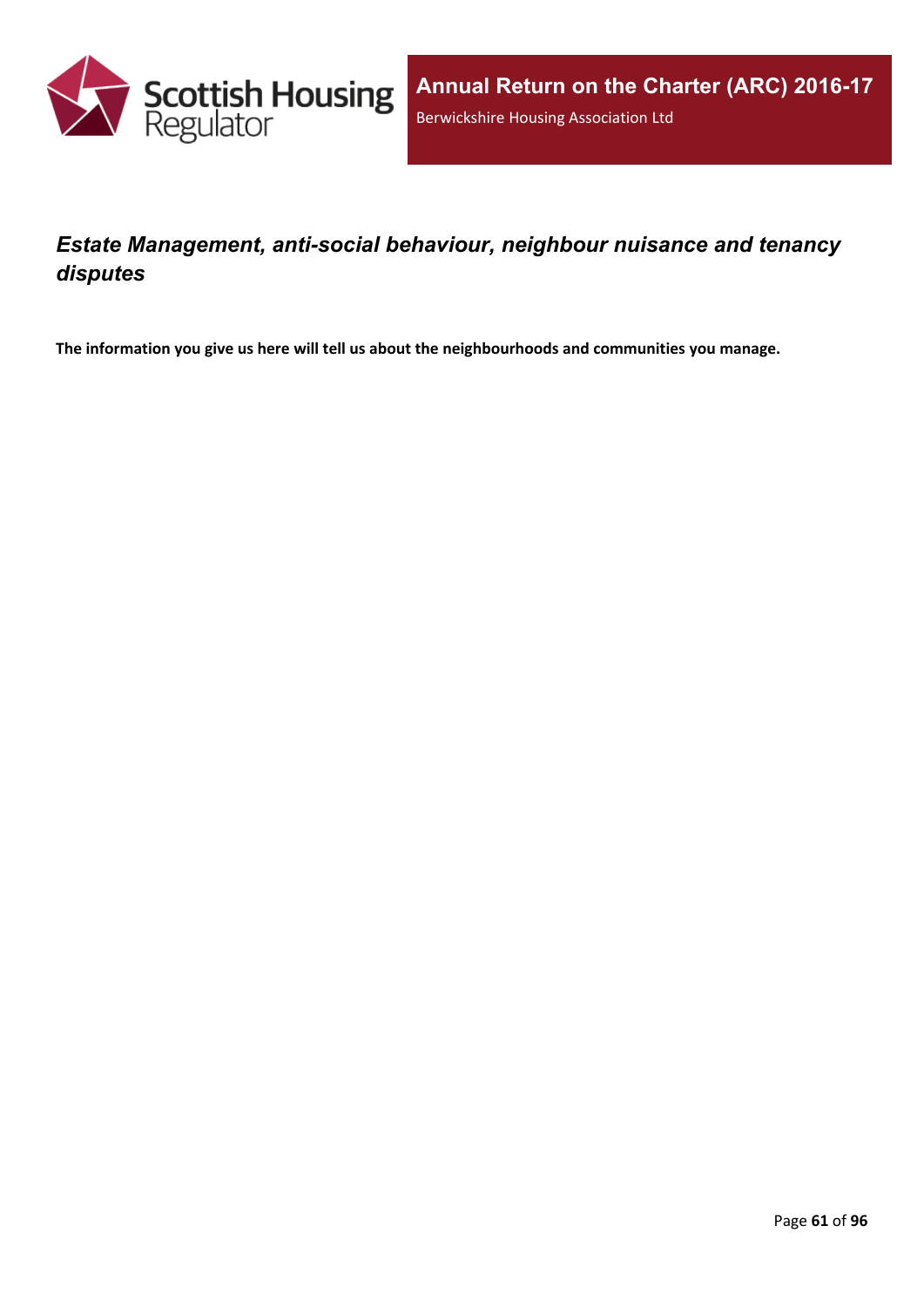

# *Percentage of 1st and 2nd stage complaints resolved by the landlord (Indicators 4 & 5)*

#### **Equalities related issues:**

|                                                                                                      | 4.1.1 1st Stage<br>complaints |            | 4.1.2 2nd Stage<br>complaints |            |
|------------------------------------------------------------------------------------------------------|-------------------------------|------------|-------------------------------|------------|
|                                                                                                      | Number                        | Percentage | Number                        | Percentage |
| Received in the reporting year                                                                       | $\Omega$                      | N/a        | 0                             | N/a        |
| Carried forward from the previous reporting<br>year                                                  | $\Omega$                      | N/a        | 0                             | N/a        |
| 4.1.3 Complaints responded to in full by the<br>landlord in the reporting year                       | $\Omega$                      | 0          | 0                             | 0          |
| 4.1.4 Complaints upheld by the landlord in<br>the reporting year                                     | 0                             | 0          | 0                             | 0          |
| 5.1 Complaints responded to in full within<br>the timescales set out in the SPSO Model<br><b>CHP</b> | 0                             | 0          | 0                             | $\Omega$   |

#### **Other issues:**

|                                                                                | 4.2.1 1st Stage<br>complaints |            | 4.2.2 2nd Stage<br>complaints |            |
|--------------------------------------------------------------------------------|-------------------------------|------------|-------------------------------|------------|
|                                                                                | Number                        | Percentage | Number                        | Percentage |
| Received in the reporting year                                                 | 7                             | N/a        | 3                             | N/a        |
| Carried forward from the previous reporting  <br>year                          | $\Omega$                      | N/a        | 0                             | N/a        |
| 4.2.3 Complaints responded to in full by the<br>landlord in the reporting year | 7                             | 100.0      |                               | 33.33      |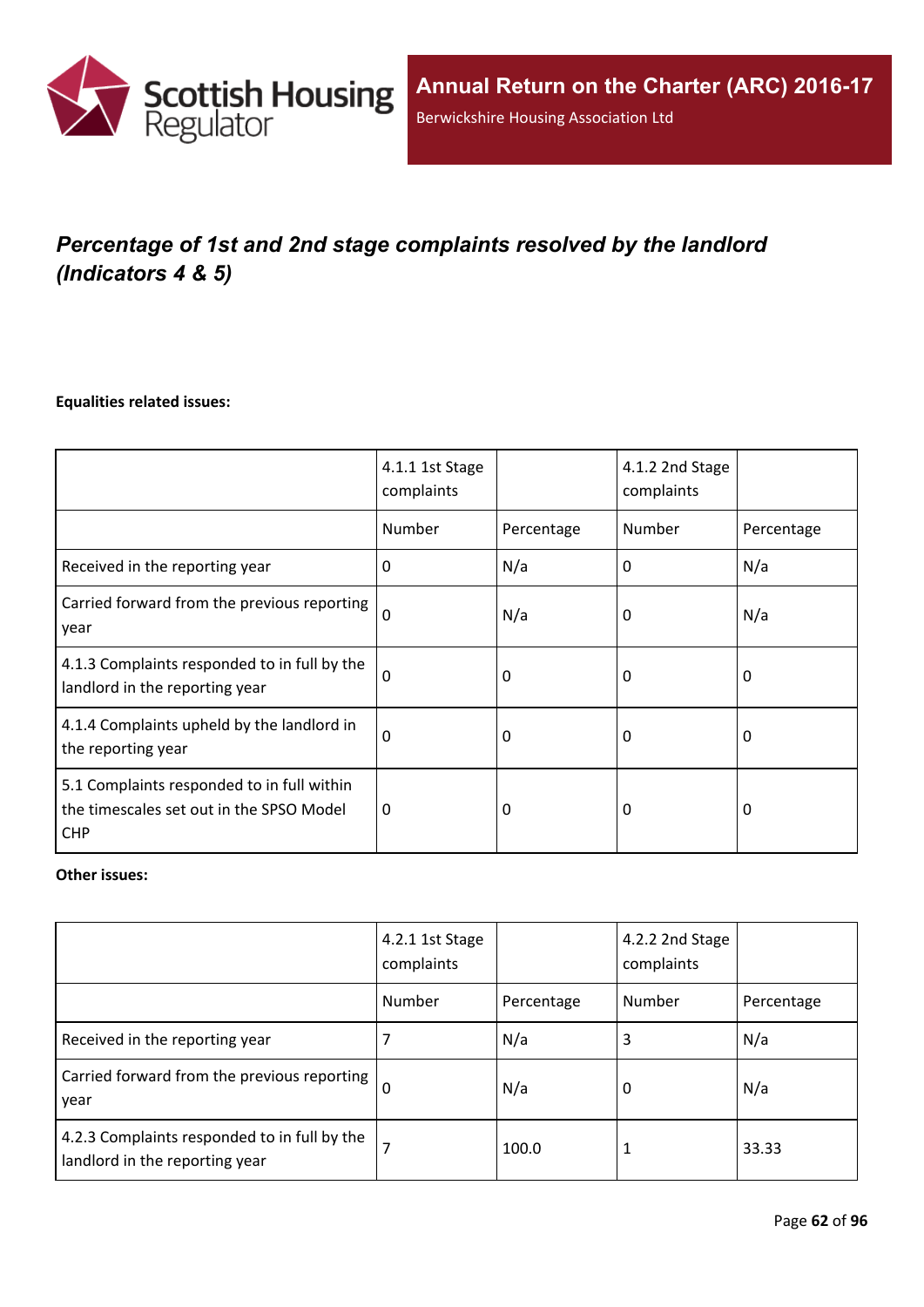

**Annual Return on the Charter (ARC) 2016-17**

Berwickshire Housing Association Ltd

| 4.2.4 Complaints upheld by the landlord in<br>the reporting year                                     | 100.0 | 100.0 |
|------------------------------------------------------------------------------------------------------|-------|-------|
| 5.2 Complaints responded to in full within<br>the timescales set out in the SPSO Model<br><b>CHP</b> | 100.0 | 100.0 |

#### **All complaints:**

|                                                                                                      | 4.3.1 1st Stage<br>complaints |            | 4.3.2 2nd Stage<br>complaints |            |
|------------------------------------------------------------------------------------------------------|-------------------------------|------------|-------------------------------|------------|
|                                                                                                      | Number                        | Percentage | Number                        | Percentage |
| Received in the reporting year                                                                       | 7                             | N/a        | 3                             | N/a        |
| Carried forward from the previous reporting<br>year                                                  | $\Omega$                      | N/a        | 0                             | N/a        |
| 4.3.3 Complaints responded to in full by the<br>landlord in the reporting year                       | 7                             | 100.0      | 1                             | 33.33      |
| 4.3.4 Complaints upheld by the landlord in<br>the reporting year                                     | 7                             | 100.0      | 1                             | 100.0      |
| 5.3 Complaints responded to in full within<br>the timescales set out in the SPSO Model<br><b>CHP</b> | 7                             | 100.0      | 1                             | 100.0      |

| Percentage of 1st stage complaints on equalities issues responded to in full by the | % |
|-------------------------------------------------------------------------------------|---|
| landlord (Indicators 4 & 5)                                                         |   |

| Percentage of 1st stage complaints on other issues responded to in full by the landlord | 100.0 | % |
|-----------------------------------------------------------------------------------------|-------|---|
| (Indicators 4 & 5)                                                                      |       |   |

| Percentage of 1st stage complaints on equalities issues upheld by the landlord (Indicators $\vert$ 0 | % |
|------------------------------------------------------------------------------------------------------|---|
| (48.5)                                                                                               |   |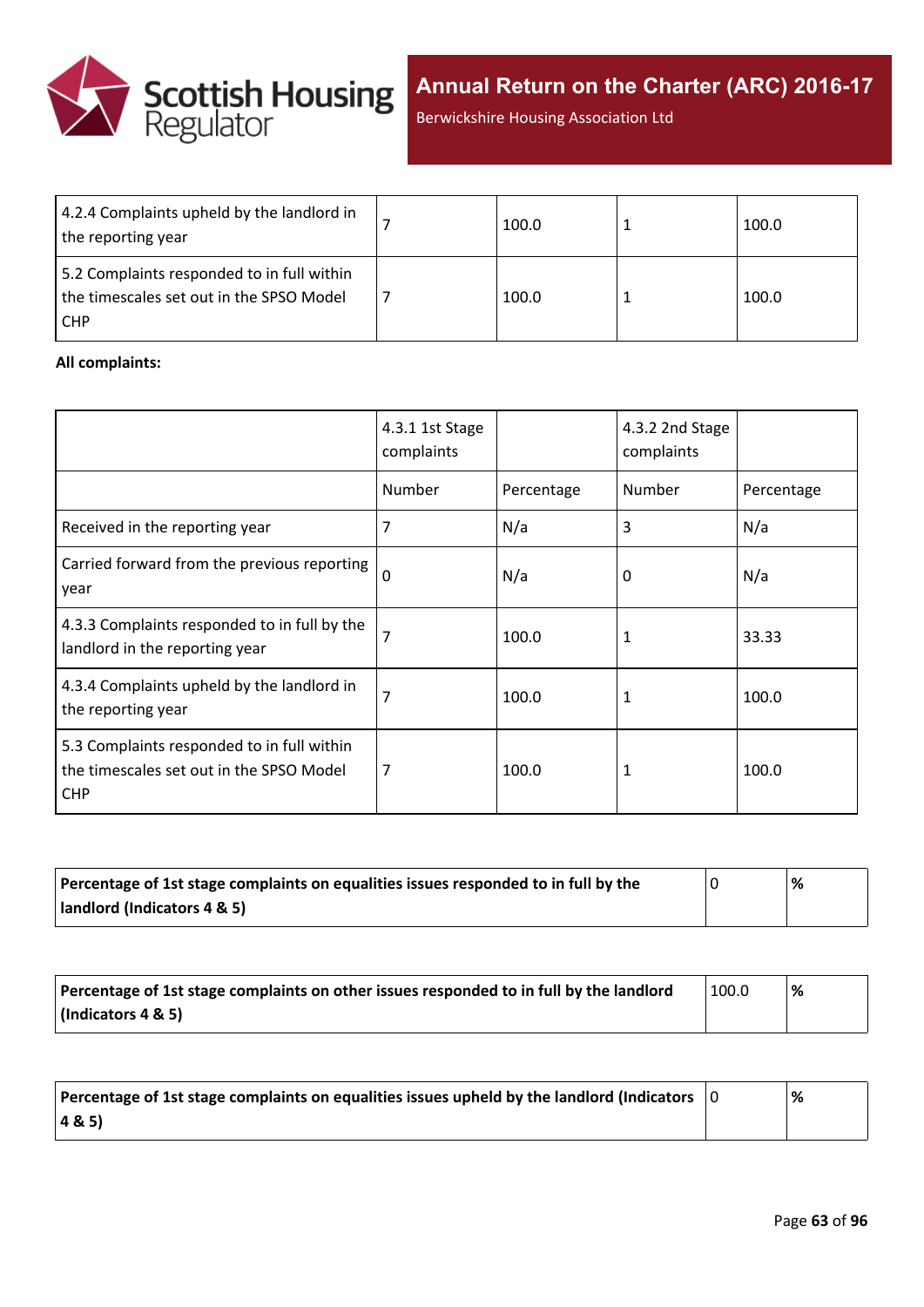

Berwickshire Housing Association Ltd

| Percentage of 1st stage complaints on other issues upheld by the landlord (Indicators 4 & $\,$ $\,$ $\,100.0$ | l % |
|---------------------------------------------------------------------------------------------------------------|-----|
| 5)                                                                                                            |     |

| Percentage of 2nd stage complaints on equalities issues responded to in full by the | % |
|-------------------------------------------------------------------------------------|---|
| landlord (Indicators 4 & 5)                                                         |   |

| Percentage of 2nd stage complaints on other issues responded to in full by the landlord | 33.33 | '% |
|-----------------------------------------------------------------------------------------|-------|----|
| $\vert$ (Indicators 4 & 5)                                                              |       |    |

| $\mid$ Percentage of 2nd stage complaints on equalities issues upheld by the landlord (Indicators $\mid$ 0 | % |
|------------------------------------------------------------------------------------------------------------|---|
| 4&5)                                                                                                       |   |

| Percentage of 2nd stage complaints on other issues upheld by the landlord (Indicators 4 & $\vert$ 100.0 | % |
|---------------------------------------------------------------------------------------------------------|---|
| 5)                                                                                                      |   |

| Percentage of 1st stage complaints on equalities issues responded to in full by the | % |
|-------------------------------------------------------------------------------------|---|
| landlord within SPSO CHP timescales (Indicators 4 & 5)                              |   |

| Percentage of 1st stage complaints on other issues responded to in full by the landlord | 100.0 | '% |
|-----------------------------------------------------------------------------------------|-------|----|
| within SPSO CHP timescales (Indicators 4 & 5)                                           |       |    |

| Percentage of 2nd stage complaints on equalities issues responded to in full by the | '% |
|-------------------------------------------------------------------------------------|----|
| landlord within SPSO CHP timescales (Indicators 4 & 5)                              |    |

| Percentage of 2nd stage complaints on other issues responded to in full by the landlord | 100.0 | '% |
|-----------------------------------------------------------------------------------------|-------|----|
| within SPSO CHP timescales (Indicators 4 & 5)                                           |       |    |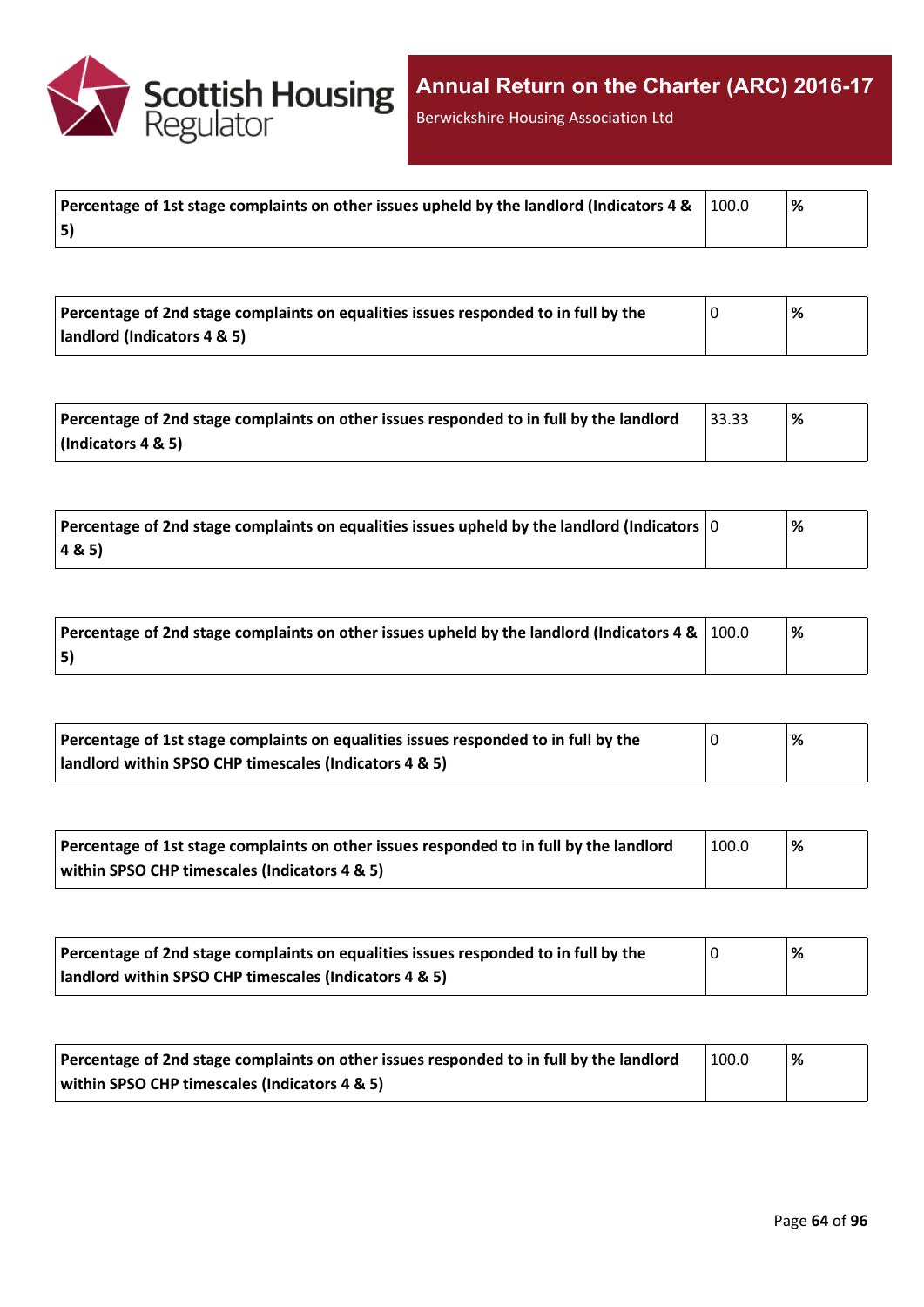

## *Percentage of tenants satisfied with the management of the neighbourhood they live in (Indicator 17)*

**In relation to tenant satisfaction with their landlord's management of the neighbourhood in which they live, please state:**

17.1 How many tenants answered the question "Overall, how satisfied or dissatisfied are you with your landlord's management of the neighbourhood you live in?"

17.2 Of the tenants who answered, how many said that they were: **17.2.1 very satisfied** 140

**17.2.2 fairly satisfied** 211

**17.2.3 neither satisfied nor dissatisfied** 40

**17.2.4 fairly dissatisfied** 21

**17.2.5 very dissatisfied** 5

| Percentage of tenants satisfied with the management of the neighbourhood they live $ 77.31 $ | % |
|----------------------------------------------------------------------------------------------|---|
| $\vert$ in (Indicator 17)                                                                    |   |

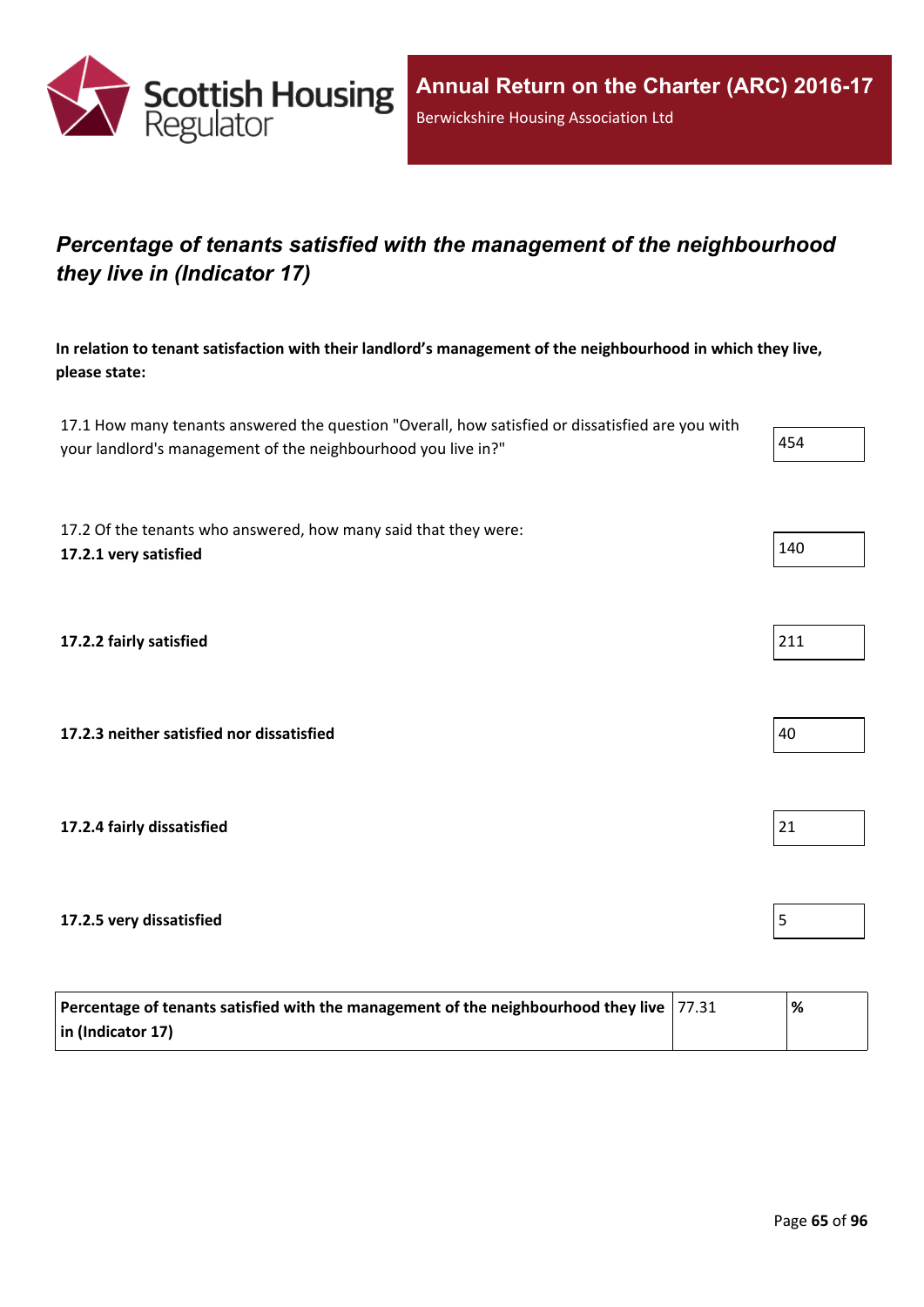

### *Percentage of tenancy offers refused during the year (Indicator 18)*

**Please state:**

18.1 The number of tenancy offers made during the reporting year 246 18.2 The number of tenancy offers that were refused 100

**Percentage of tenancy offers refused during the year (Indicator 18)** 40.65 **%**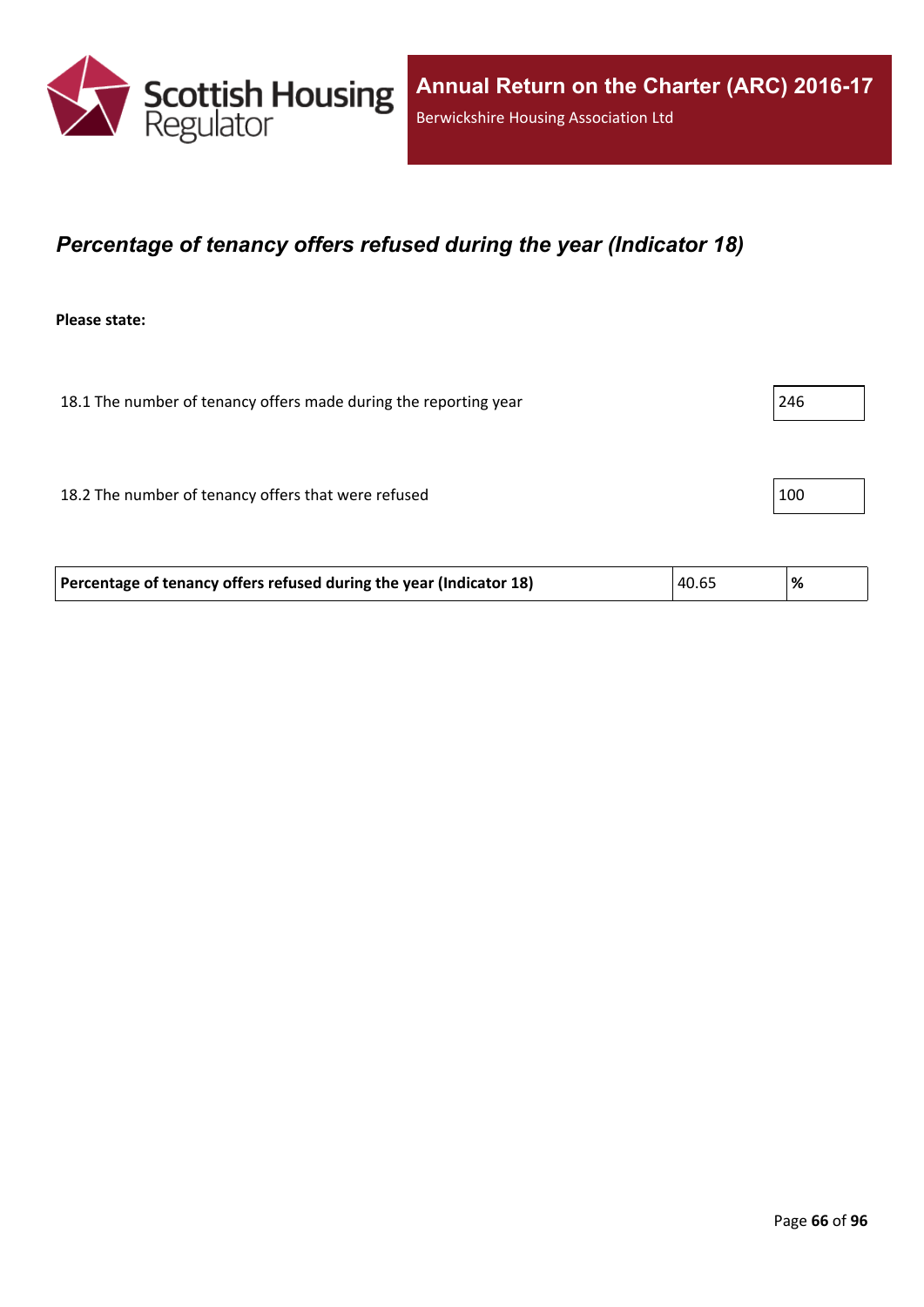

## *Percentage of anti-social behaviour cases reported in the last year which were resolved within locally agreed targets (Indicator 19)*

**Please state:**

19.1 The number of cases of anti-social behaviour reported in the reporting year  $|47|$ 

19.2 Of those at 19.1, the number of cases resolved in the reporting year 34

19.3 Of those at 19.1, the number of cases resolved within locally agreed targets in the reporting year  $|29$ 

| Percentage of anti-social behaviour cases reported in the last year which were | 161.70 | '% |
|--------------------------------------------------------------------------------|--------|----|
| resolved within locally agreed targets (Indicator 19)                          |        |    |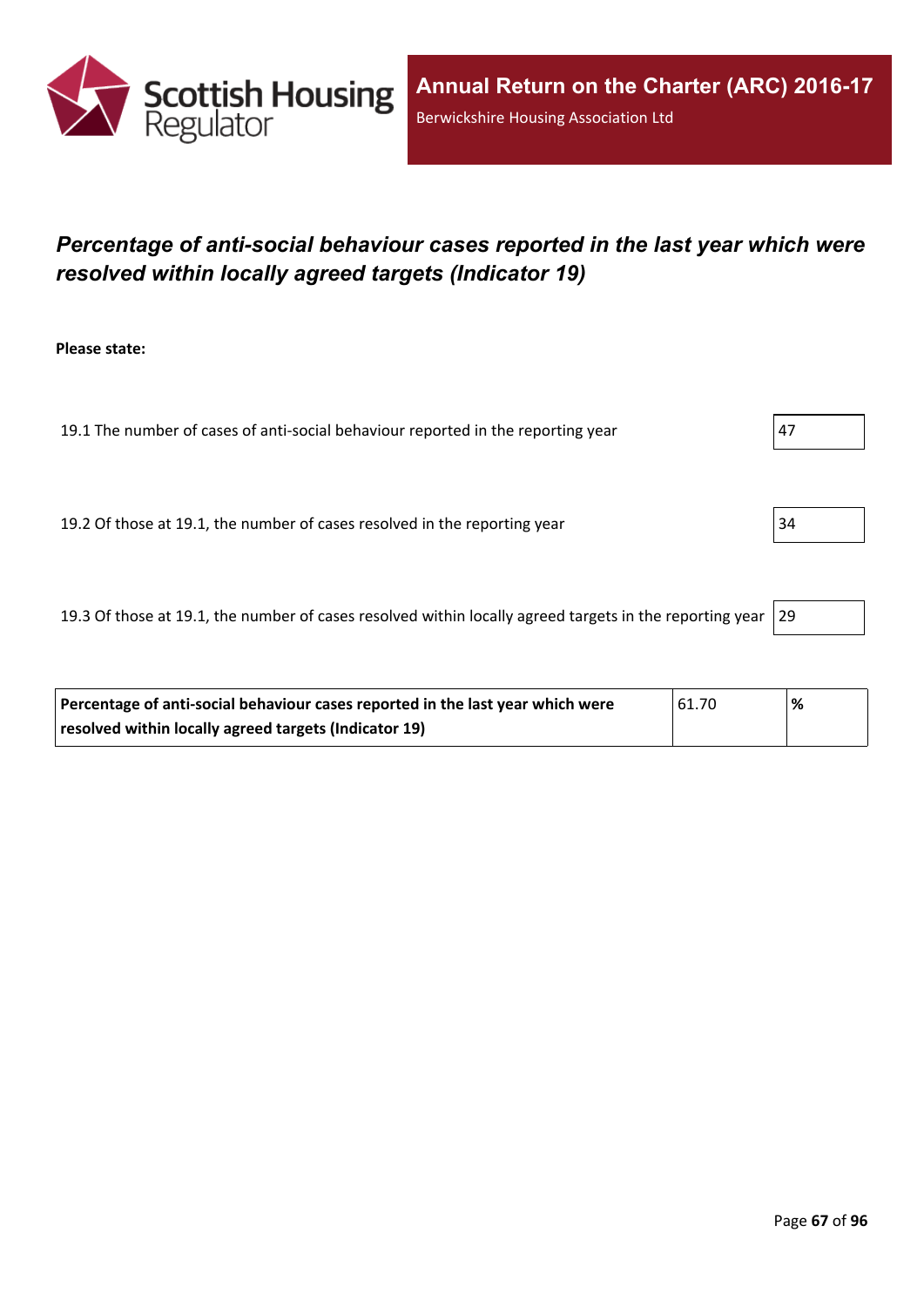

## *Percentage of the court actions initiated which resulted in eviction and the reasons for eviction (Indicator 24)*

Court actions are initiated by the landlord following the issue of a Notice of Proceedings and raising of a court **order.**

**Please state:**

24.1 The total number of court actions initiated during the reporting year 24.1 The total number of court actions initiated during the reporting year

24.2 The number of properties recovered:

24.2.1 because rent had not been paid  $\vert$  2

24.2.2 because of anti-social behaviour 1

#### 24.2.3 for other reasons  $\vert$  0

| Percentage of the court actions initiated which resulted in eviction because rent had | 10.53 | % |
|---------------------------------------------------------------------------------------|-------|---|
| not been paid (Indicator 24)                                                          |       |   |

| Percentage of the court actions initiated which resulted in eviction because of anti- | ℅ |
|---------------------------------------------------------------------------------------|---|
| social behaviour (Indicator 24)                                                       |   |

| Percentage of the court actions initiated which resulted in eviction for other reasons | 0.0 | % |
|----------------------------------------------------------------------------------------|-----|---|
| (Indicator 24)                                                                         |     |   |

| Percentage of the court actions initiated which resulted in eviction (Indicator 24) | 15.79 | % |
|-------------------------------------------------------------------------------------|-------|---|
|-------------------------------------------------------------------------------------|-------|---|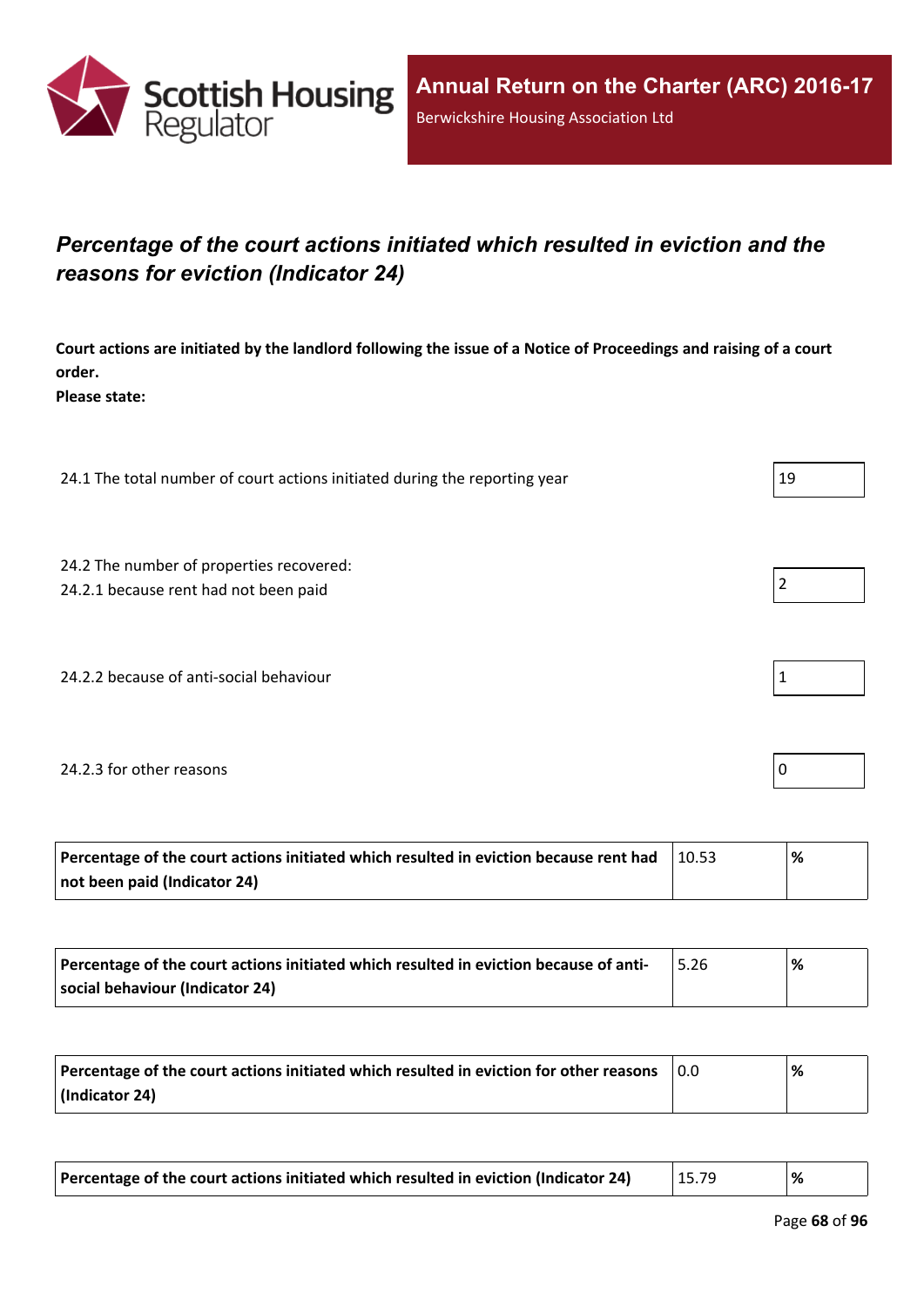

### *Abandoned properties (Indicator C11)*

**As defined by the Housing (Scotland) Act 2001, a property is abandoned where the landlord has reasonable grounds to believe that: the property is unoccupied; and the tenant does not intend to occupy the property as their home Please state:**

C11.1 The number of properties abandoned during the reporting year  $\vert$  3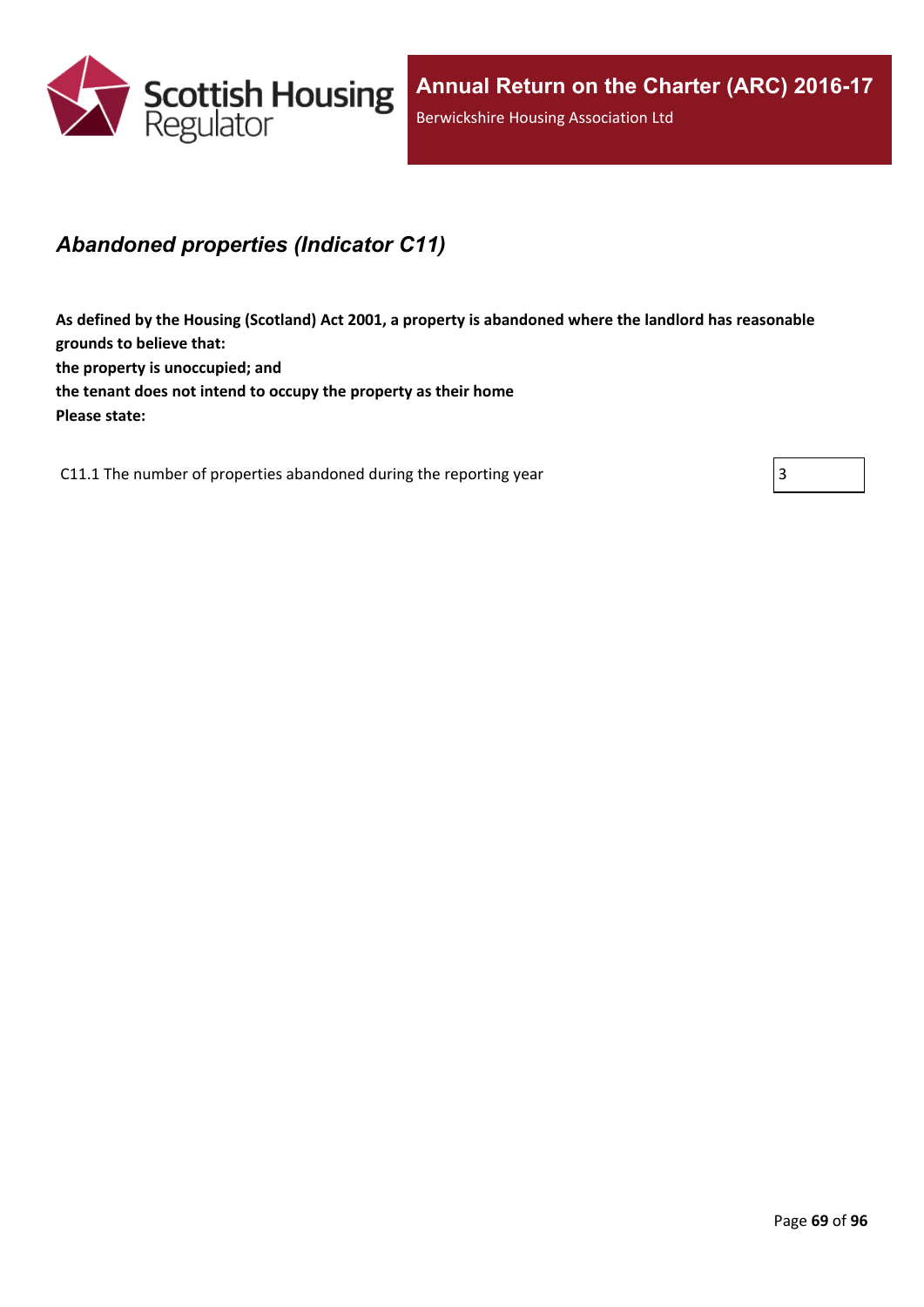

## *Number of notices of proceedings issued and court action initiated (Indicator C12)*

Notices of Proceedings are legal documents issued during the first stage in the process of evicting tenant. Orders for recovery of possession are issued by the court and give a landlord the right to repossess a property. **Please state:**

C12.1 The number of notices of proceedings issued during the reporting year 32

C12.2 The number of orders for recovery of possession granted during the reporting year  $\sqrt{7}$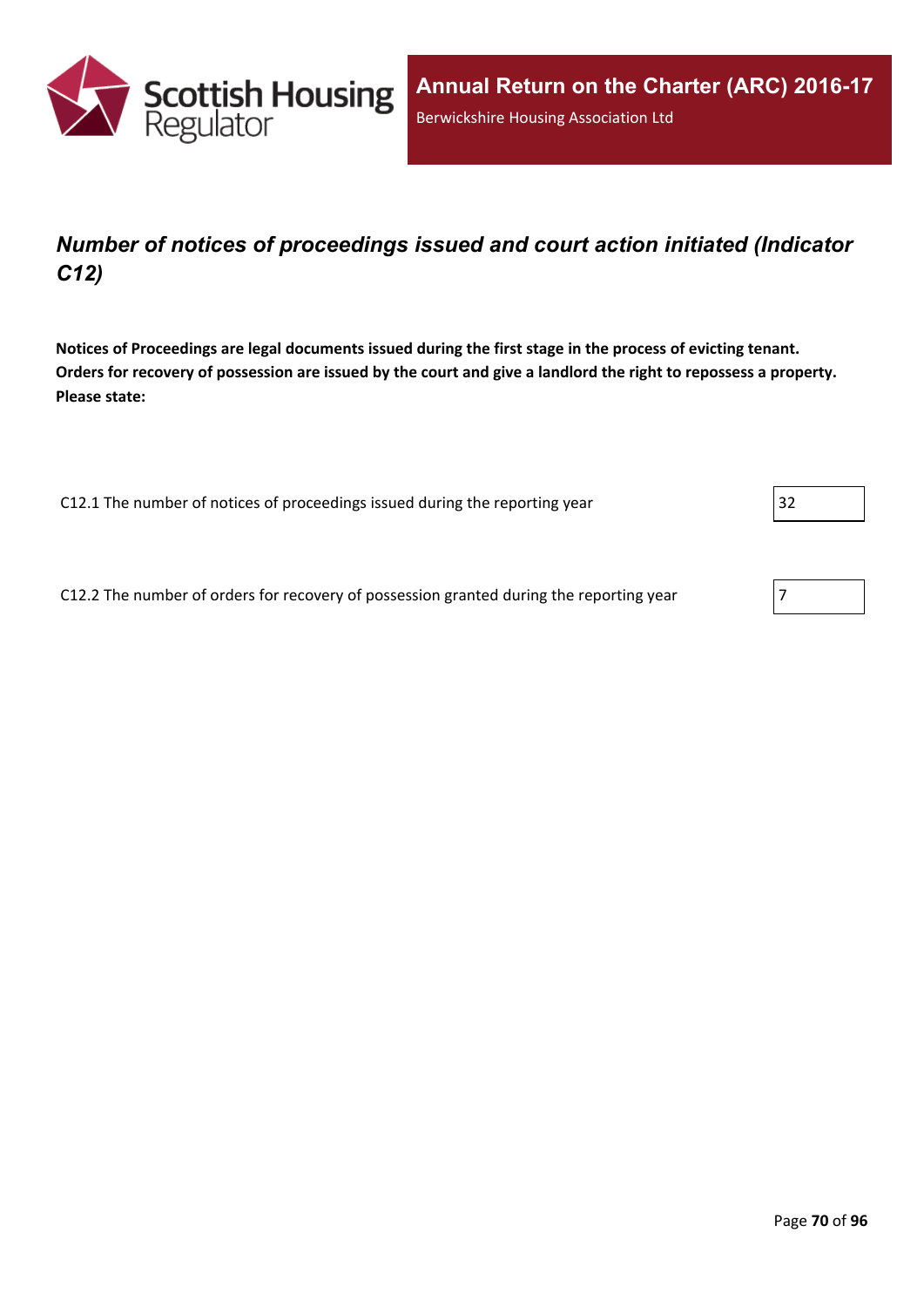

### *Comments (Neighbourhood & community)*

Indicator 17 - dissatisfied comments relate to areas that are not the responsibility of the Association - dog fouling; car parking; general state of roads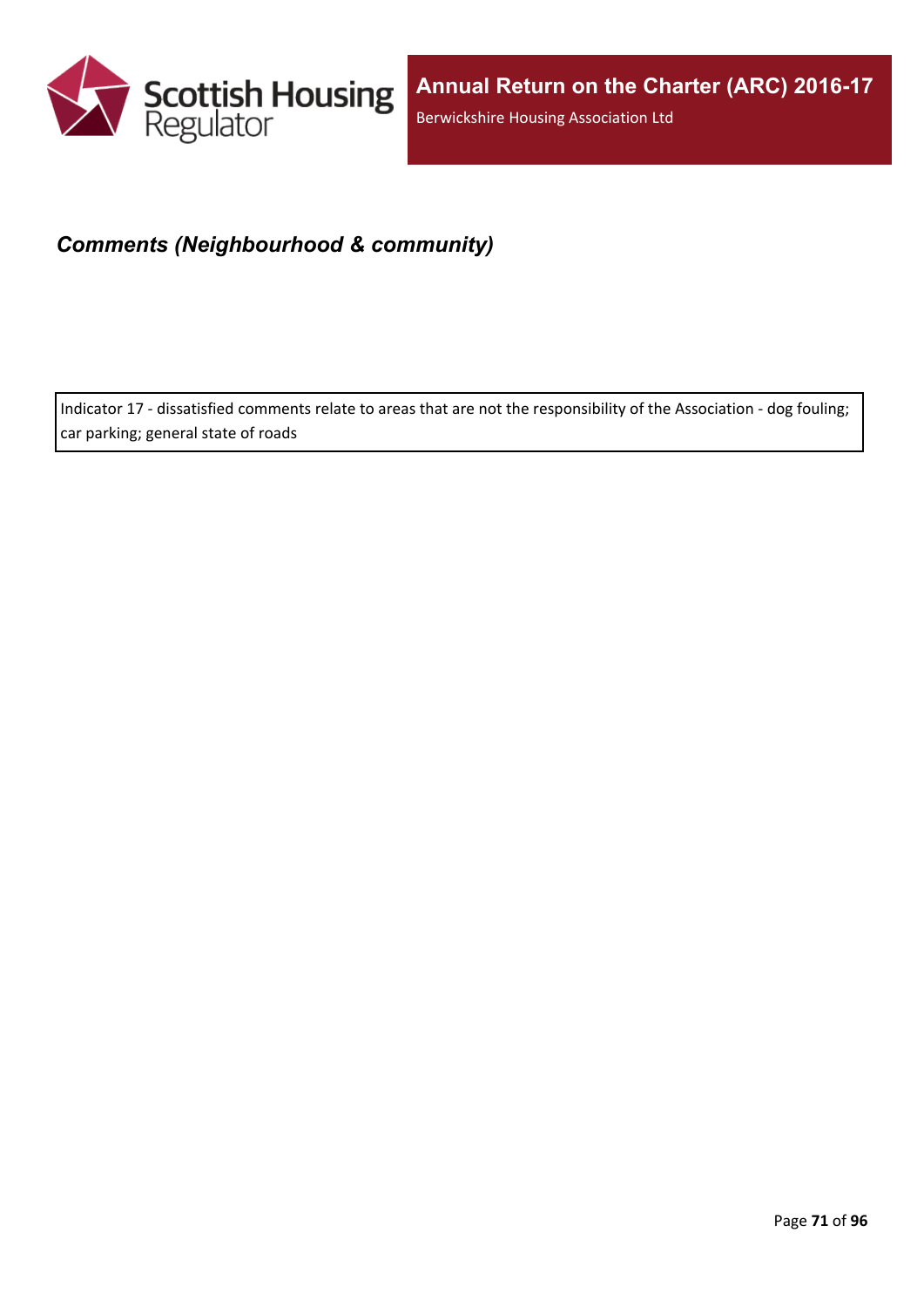

### *Access to housing and support*

The information you give us here will tell us about how people access your housing stock and how you support **new and existing tenants.**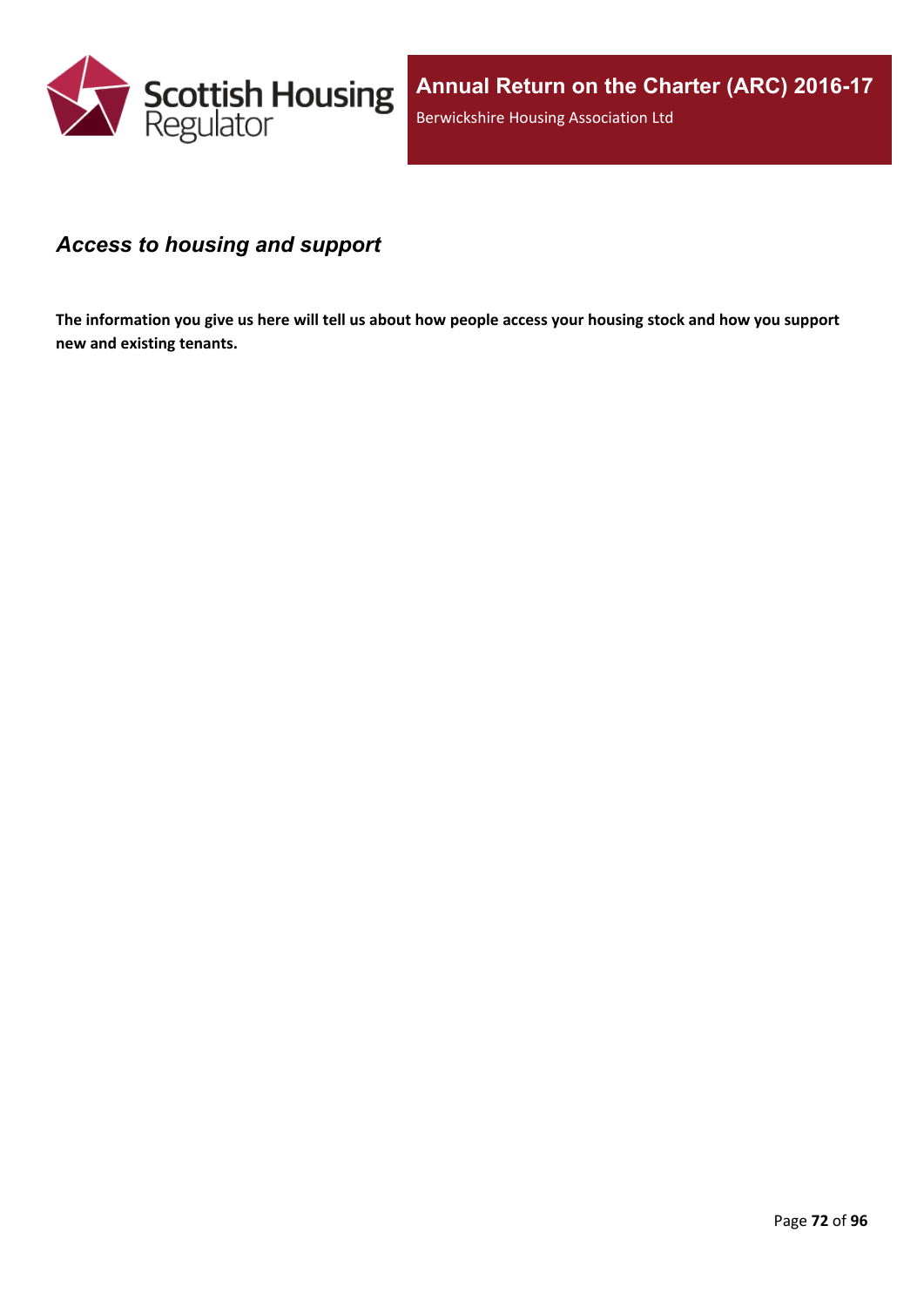

## *Housing Options and Access to Social Housing*

The information you give us here allows us to monitor the arrangements your organisation has for providing **service users access to its housing, and managing its re-lets.**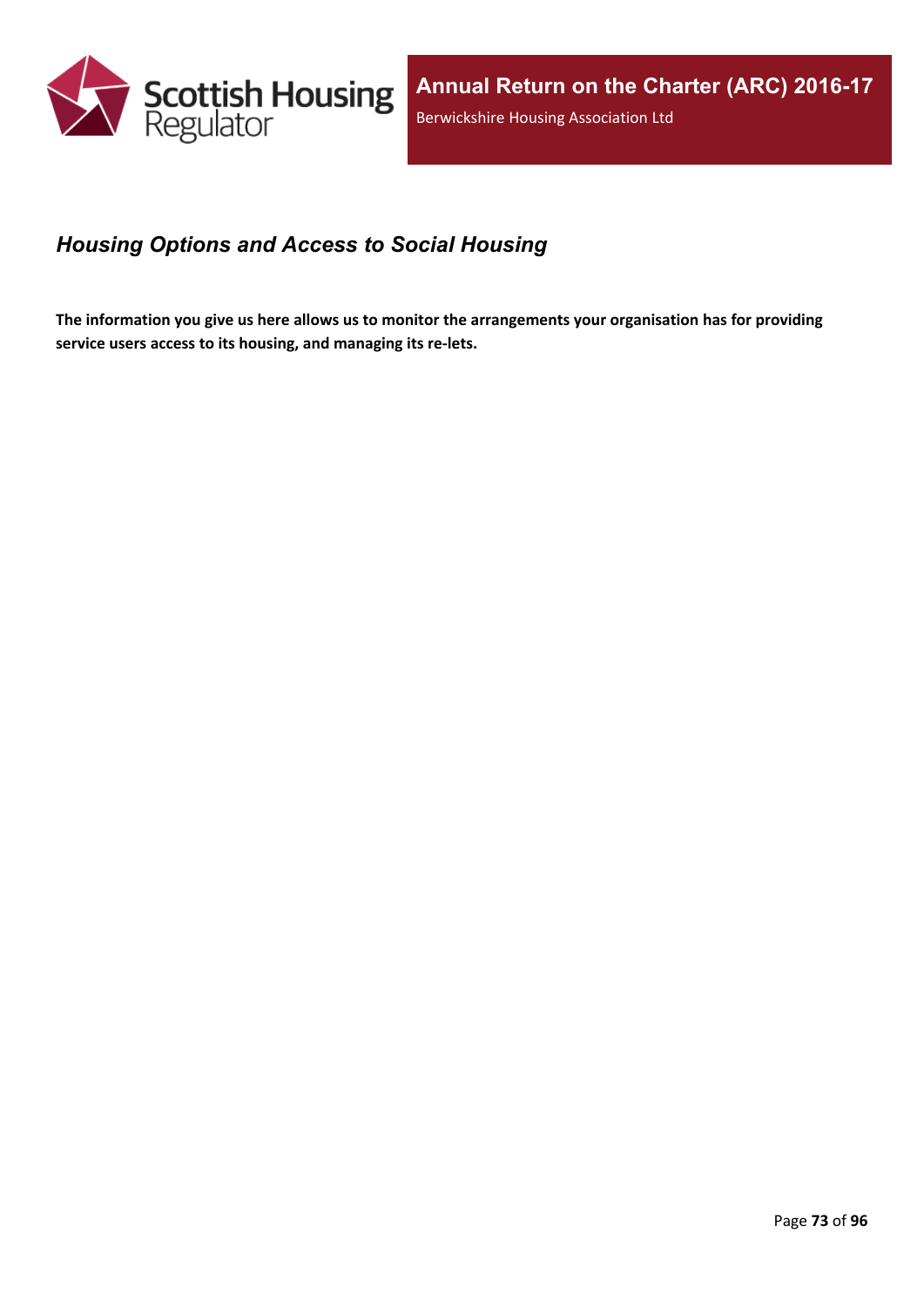

# *Percentage of lettable houses that became vacant in the last year (Indicator 21)*

**Please state:**

21.1 The number of empty dwellings that arose during the reporting year in self-contained lettable stock  $\vert$  134

| Percentage of lettable houses that became vacant in the last year (Indicator 21)<br>'7.60<br>'% |
|-------------------------------------------------------------------------------------------------|
|-------------------------------------------------------------------------------------------------|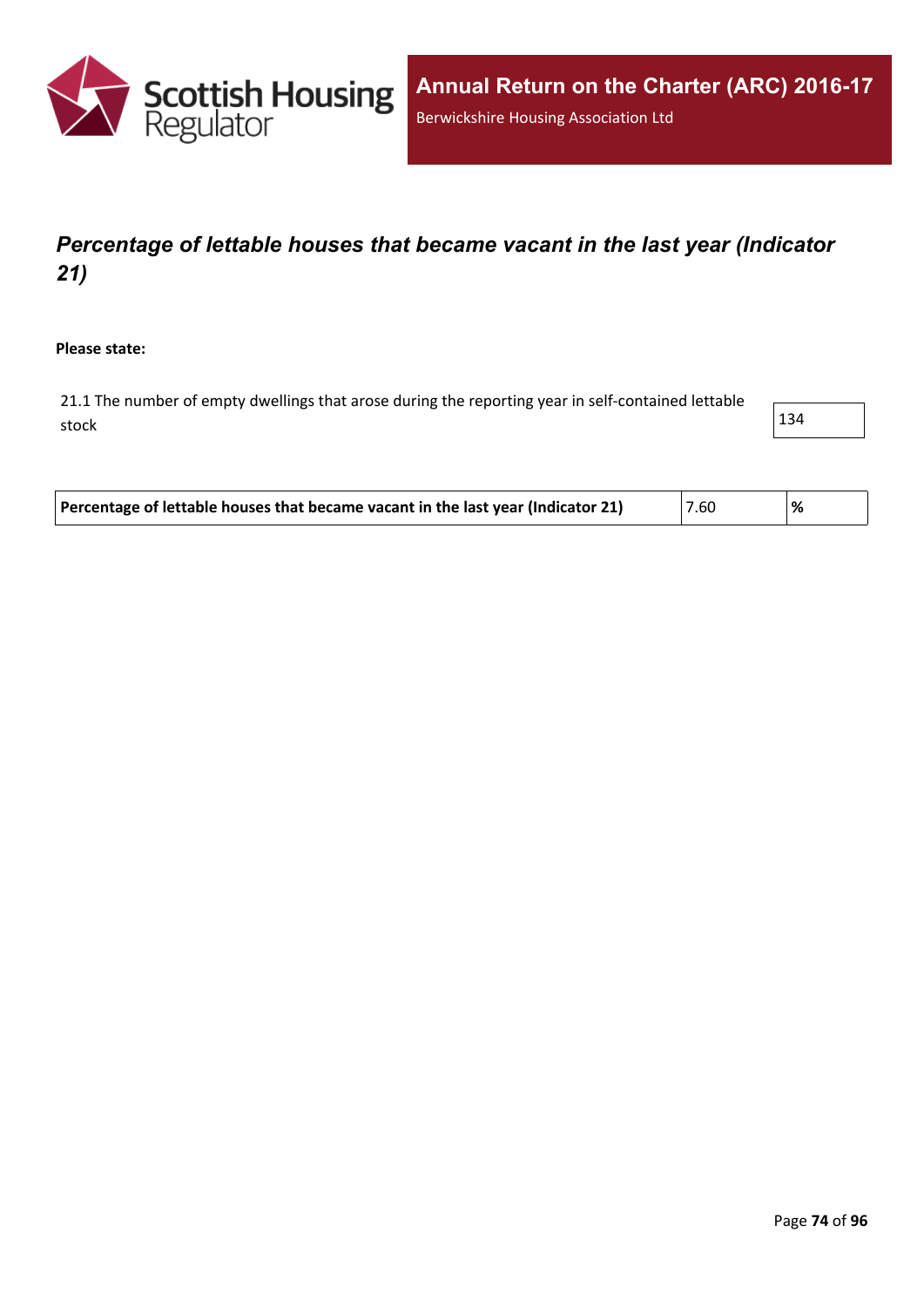

#### *Average time to re-let properties in the last year (Indicator 35)*

**Please state:**

35.1 The total number of properties re-let in the reporting year 15.1 The total number of properties re-let in the reporting year

35.2 The total number of calendar days properties were empty 2464

| 16.99<br>Average time to re-let properties in the last year (Indicator 35)<br>  days |
|--------------------------------------------------------------------------------------|
|--------------------------------------------------------------------------------------|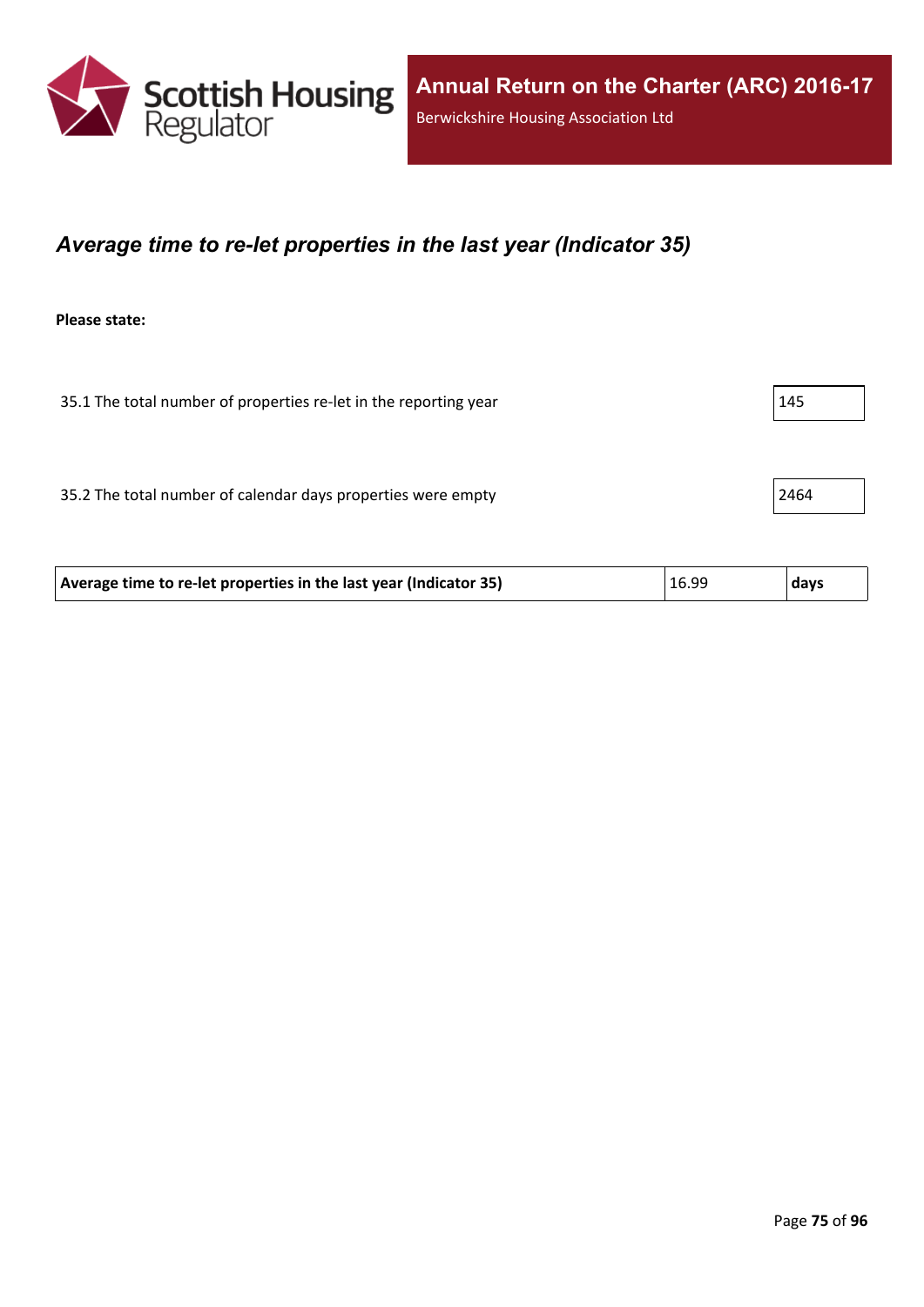

# *Percentage of approved applications for medical adaptations completed during the reporting year and the average time to complete applications (Indicators 22 & 23)*

A 'medical adaptation' is a collective term for a broad range of products (including assistive technology) and changes to the fabric of a building that enable people of all ages to carry out ordinary, daily activities that have **been affected by:**

- **impairment**
- **ill health**
- **traumatic injury**
- **ageing**

#### **Please state:**

| 22.1 The number of approved applications on the list for medical adaptations at the start of the |    |
|--------------------------------------------------------------------------------------------------|----|
| reporting year plus any new, approved applications made during the reporting year                | 63 |

22.2 The number of approved applications completed between start and end of the reporting year  $\vert$  41

23.1 The total number of days taken to complete approved applications 23.1 The total number of days taken to complete approved applications

23.2 The number of medical adaptations completed in the reporting year  $41$ 

| Percentage of approved applications for medical adaptations completed during the | 65.08 | ℅ |
|----------------------------------------------------------------------------------|-------|---|
| reporting year (Indicator 22)                                                    |       |   |

| Average time to complete approved applications for medical adaptations in the | 112.85 | days |
|-------------------------------------------------------------------------------|--------|------|
| reporting year (Indicator 23)                                                 |        |      |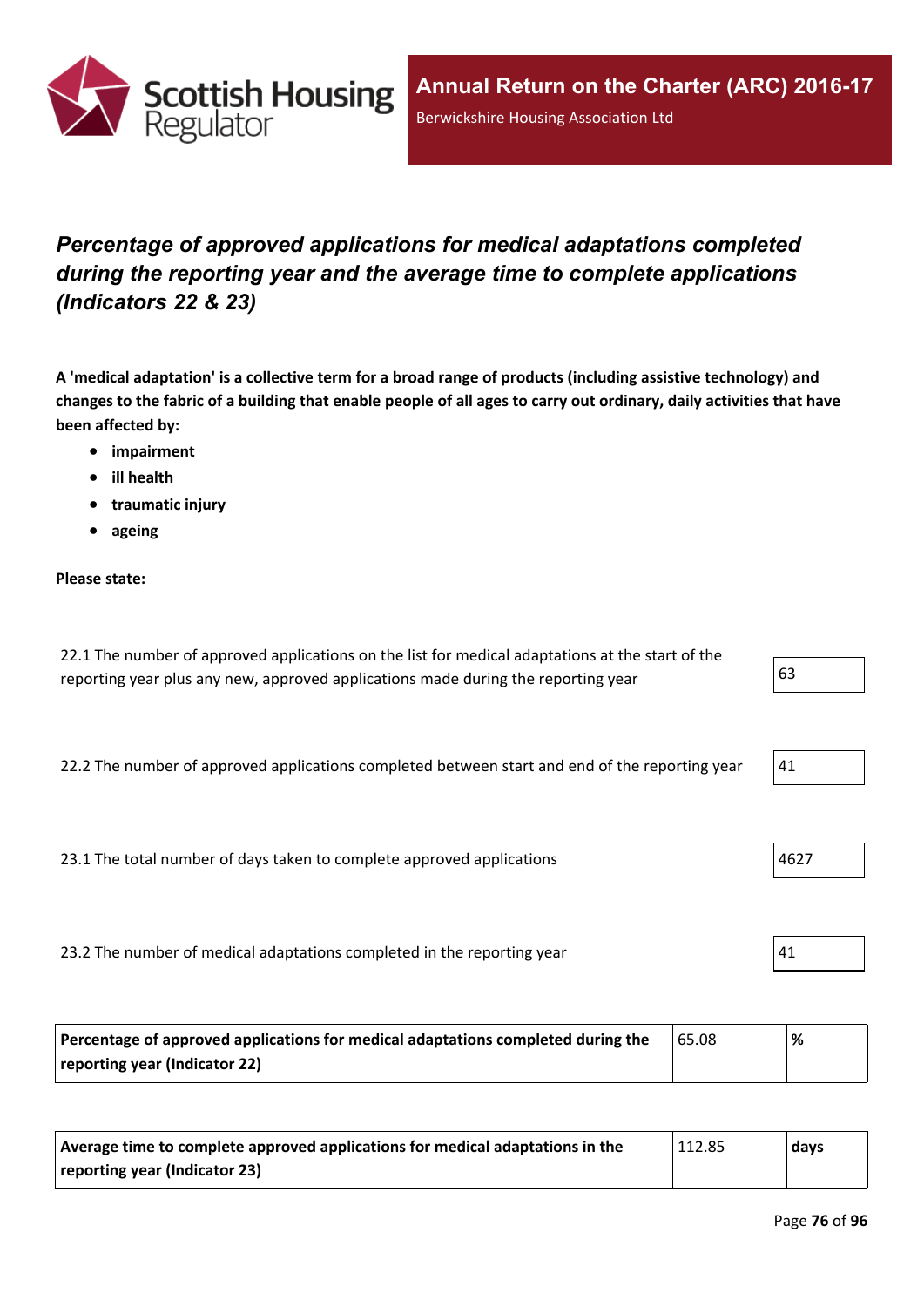

# *Percentage of new tenancies sustained for more than a year, by source of let (Indicator 20)*

**Please state:**

| 20.1 The number of tenancies which began in the previous reporting year by:<br>20.1.1 existing tenants               | 50             |
|----------------------------------------------------------------------------------------------------------------------|----------------|
| 20.1.2 applicants who were assessed as statutory homeless by the local authority                                     | 43             |
| 20.1.3 applicants from your organisation's housing list                                                              | 122            |
| 20.1.4 nominations from local authority                                                                              | $\overline{0}$ |
| 20.1.5 others                                                                                                        | 19             |
| 20.2 The number of tenants at 20.1 who remained in their tenancy for more than a year by:<br>20.2.1 existing tenants | 50             |
| 20.2.2 applicants who were assessed as statutory homeless by the local authority                                     | 38             |
| 20.2.3 applicants from your organisation's housing list                                                              | 113            |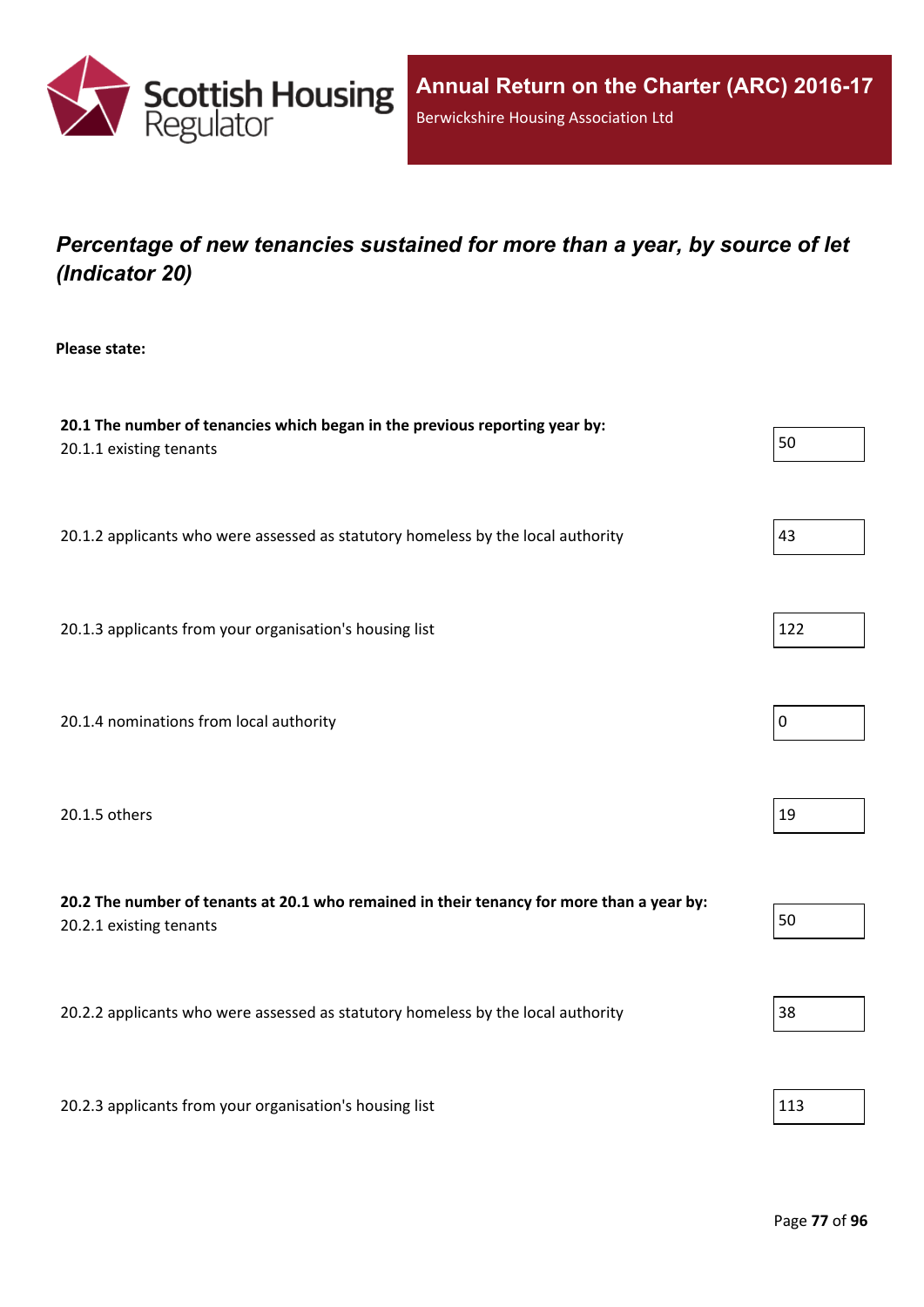

Berwickshire Housing Association Ltd

#### 20.2.4 nominations from local authority

20.2.5 others  $\vert$  15

| I<br>۰. |  |  |
|---------|--|--|
|         |  |  |

| Percentage of new tenancies to existing tenants sustained for more than a year | 100.00 | ℅ |
|--------------------------------------------------------------------------------|--------|---|
| (Indicator 20)                                                                 |        |   |

| Percentage of new tenancies to applicants who were assessed as statutory homeless | 88.37 | '% |
|-----------------------------------------------------------------------------------|-------|----|
| by the local authority sustained for more than a year (Indicator 20)              |       |    |

| Percentage of new tenancies to applicants from the landlord's housing list sustained | 92.62 | % |  |
|--------------------------------------------------------------------------------------|-------|---|--|
| for more than a year (Indicator 20)                                                  |       |   |  |

| Percentage of new tenancies through nominations from local authority sustained for | 10.0 | % |
|------------------------------------------------------------------------------------|------|---|
| more than a year (Indicator 20)                                                    |      |   |

| Percentage of new tenancies to others sustained for more than a year (Indicator 20) $\,$ $\,$ 78.95 |  |  | % |
|-----------------------------------------------------------------------------------------------------|--|--|---|
|-----------------------------------------------------------------------------------------------------|--|--|---|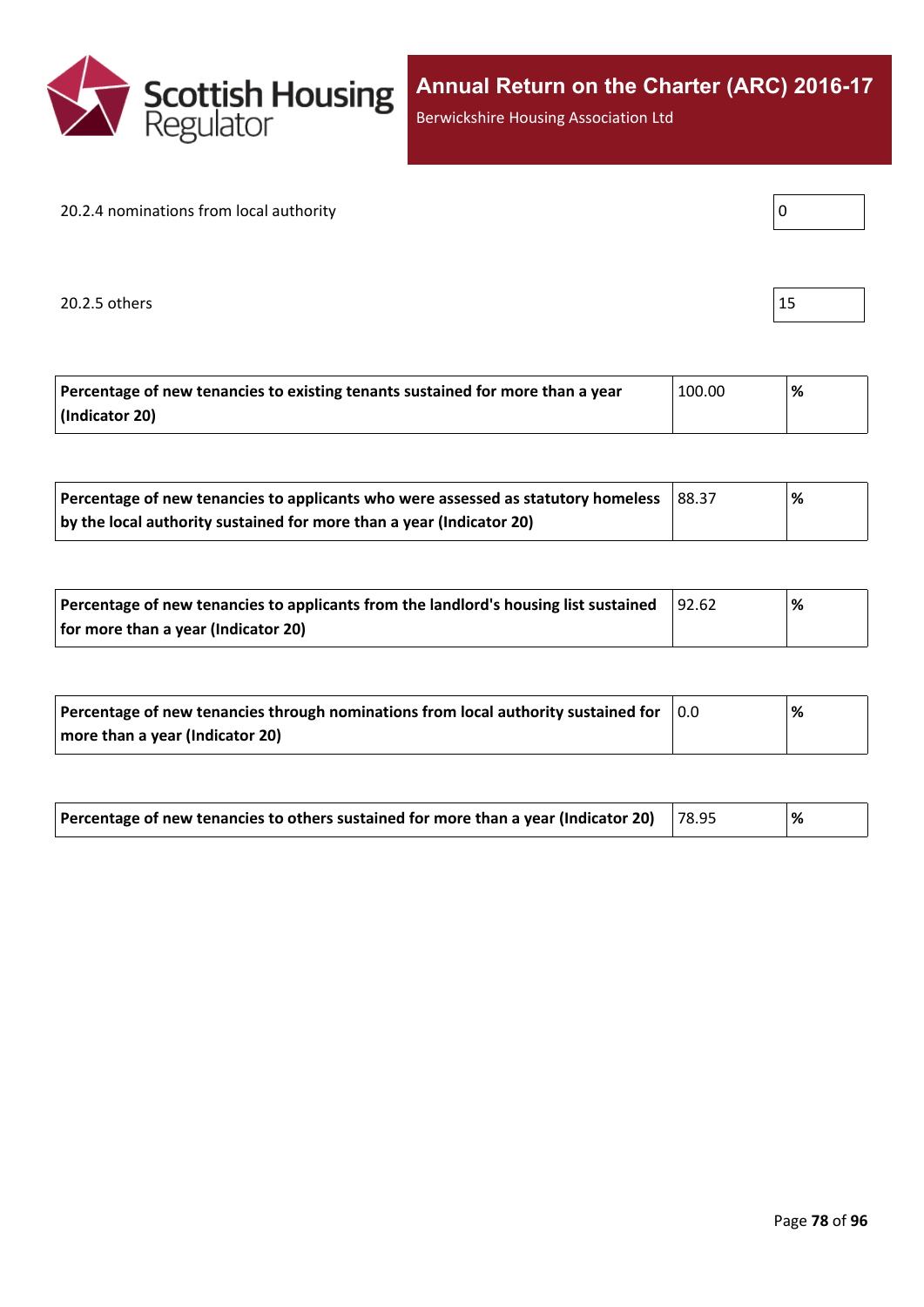

### *Comments (Access to housing and support)*

Indicator 20:

2 x deaths, 2 x Left without Notice, 1 x mutual exchange, 2 x transfer due to overcrowding & 1 property was a temporary let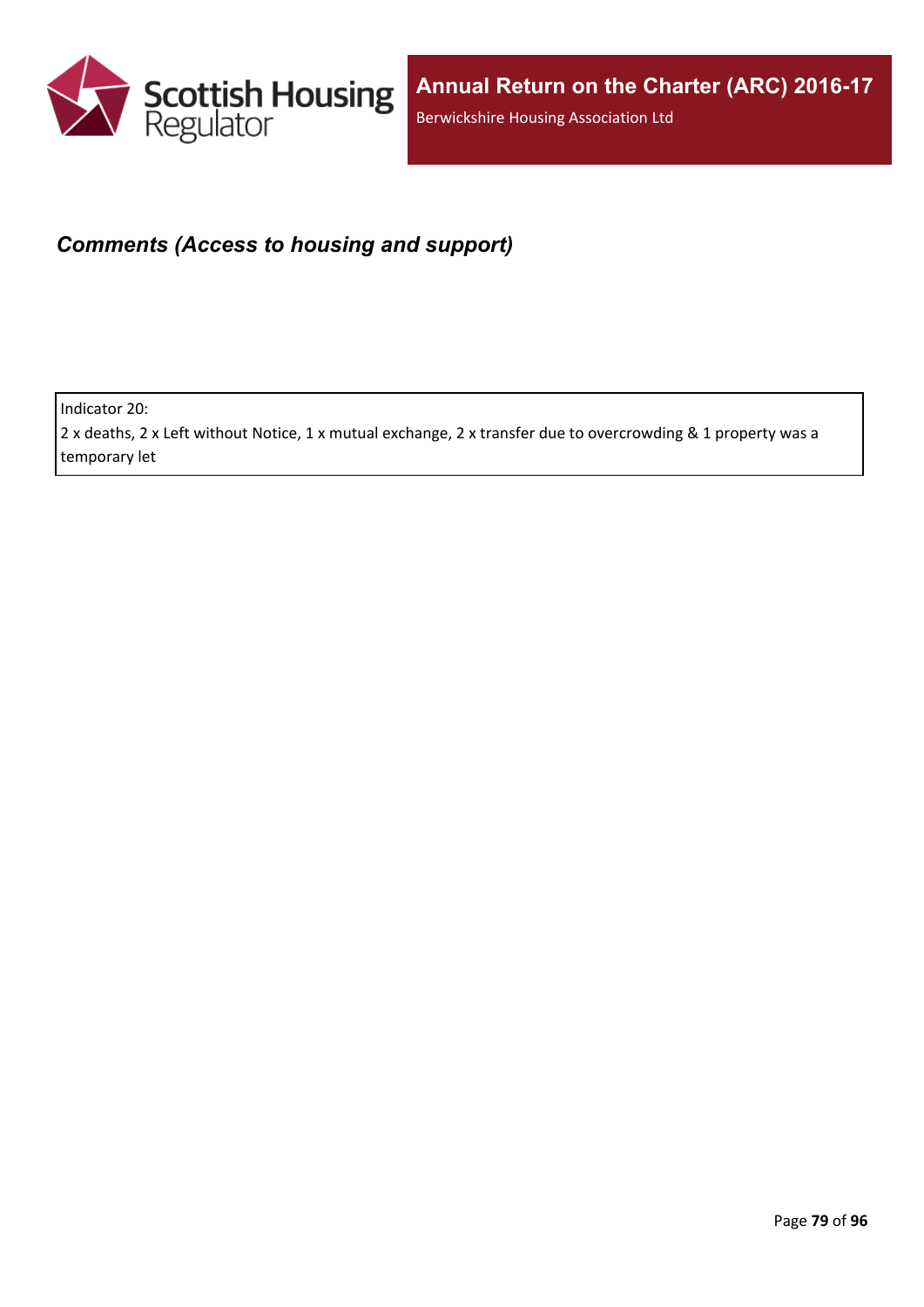

#### *Getting good value from rents and service charges*

The information you give us here will tell us about your charges and the value for money you achieve.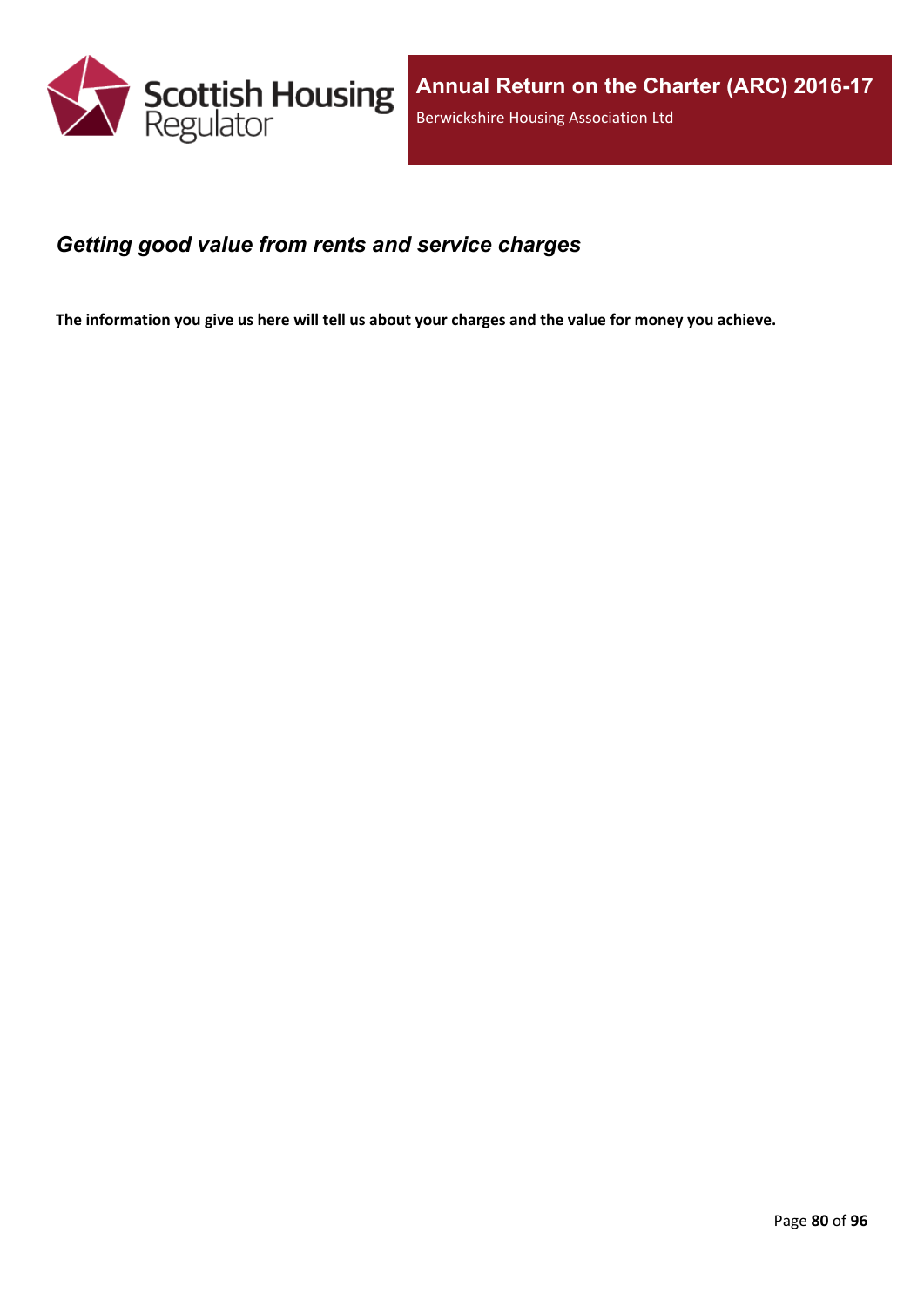

#### *Value for money*

**The information you give us here will tell us about the value for money you achieve.**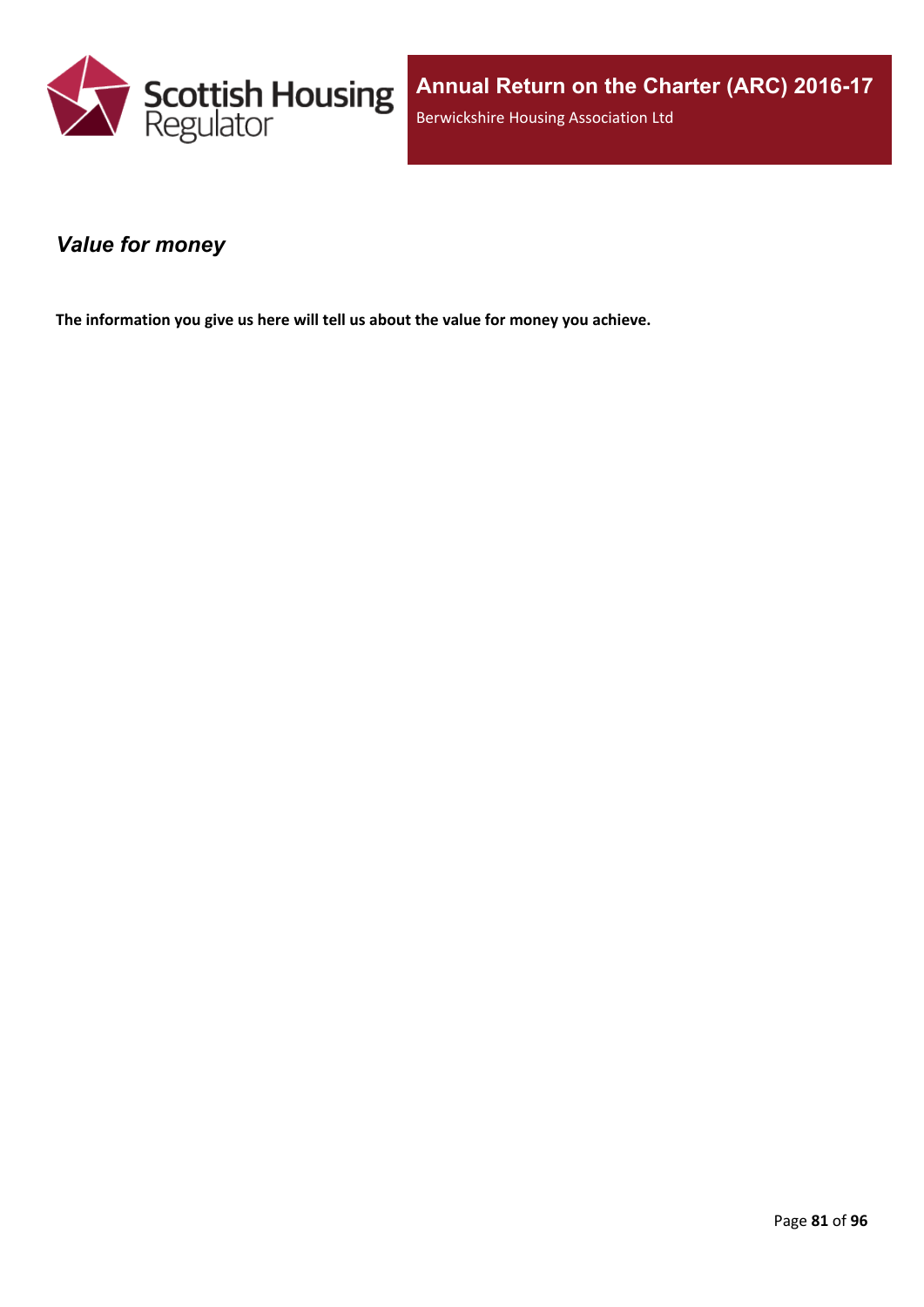

# *Percentage of tenants who feel that the rent for their property represents good value for money (Indicator 29)*

In relation to tenant satisfaction with the value for money provided by the rent they pay, please state:

29.1 How many tenants answered the question "Taking into account the accommodation and the services your landlord provides, do you think the rent for your property represents good or poor value for money?" 1999

29.2 Of the tenants who answered, how many said that their rent represented: **29.2.1 very good value for money** 131

**29.2.2 fairly good value for money** 227

**29.2.3 neither good nor poor value for money** 42

**29.2.4 fairly poor value for money** 22

**29.2.5 very poor value for money** 7

| Percentage of tenants who feel that the rent for their property represents good value $ 78.85 $ | '% |
|-------------------------------------------------------------------------------------------------|----|
| for money (Indicator 29)                                                                        |    |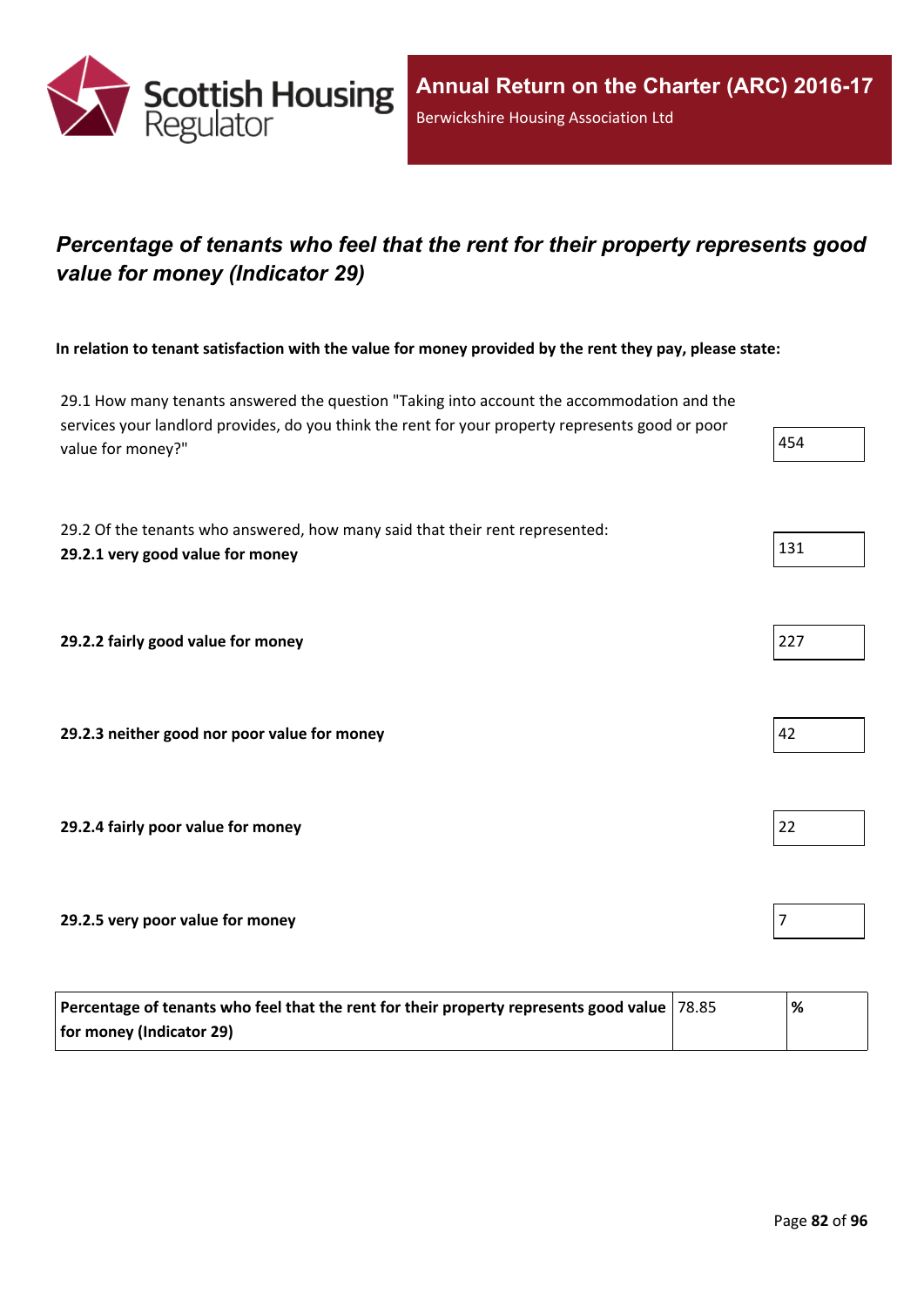

## *Percentage of factored owners satisfied with the factoring service they receive (Indicator 33)*

**In relation to tenant satisfaction with the factoring services provided, please state:**

33.1 How many factored owners answered the question "Taking everything into account, how satisfied or dissatisfied are you with the factoring services provided by your landlord?"

33.2 Of the factored owners who answered, how many said that they were: **33.2.1 very satisfied** 0

**33.2.2 fairly satisfied** 0

**33.2.3 neither satisfied nor dissatisfied** 0

**33.2.4 fairly dissatisfied** 0

#### **33.2.5 very dissatisfied** 0

| Percentage of factored owners satisfied with the factoring service they receive | 0.0 | '% |
|---------------------------------------------------------------------------------|-----|----|
| (Indicator 33)                                                                  |     |    |





| -<br>0 |  |  |  |
|--------|--|--|--|
|        |  |  |  |



| 0 |  |  |  |
|---|--|--|--|
|   |  |  |  |

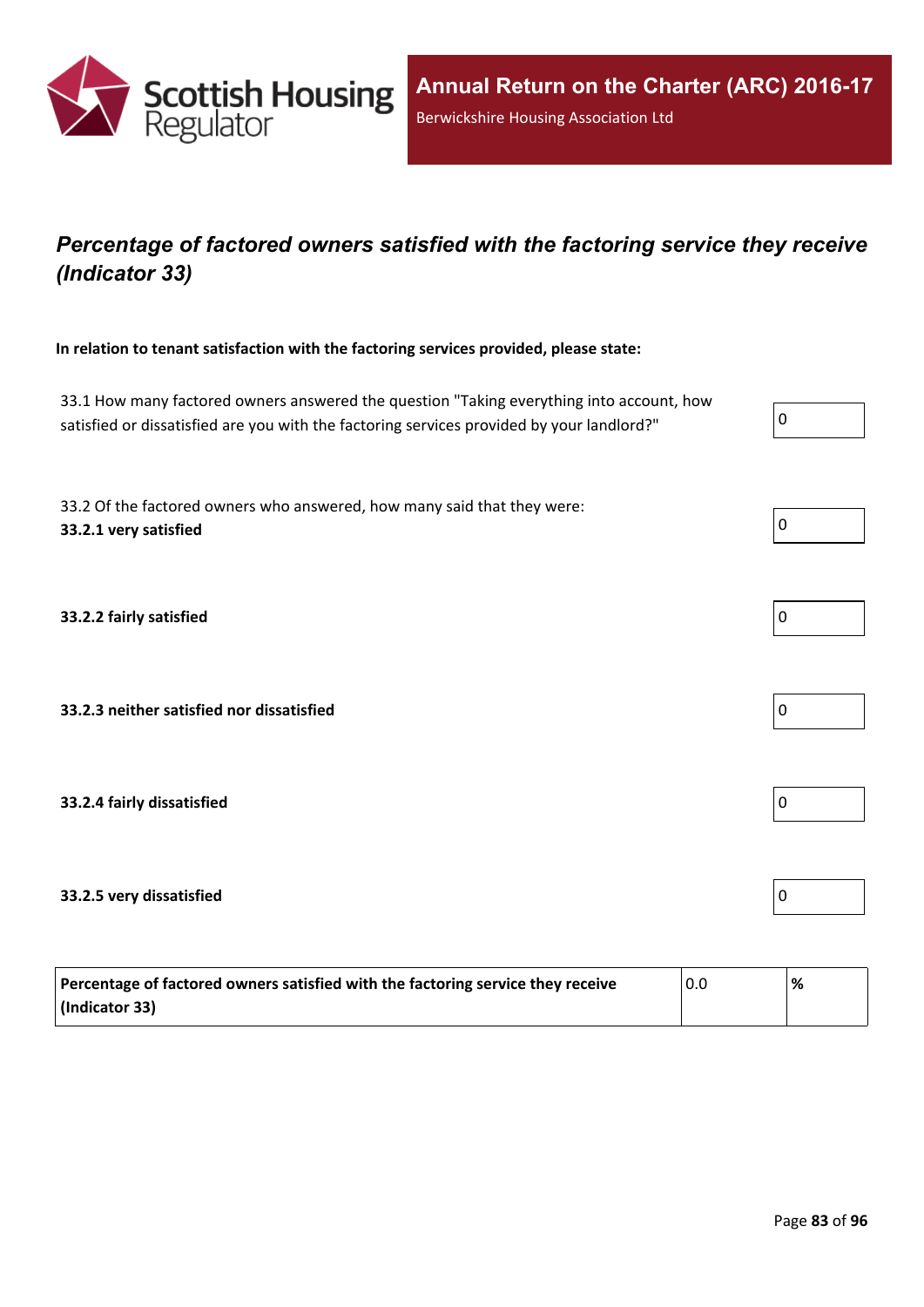

#### *Rents and service charges*

**The information you give us here will tell us about how you maximise your income.**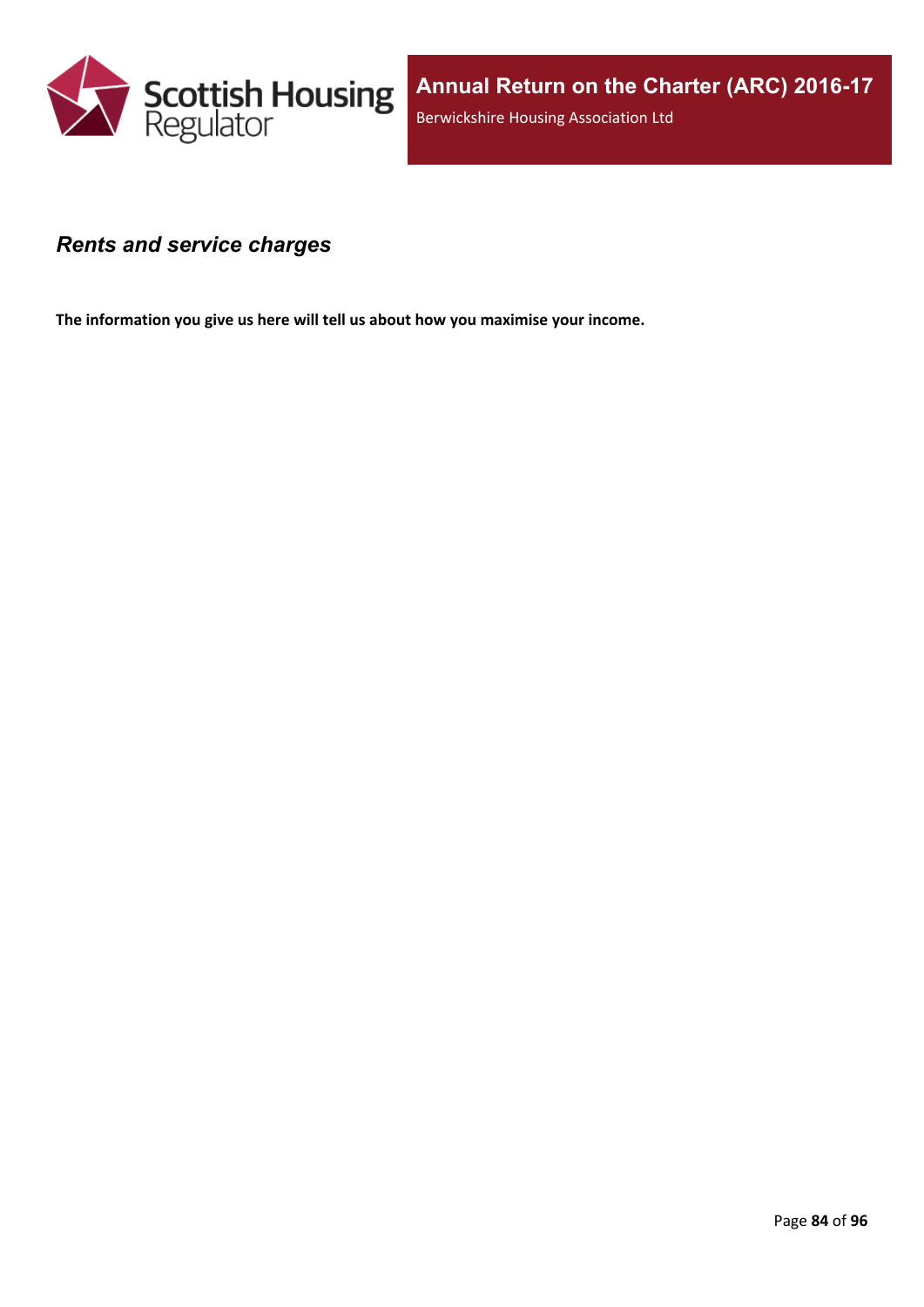

# *Rent collected as percentage of total rent due in the reporting year (Indicator 30)*

**Please state:**

| 30.1 The total amount of rent collected in the reporting year | 6930051 |
|---------------------------------------------------------------|---------|
|---------------------------------------------------------------|---------|

30.2 The total amount of rent due to be collected in the reporting year (annual rent debit) 7063565

| Rent collected as percentage of total rent due in the reporting year (Indicator 30) | 98.11 | % |  |
|-------------------------------------------------------------------------------------|-------|---|--|
|-------------------------------------------------------------------------------------|-------|---|--|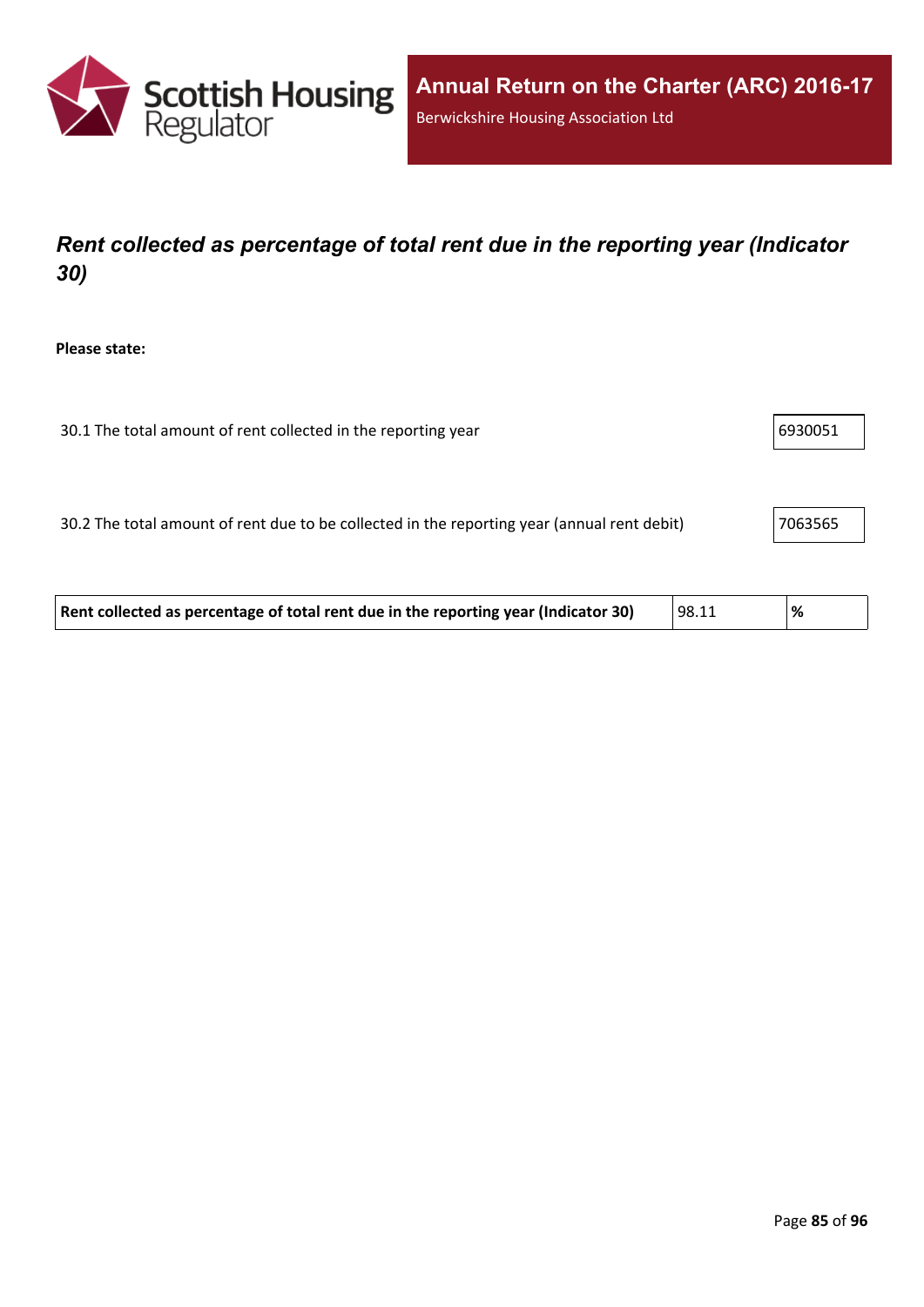

# *Gross rent arrears (all tenants) as at 31 March each year as a percentage of rent due for the reporting year (Indicator 31)*

**Please state:**

31.1 The total value ( $E$ ) of gross rent arrears as at the end of the reporting year  $156458$ 

31.2 The total rent due for the reporting year 71.55776

| Gross rent arrears (all tenants) as at 31 March each year as a percentage of rent due $ 2.19\rangle$ | % |
|------------------------------------------------------------------------------------------------------|---|
| for the reporting year (Indicator 31)                                                                |   |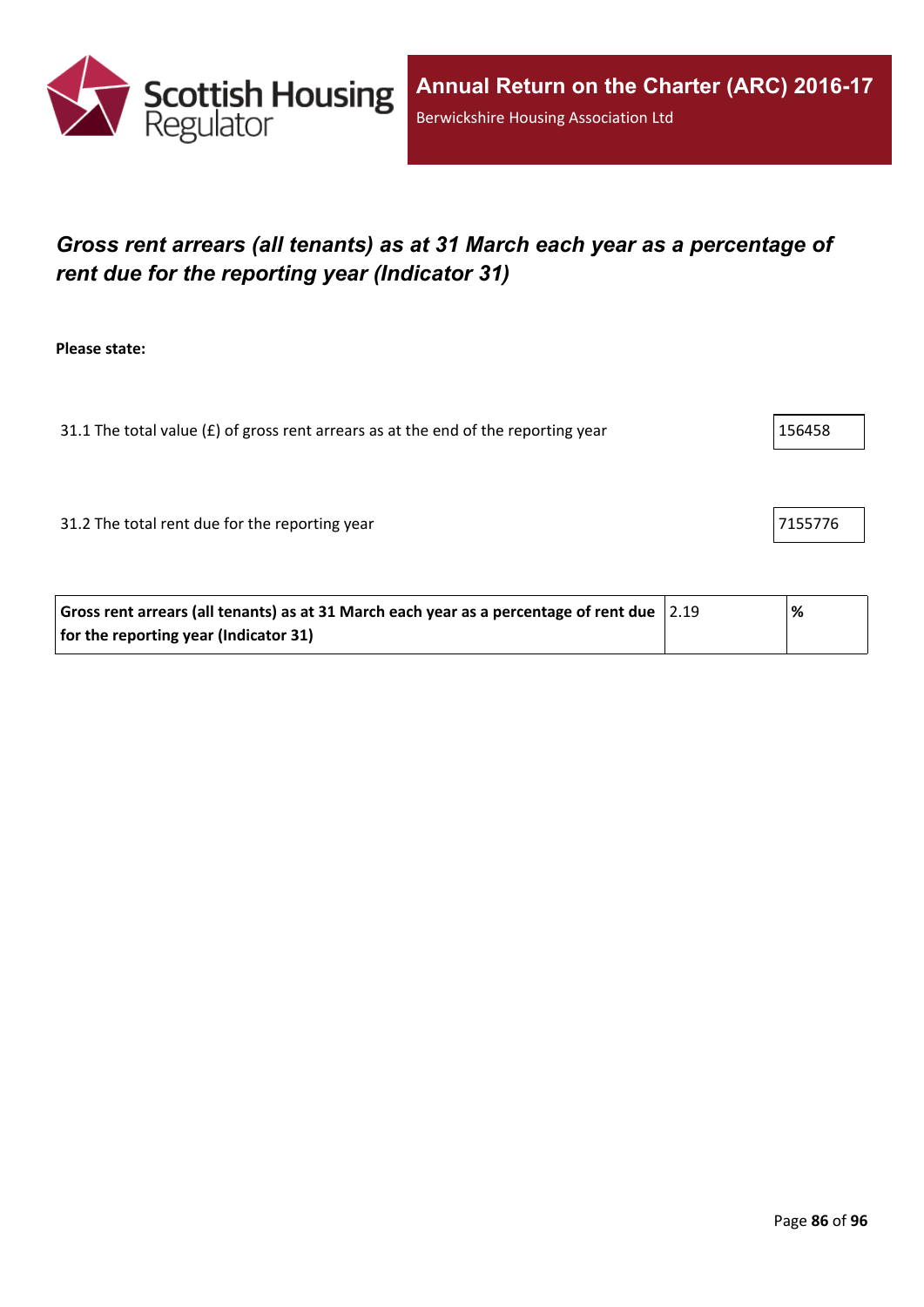

#### *Average annual management fee per factored property (Indicator 32)*

A factored property is where a landlord is responsible for the delivery of a management service to the owner of **the property. Please state:**

32.1 The number of residential properties factored 22

32.2 The total value of management fees invoiced to factored owners in the reporting year | 5001

| Average annual management fee per factored property (Indicator 32) | $E$  227.32 |  |
|--------------------------------------------------------------------|-------------|--|
|                                                                    |             |  |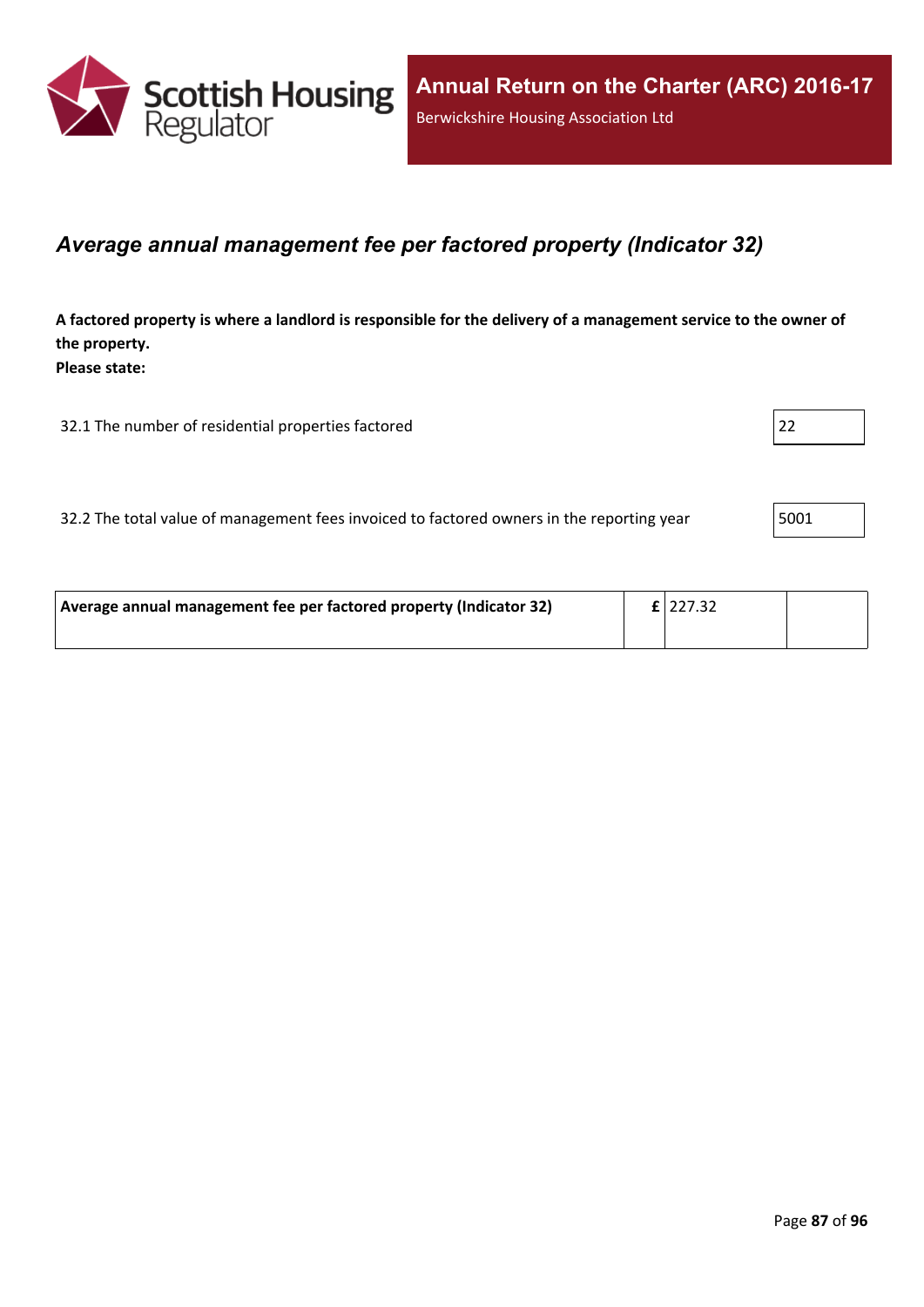

# *Percentage of rent due lost through properties being empty during the last year (Indicator 34)*

**Please state:**

| 34.1 The total amount of rent due for the reporting year | 7155776.0 |
|----------------------------------------------------------|-----------|
|----------------------------------------------------------|-----------|

34.2 The total amount of rent lost through properties being empty during the reporting year 92211

| Percentage of rent due lost through properties being empty during the last year | 1.29 | % |
|---------------------------------------------------------------------------------|------|---|
| (Indicator 34)                                                                  |      |   |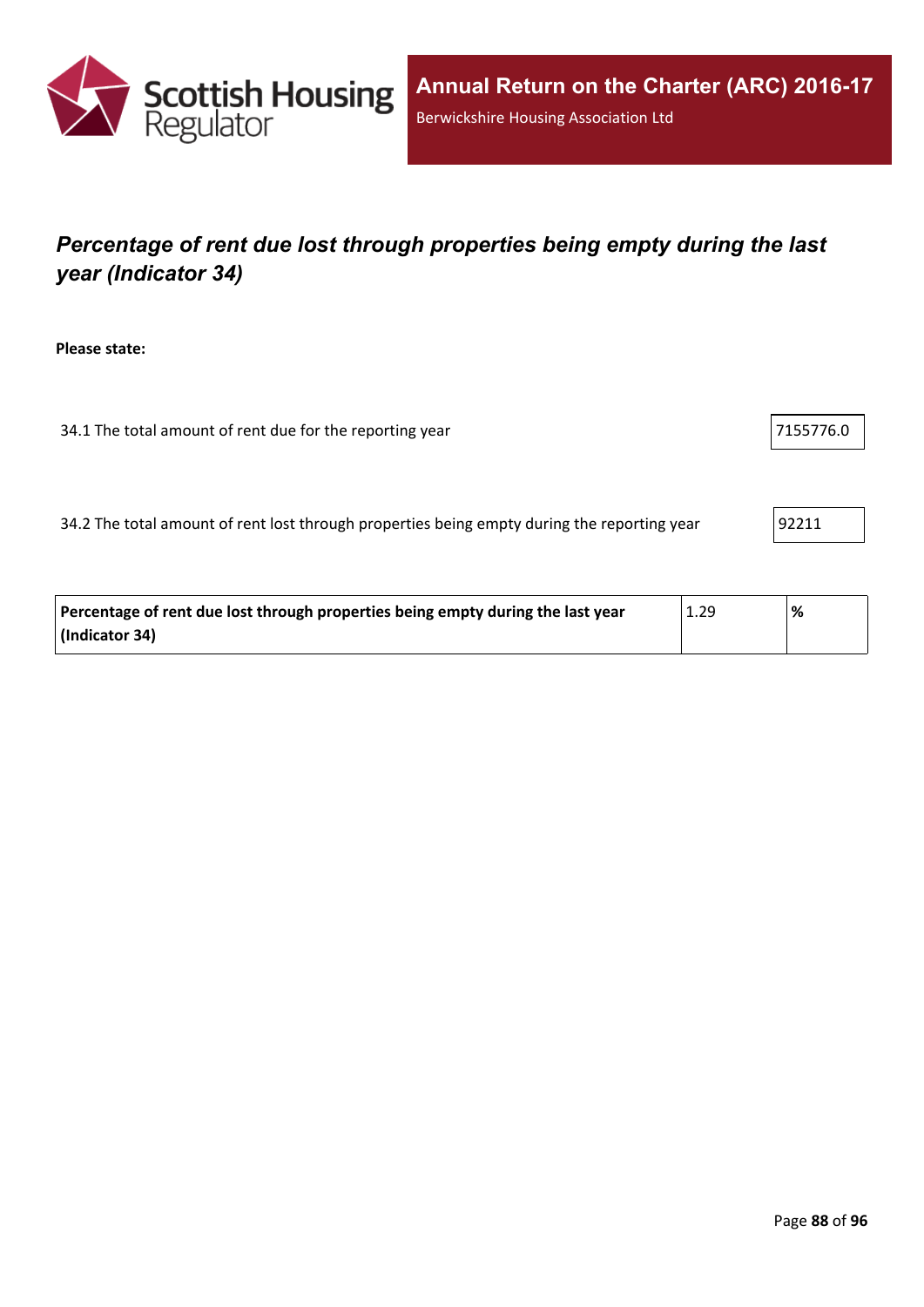

#### *Rent increase (Indicator C21)*

**Please state:**

C21.1 The percentage average weekly rent increase to be applied in the next reporting year  $\vert$  2.0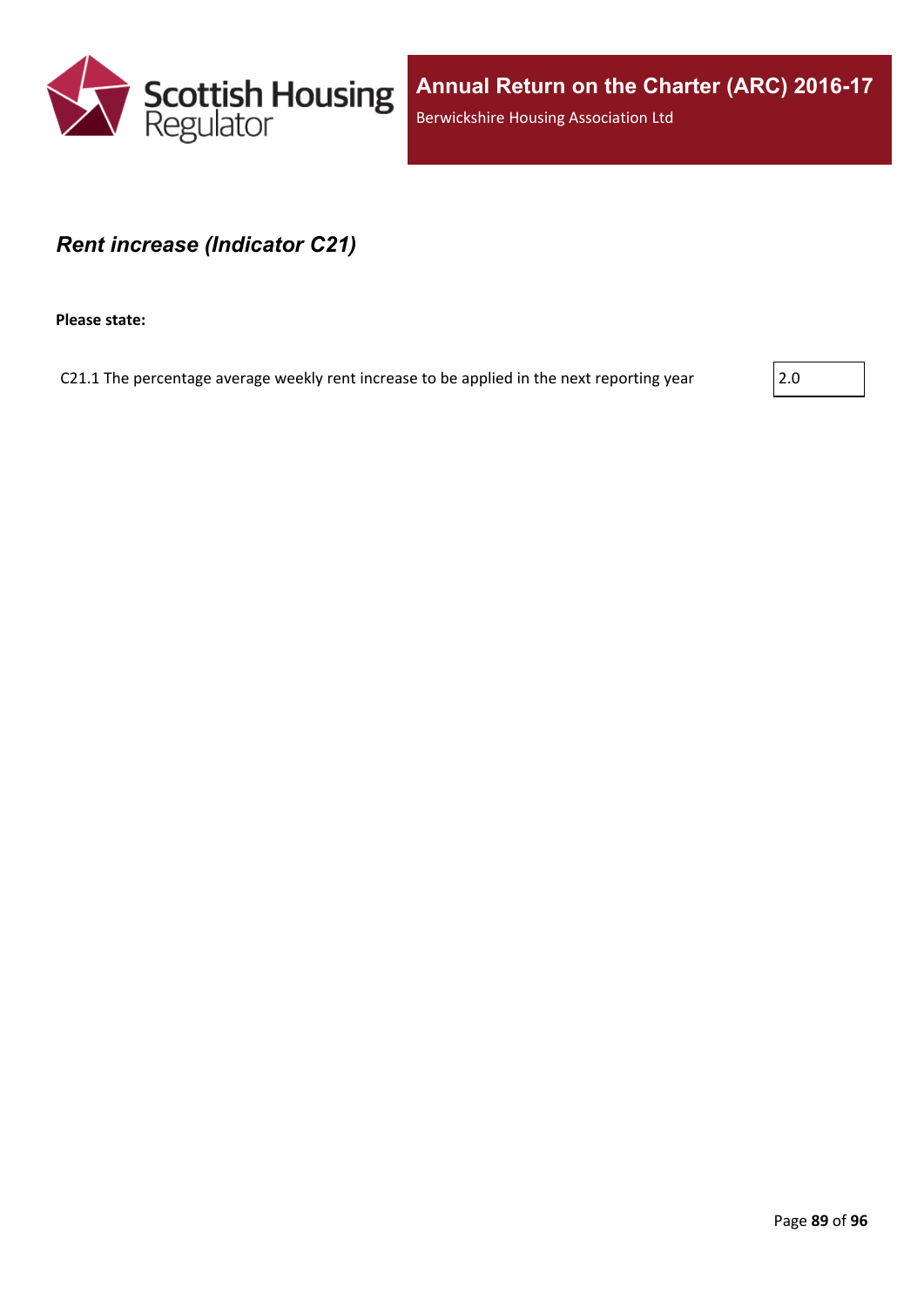

# *The number of households for which landlords are paid housing costs directly and the total value of payments received in the reporting year (Indicator C22)*

**Please state:**

C22.1 The number of households the landlord received housing costs directly for during the reporting year 957

C22.2 The value of direct housing cost payments received during the reporting year  $\vert$  2791727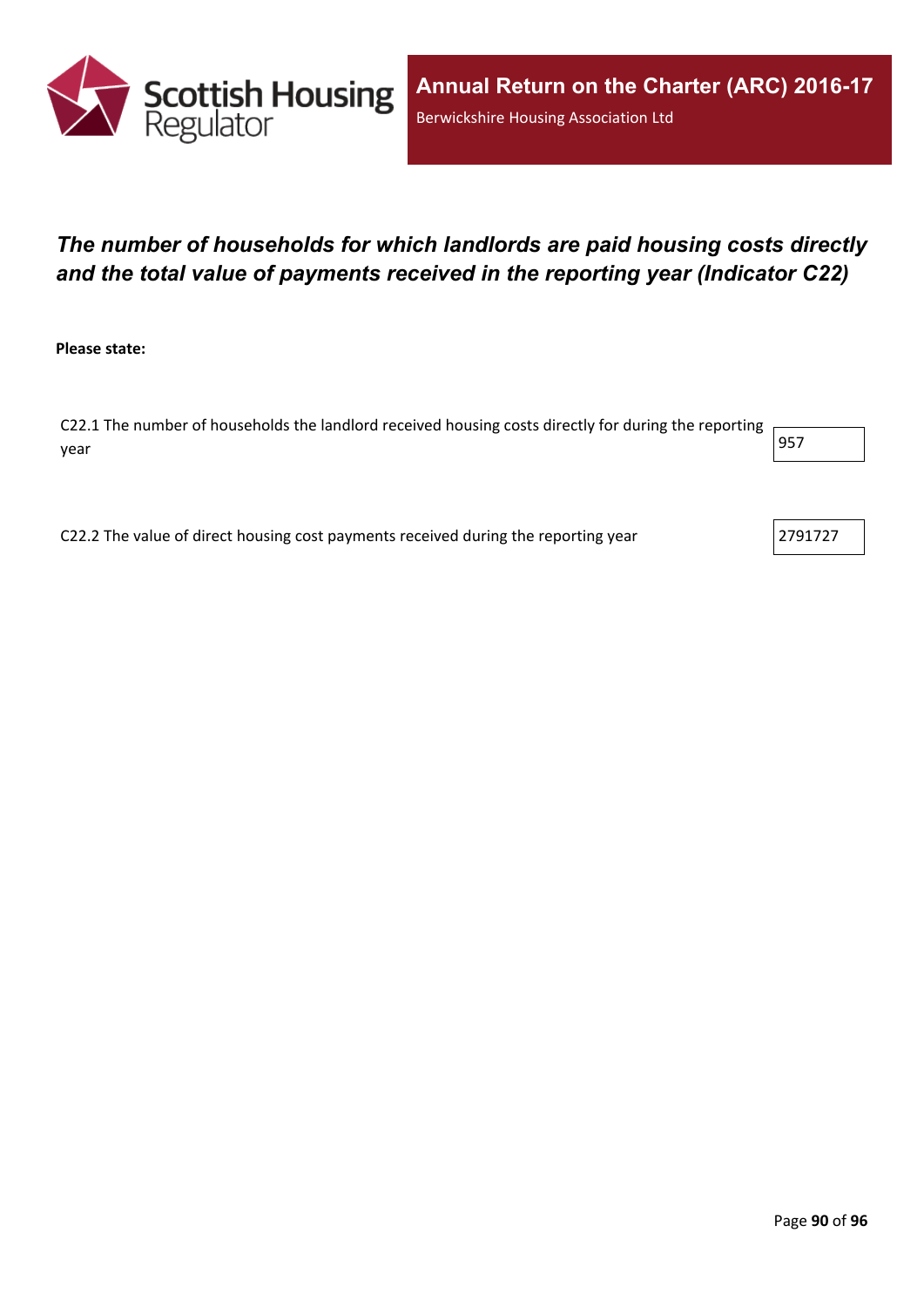

# *Amount and percentage of former tenant rent arrears written off at the year end (Indicator C23)*

**Please state:**

C23.1 The total value of former tenant arrears at year end 57803

C23.2 The total value of former tenant arrears written off at year end  $\vert$  17488

| Amount and percentage of former tenant rent arrears written off at the year end | 30.25 | % |
|---------------------------------------------------------------------------------|-------|---|
| (Indicator C23)                                                                 |       |   |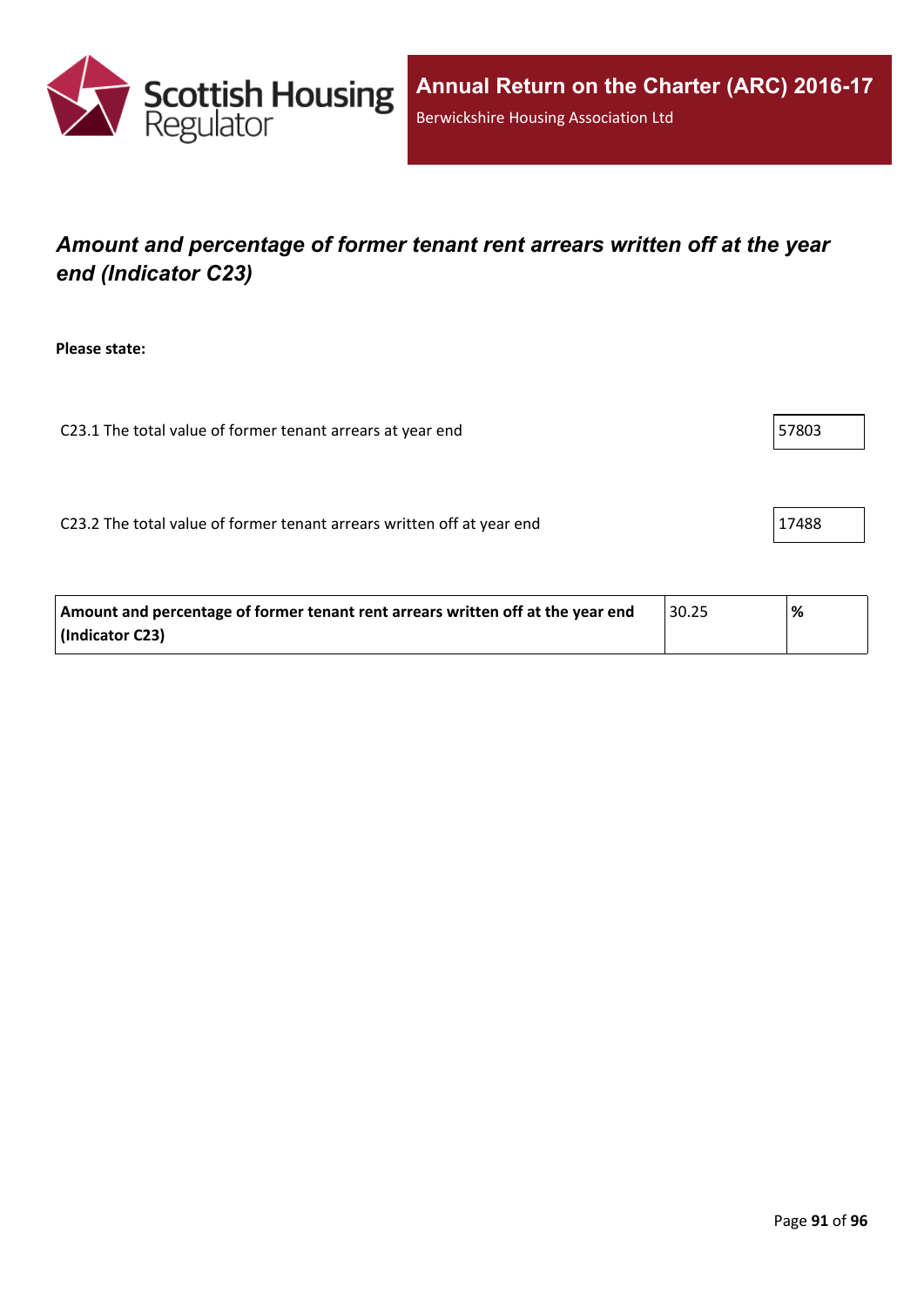

### *Comments (Getting good value from rents and service charges)*

Indicator 29 - a number of dissatisfied responses related to requests for improvements in the fittings in their home (planned maintenance). Following the survey, these requests were cross referenced with the expected attribute replacement programme over the next 3 years. This will be communicated to tenants within this financial year once the programme is approved.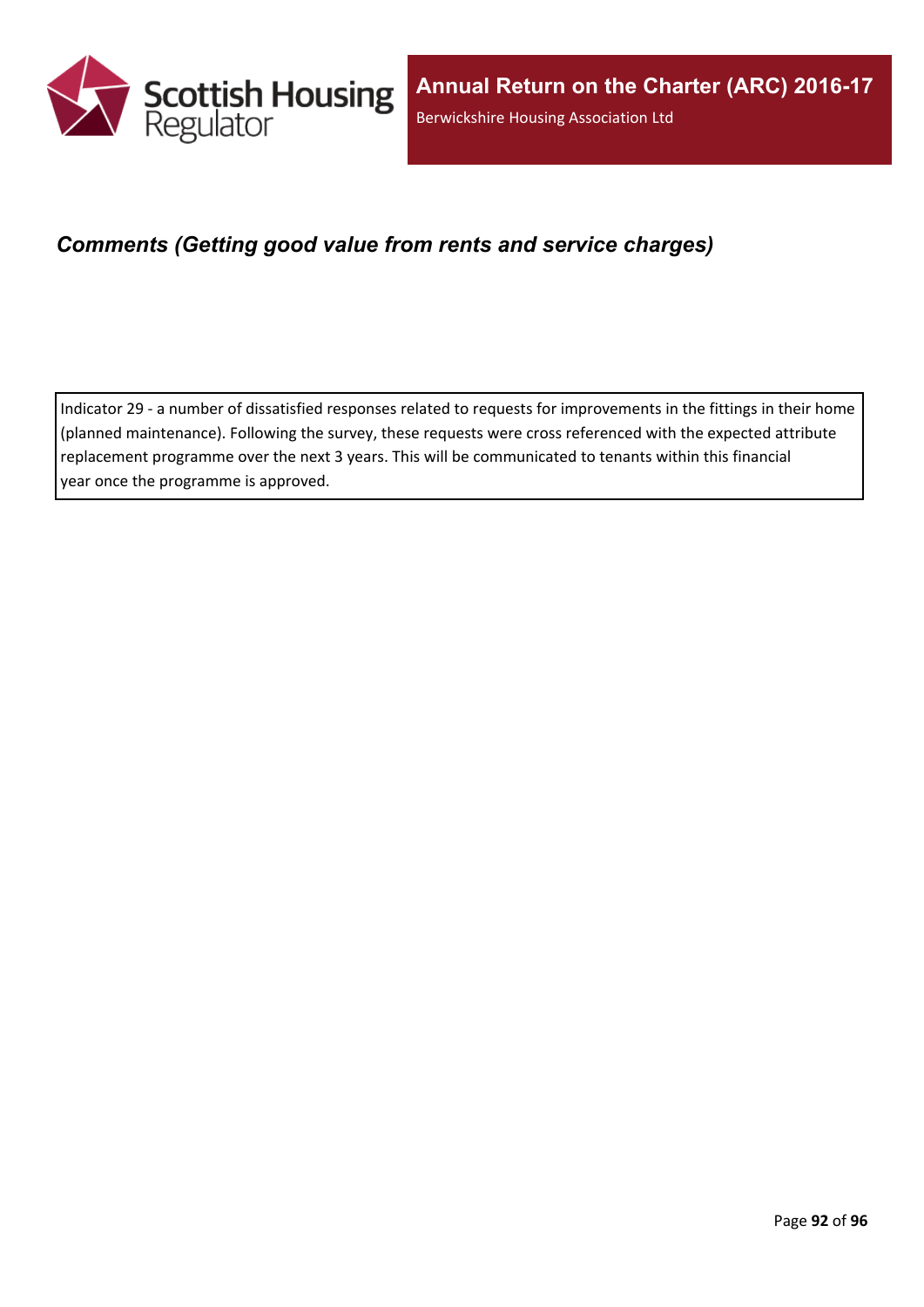

#### *Other Customers*

**The information you give us here will tell us about the services you offer to Gypsies/Travellers.**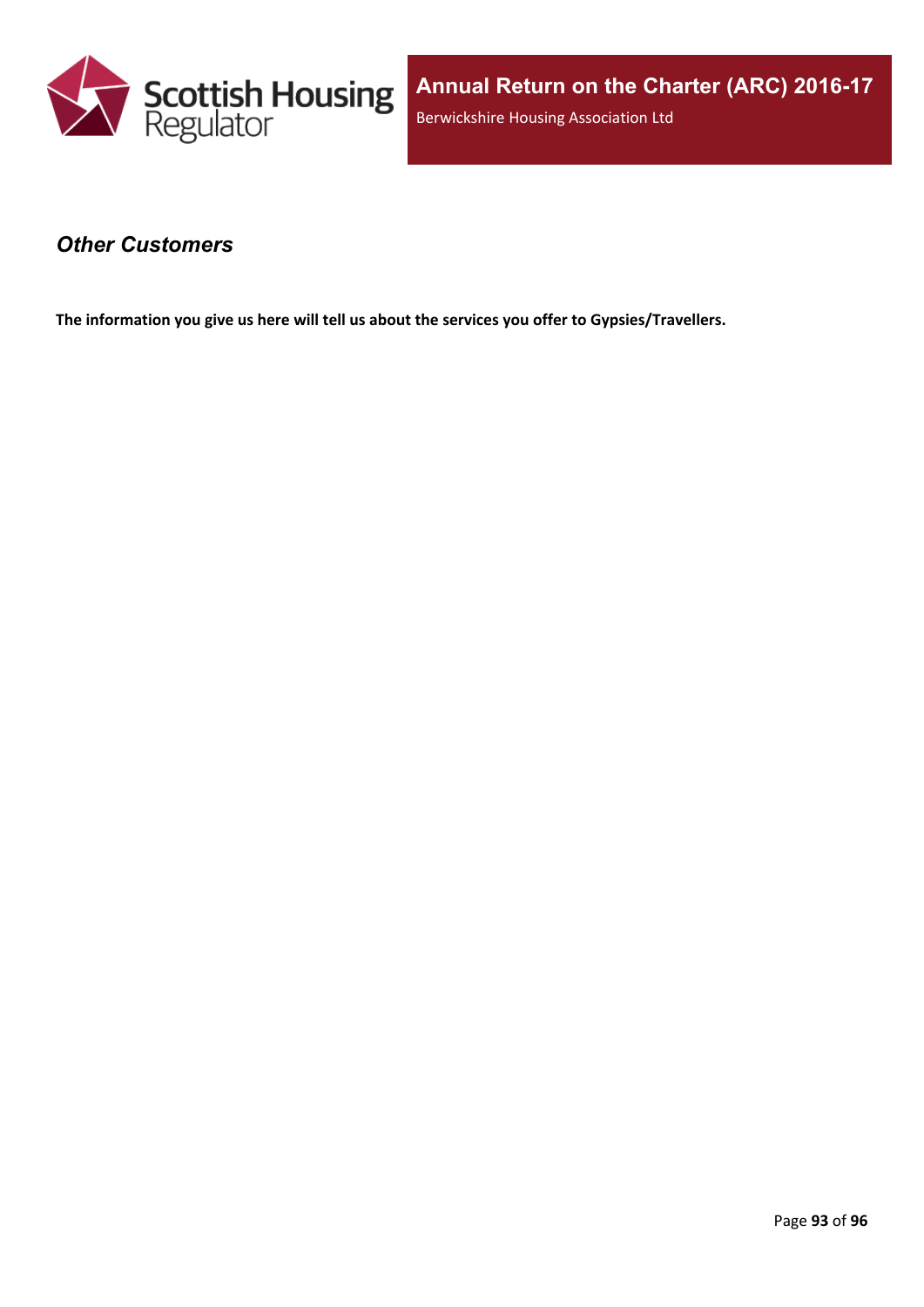

#### *Gypsies/travellers – Average weekly rent per pitch (Indicator 36)*

A pitch is a defined serviced area provided by a landlord for mainly Gypsies and Travellers to place their homes. **Please state:**

36.1 The total amount of rent set for all pitches during the reporting year

 $36.2$  The total number of pitches  $\boxed{0}$ 

| Gypsies/travellers - Average weekly rent per pitch (Indicator 36) | $\mathbf{f}$   0.0 |  |
|-------------------------------------------------------------------|--------------------|--|
|                                                                   |                    |  |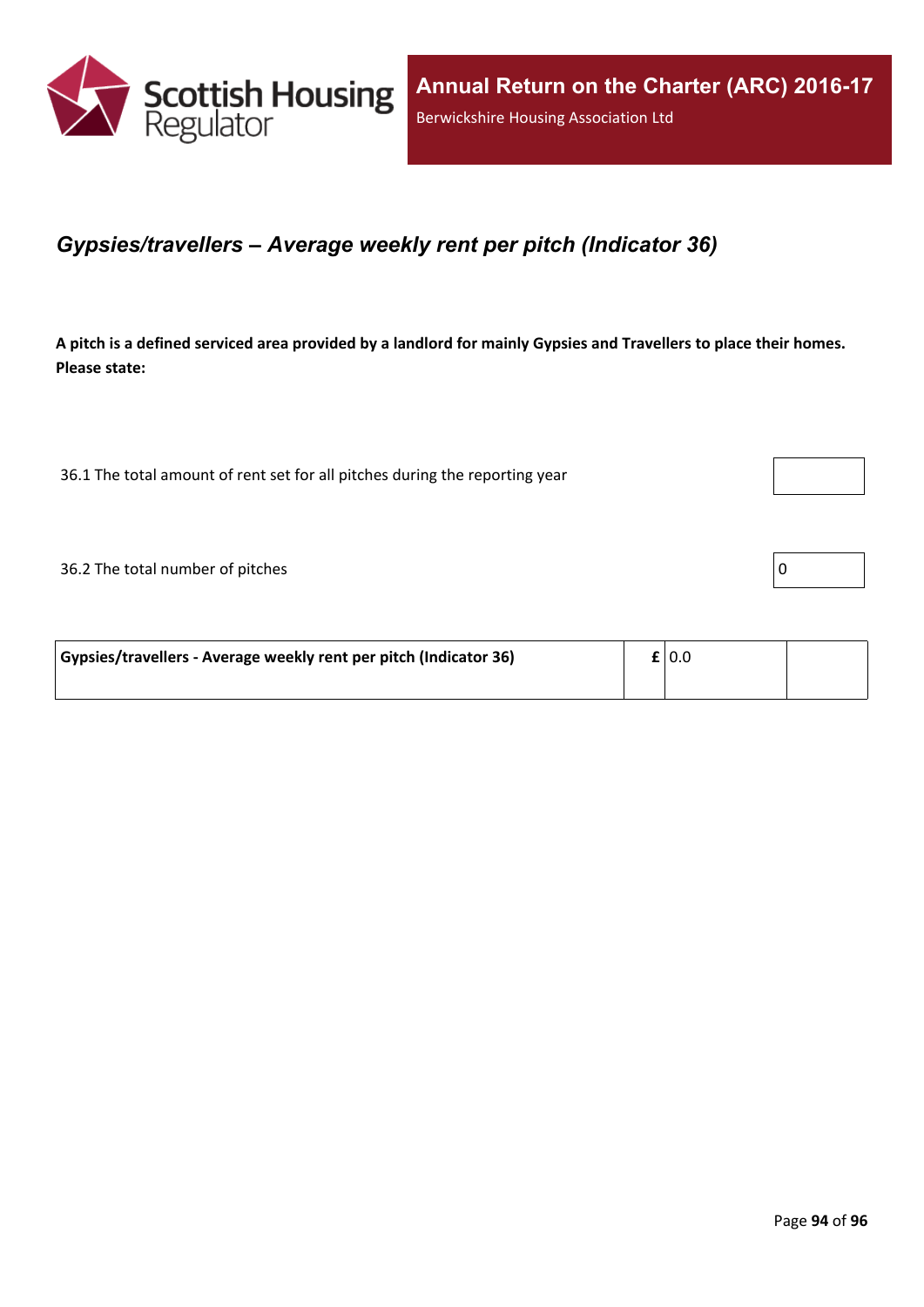

# *For those who provide sites – percentage of gypsies/travellers satisfied with the landlord's management of the site (Indicator 37)*

In relation to the satisfaction question on the management of sites provided to gypsies/travellers, please state:

37.1 How many Gypsies/Travellers answered the question "How satisfied or dissatisfied are you with your landlord's management of your site?"

37.2 Of the Gypsies/Travellers who answered, how many said that they were: **37.2.1 very satisfied**

**37.2.2 fairly satisfied**

**37.2.3 neither satisfied nor dissatisfied**

**37.2.4 fairly dissatisfied**

**37.2.5 very dissatisfied**

| For those who provide sites – percentage of gypsies/travellers satisfied with the | 0.0 | % |
|-----------------------------------------------------------------------------------|-----|---|
| I landlord's management of the site (Indicator 37)                                |     |   |